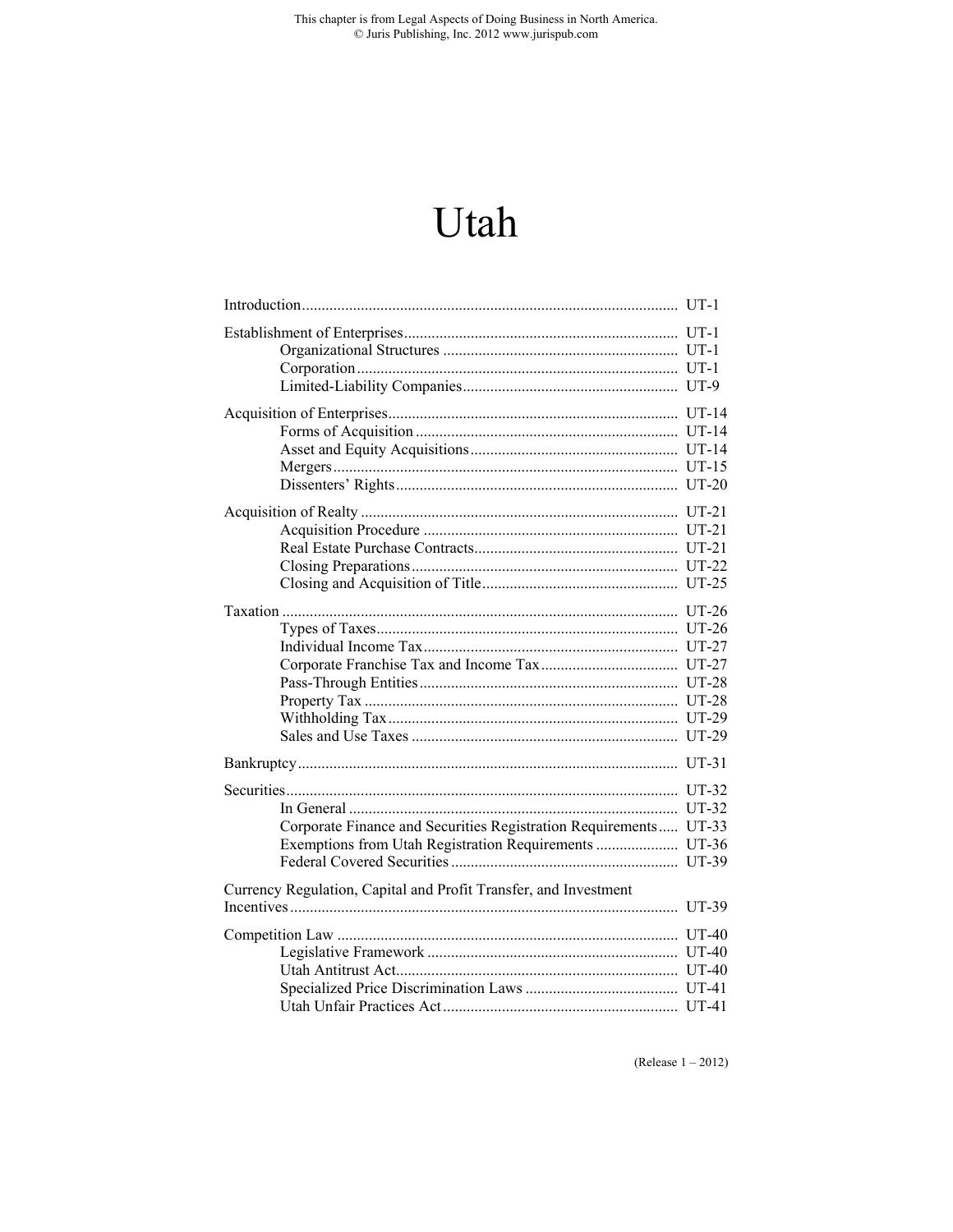|  | $UT-43$ |  |  |  |
|--|---------|--|--|--|
|  | $UT-45$ |  |  |  |
|  |         |  |  |  |
|  |         |  |  |  |
|  |         |  |  |  |
|  |         |  |  |  |
|  |         |  |  |  |
|  |         |  |  |  |
|  |         |  |  |  |
|  |         |  |  |  |
|  |         |  |  |  |
|  |         |  |  |  |
|  |         |  |  |  |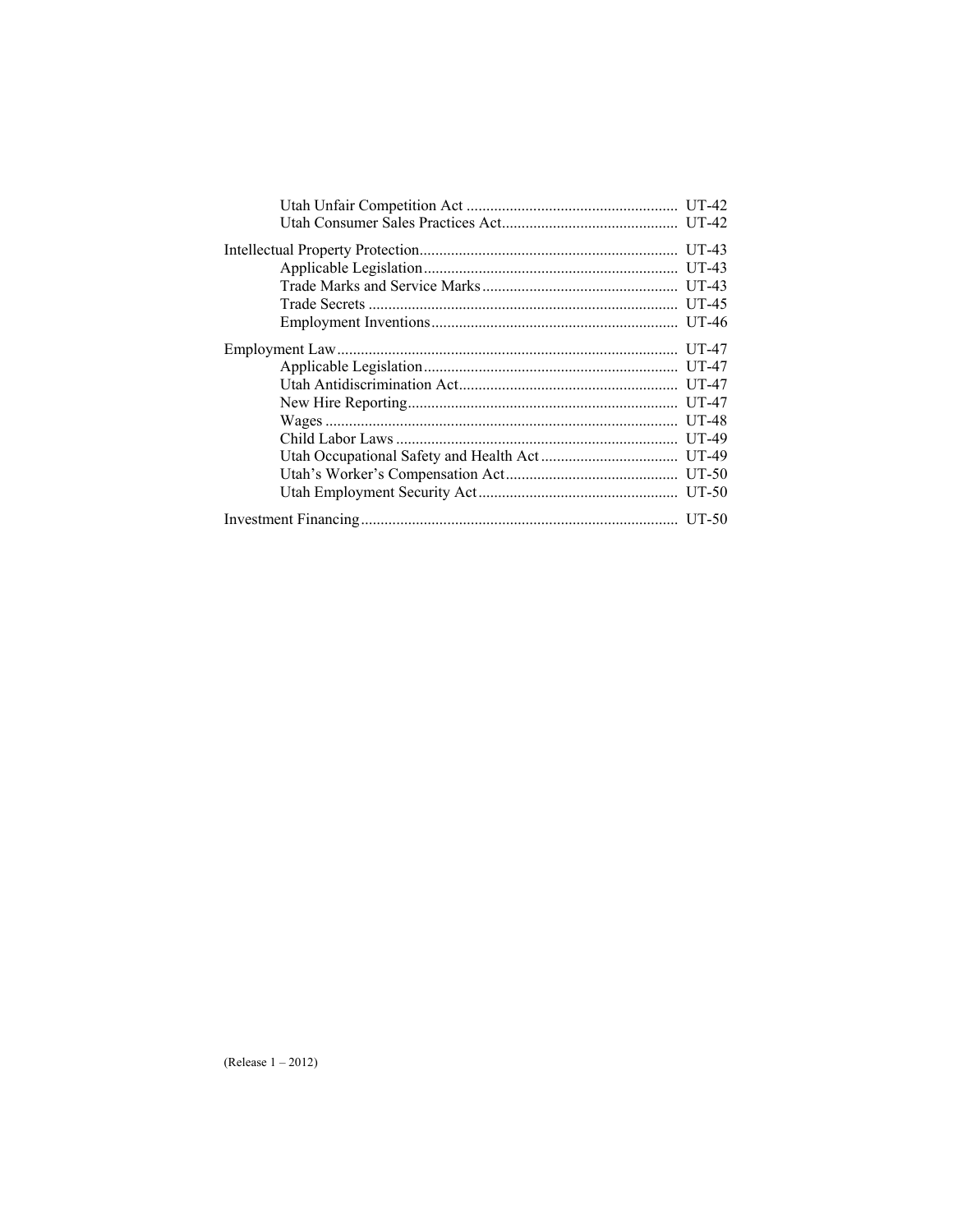# Utah

*Cortland P. Andrews Snell & Wilmer LLP Salt Lake City, Utah, United States* 

# **Introduction**

As with all jurisdictions within the United States, certain laws, regulations, and other legal requirements must be met to start, operate, and maintain a successful business in Utah. This chapter discusses, among other things, information and instructions on how to start a business, regulations that need to be complied with, and sources of assistance.

# **Establishment of Enterprises**

# **Organizational Structures**

Business activity in Utah may be conducted through a variety of permitted organizational structures. Utah law specifically permits the following business organization structures:

- Sole proprietorship;
- General partnership;
- Limited partnership;
- Corporation;
- Professional corporation;
- Non-profit corporation; and
- Limited liability company.

# **Corporation**

# *In General*

A corporation is a legal person and a legal entity that is separate and distinct from its owners (called shareholders) and its managers (called the board of directors). Its life is unaffected by the retirement or death of its shareholders, officers, and directors. A corporation is a person under the Constitution of the United States, and like natural persons, it is protected from unreasonable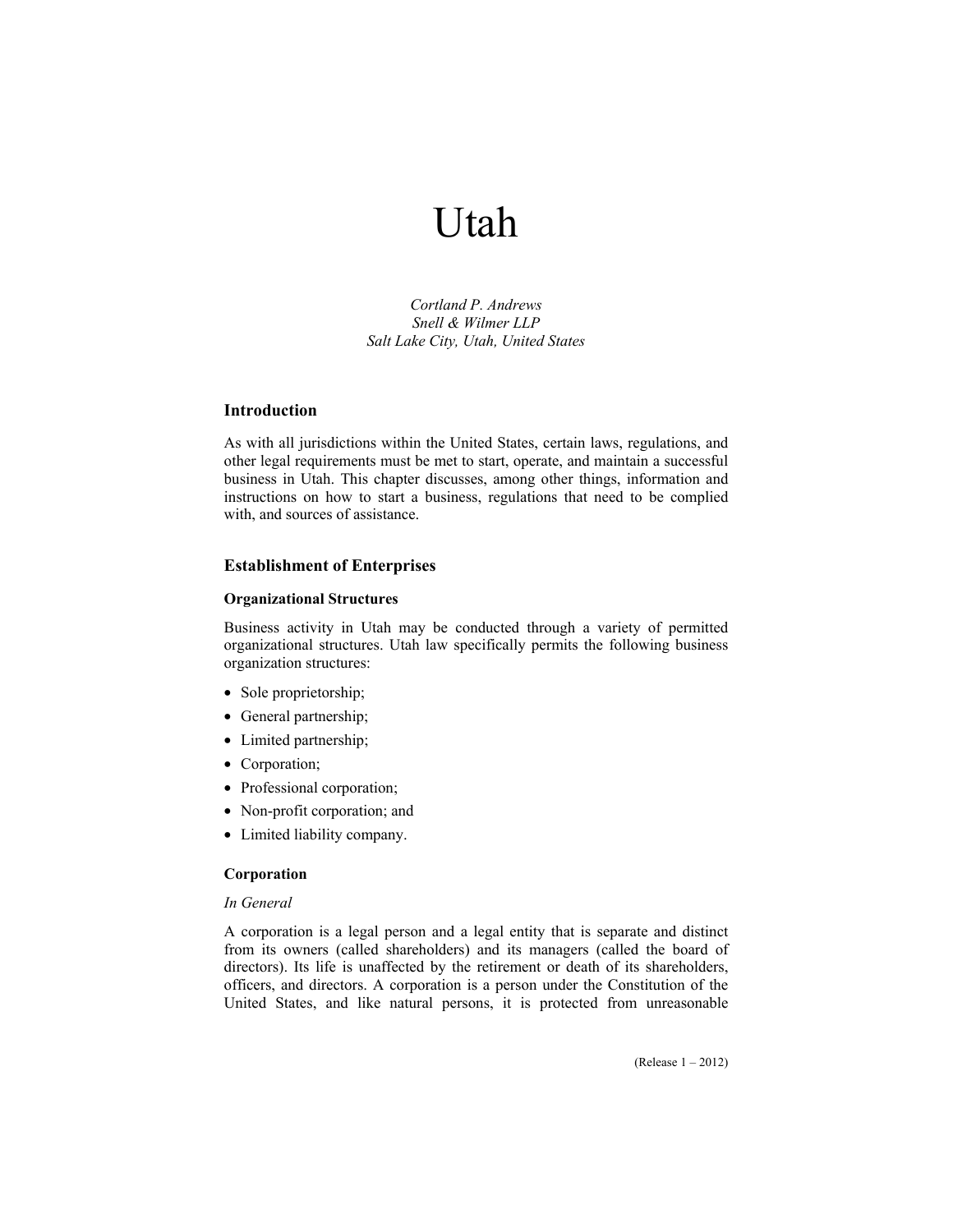searches and seizures and is guaranteed due process and equal protection under the law.

It also has free speech rights. A corporation has its own domicile and its own place of residence, which locations determine, in part, whether a state may constitutionally impose its laws on the corporation. Chapter 10a of Title 16 of the Utah Code Annotated, referred to as the Utah Revised Business Corporation Act, governs all issues concerning corporations in Utah.

## *Formation*

A corporation is only created by permission of the State of Utah by filing articles of incorporation with the Utah Department of Commerce, Division of Corporations and Commercial Code. At a minimum, the articles of incorporation must include:

- The name of the corporation;
- The purpose or purposes for which the corporation is formed (which may include any lawful activity for which a corporation may be formed);
- The number of shares the corporation is authorized to issue (if more than once class of shares is authorized, each class must be designated, along with a description of the preferences, limitations, and relative rights of each class);
- The name and address of each of the incorporators;
- The Utah street address of the corporation's initial registered office and the name of its initial registered agent at such address; and
- The signature of each of the incorporators.<sup>1</sup>

Immediately before or after formation, Utah corporations often adopt bylaws to supplement the articles of incorporation by defining more precisely the powers, rights, and responsibilities of the corporation, its board of directors, and its shareholders and by stating other rules under which the corporation and its activities will be governed. Utah law, however, does not require a corporation to adopt bylaws.<sup>2</sup>

If bylaws are adopted, they will usually state the authority of the officers and the directors, specifying what they may do and may not do; the time and place at which the annual shareholders' meetings will be held; the procedure for calling special meetings of shareholders; and the procedures for shareholders' and directors' meetings. The bylaws also may make provisions for special committees of the board of directors, defining their membership and the scope

<sup>1</sup> Utah Code Annotated, s 16-10a-202(1).

<sup>2</sup> Utah Code Annotated, s 16-10a-206. If bylaws are not adopted, or if issues relating to the activities of the corporation are not addressed in the articles or the bylaws, the provisions of the Utah Revised Business Corporation Act will govern the activities of the corporation.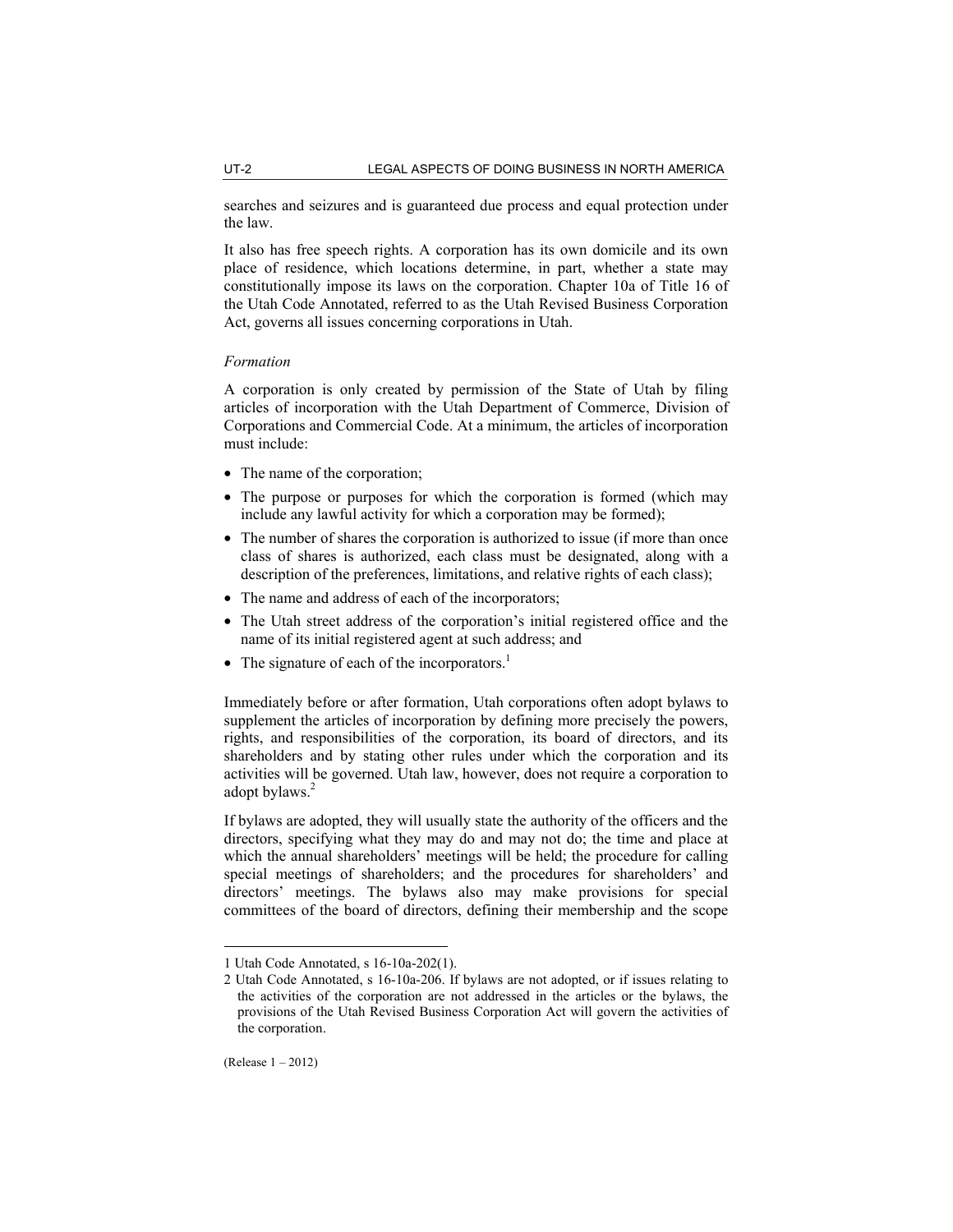of their activities. The bylaws also set up the required procedures for the transfer of shares, the maintenance of share records, and for the declaration and payment of dividends.<sup>3</sup>

# *Shareholders' Meeting*

Utah law requires that a corporation hold a meeting of shareholders annually at a time stated in or fixed in accordance with the corporation's bylaws. The shareholders' meeting may be held in or out of the State of Utah at a place stated in or fixed in accordance with the bylaws. If no place is stated in or fixed in accordance with the bylaws, annual meetings of a corporation must be held at the corporation's principal office. Failure to hold an annual meeting at the time stated in or fixed in accordance with a corporation's bylaws, however, does not affect the validity of any corporate action or work a forfeiture or dissolution of the corporation.<sup>4</sup>

Utah law also permits a special meeting of the shareholders to be held upon the call of the corporation's board of directors or by a person or persons authorized by the bylaws to call a special meeting. A meeting also may be convened if the holders of shares representing at least 10 per cent of all the votes entitled to be cast on any issue to be considered at the proposed special meeting sign, date, and deliver to the corporation's secretary one or more written demands for the meeting, stating the purpose or purposes for which it is to be held.

As with annual shareholders' meetings, special meetings of the shareholders may be held in or out of the State of Utah at the place stated in or fixed in accordance with the bylaws of the corporation. If no such place is stated or fixed, however, Utah law requires that special meetings be held at the principal office of the corporation.<sup>5</sup>

Notice must be given to a corporation's shareholders of the date, time, and place of each annual and special shareholders' meeting. The notice must be given no fewer than 10 days and no more than 60 days before the date of the meeting.<sup>6</sup> While notices of annual shareholders' meetings do not require a description of the purpose or purposes for which the meeting is called, notices of special shareholders' meeting are required to include such a description.<sup>7</sup>

Utah law permits any action that may be taken at an annual or special meeting of shareholders to be taken without a meeting and without prior notice, provided that one or more written consents setting forth the action so taken are signed by the holders of outstanding shares with at least the minimum number of votes that

 $\overline{a}$ 

(Release 1 – 2012)

<sup>3</sup> Utah Code Annotated, s 16-10a-206.

<sup>4</sup> Utah Code Annotated, s 16-10a-701.

<sup>5</sup> Utah Code Annotated, s 16-10a-702.

<sup>6</sup> Utah Code Annotated, s 16-10a-705(1).

<sup>7</sup> Utah Code Annotated, s 16-10a-705(2) and (3).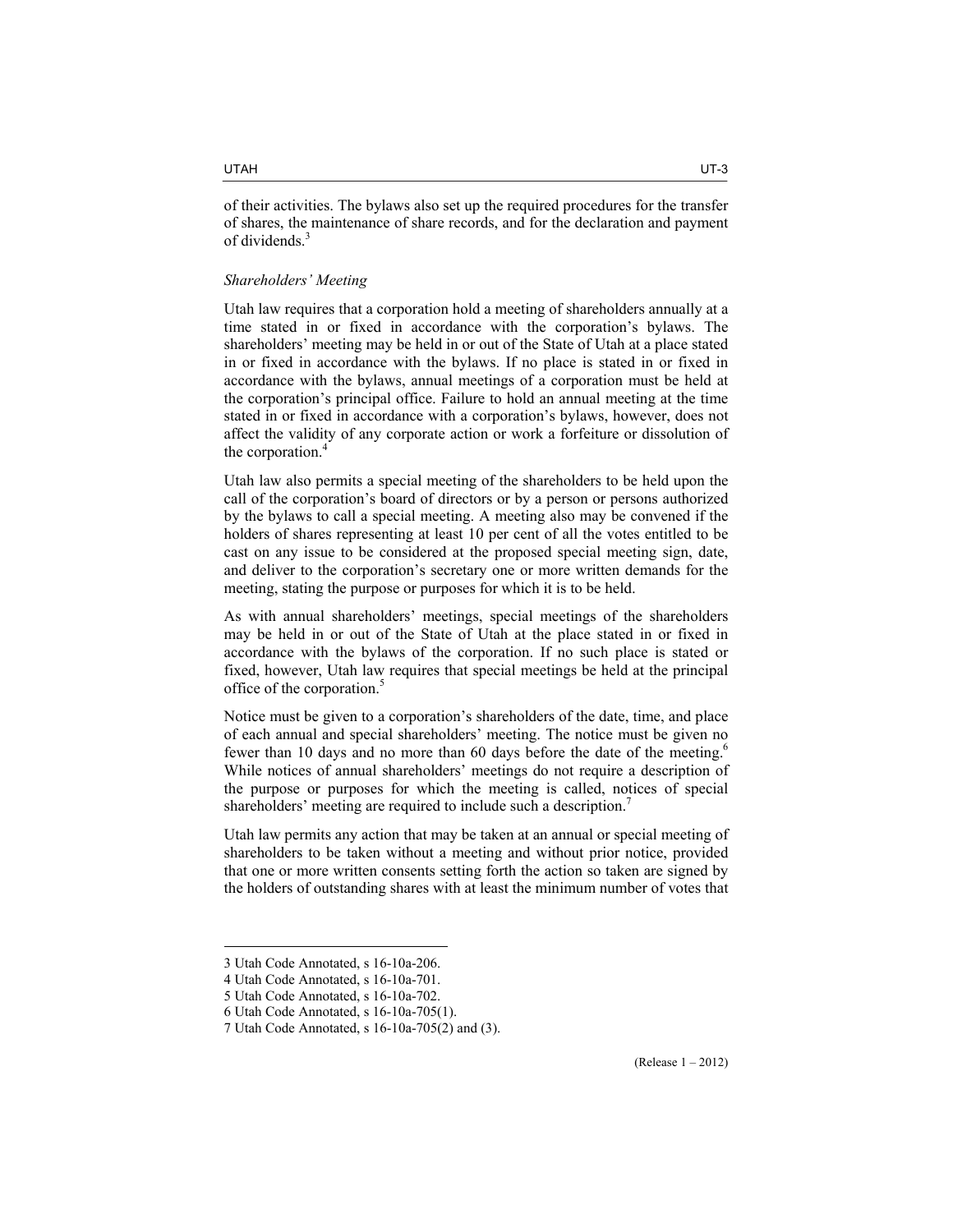would be necessary to authorize or take the action at a meeting at which all shares entitled to vote on the action were present and voted. $8$ 

#### *Board of Directors*

**In General.** Utah corporations must generally have a board of directors, with members of the board of directors commonly being elected at each annual meeting of the shareholders.<sup>9</sup> The board of directors is the unit ultimately responsible for managing the business and affairs of the corporation.

**Composition.** A board of directors is generally required to consist of at least three individuals; however, before any shares of the stock corporation are issued, a corporation's board of directors may consist of only one individual. Additionally, after shares of a corporation are issued, the board of directors may consist of a number of individuals equal to or greater than the number of shareholders of the corporation. Thus, for example, if there are only two holders of a corporation's shares, the corporation is permitted to have only two directors.<sup>10</sup>

The only requirement Utah law places on those who may be elected as directors is that a director must be a natural person. While a corporation's articles of incorporation or bylaws may prescribe further qualifications that a director must meet, further qualifications are not required. Unlike other jurisdictions, Utah law does not require that a director be a resident of the State of Utah or a shareholder of the corporation.<sup>11</sup>

**Function and Manner of Taking Actions.** The duty of the directors of a corporation is to take actions to further the interests and business of the association and to conserve its property.<sup>12</sup> Such actions must be approved by a majority of directors present at board meetings, unless otherwise provided in the corporation's articles or bylaws.<sup>13</sup> No action can be taken, however, unless there is a quorum of directors present.<sup>14</sup> Utah law defines a quorum as a majority of

(Release 1 – 2012)

<sup>8</sup> Utah Code Annotated, s 16-10a-704.

<sup>9</sup> Utah Code Annotated, s 16-10a-801 (requiring that every corporation have a board of directors, except that a corporation with a shareholders' agreement authorized by the Utah Revised Business Corporation Act may dispense with or limit the authority of the board of directors).

<sup>10</sup> Utah Code Annotated, s 16-10a-803(1)(b).

<sup>11</sup> Utah Code Annotated, s 16-10a-802.

<sup>12</sup> *Nicholson* v *Evans,* 642 P.2d 727 (Utah 1982). If a corporation has a board of directors, all corporate powers must be exercised by, or under the authority of, and the business and affairs of the corporation managed under the direction of, the board of directors. Utah Code Annotated, s 16-10a-801(2).

<sup>13</sup> Utah Code Annotated, s 16-10a-824(3). Although the Utah Revised Business Corporation Act does not prescribe in detail formal requirements for board meetings, the meetings do have to take place.

<sup>14</sup> Utah Code Annotated, s 16-10a-824(1).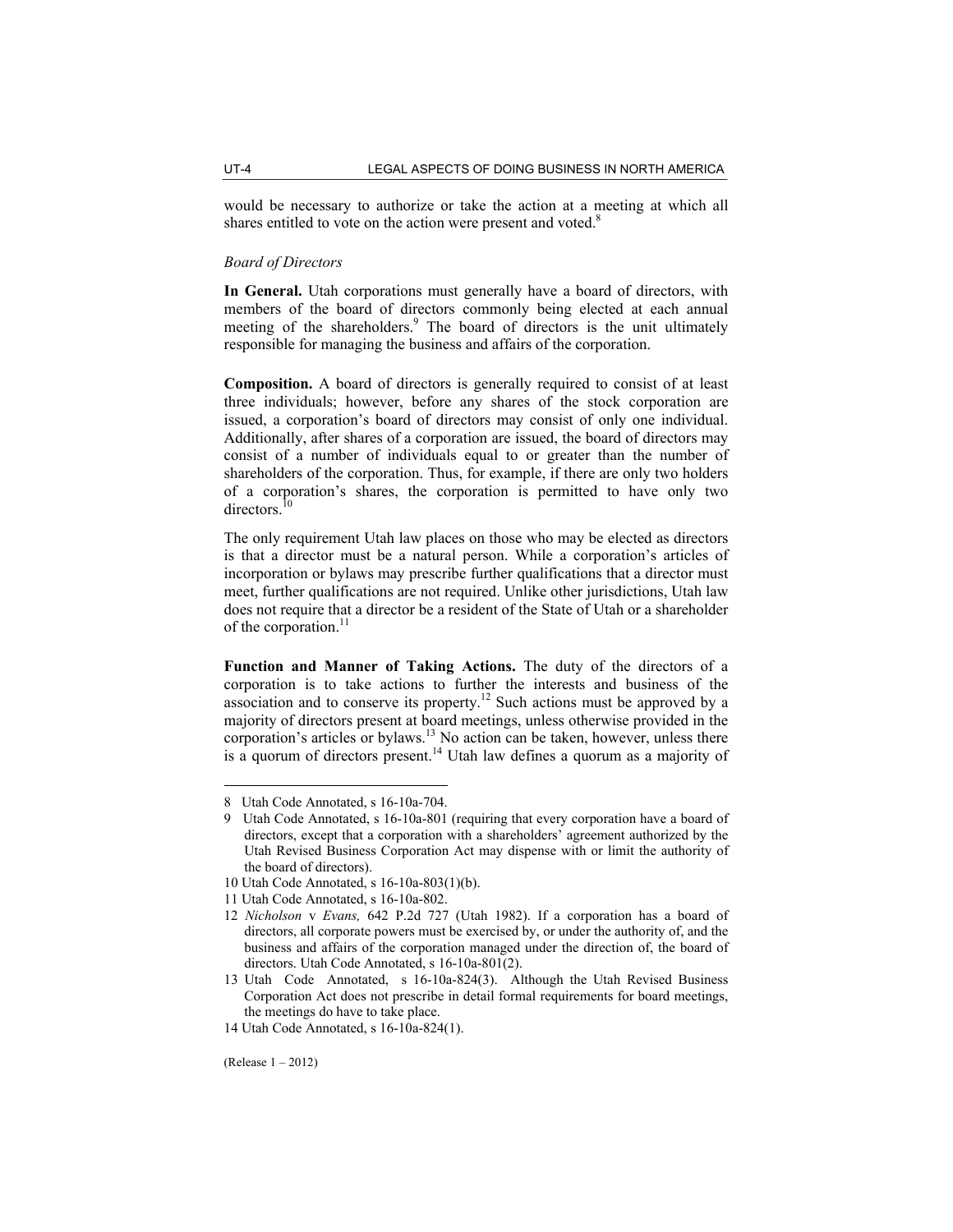directors, unless a greater number or lower number is set forth in the articles of incorporation or the bylaws. Under Utah law, in no event may a quorum be less than one-third of the directors of the corporation.<sup>15</sup>

### *Fiduciary Duties*

**In General.** As defined by Utah law, directors have basic legal obligations or duties that arise from their ultimate responsibility for the business and interests of the corporation. The duties set both the general standards of conduct for a director to follow and also the reviewing standards for a court to use in determining whether a director's behavior has been proper in a particular circumstance. The most important duties required by Utah law are the duty of good faith, the duty of care, and the duty of loyalty.<sup>16</sup>

**Duty of Good Faith.** The duty of good faith can be defined as a director's promise not to consciously abdicate his duties or intentionally do anything to injure the business or interests of the corporation or its shareholders. Utah law generally allows shareholders to sue for violation of this duty.

For instance, the Utah Supreme Court has explained that it is 'well established precedent that the bylaws of a corporation, together with the articles of incorporation, the statute under which it was incorporated, and the [shareholder's] application, constitute a contract between the [shareholder] and the corporation', and that a 'covenant of good faith and fair dealing exists' between [a corporation] and [its shareholders]'.<sup>17</sup> With that said, however, a claim against individual directors is generally barred in Utah because a contract between a shareholder and a corporation is not a contract between a shareholder and the board of directors.18 However, a director who acts in bad faith can become liable for a corporation's breach of contract.<sup>19</sup>

Courts have attempted to define the duty of good faith in more detail. A Delaware court, in litigation over severance paid by The Walt Disney Company to its president, considered the meaning of the duty of good faith. The Chancellor of the court explained:

'Upon long and careful consideration, I am of the opinion that the concept of intentional dereliction of duty, a conscious disregard for one's responsibilities, is an appropriate (although not the only) standard for determining whether fiduciaries have acted in good faith. Deliberate indifference and inaction in the

<sup>15</sup> Utah Code Annotated, s 16-10a-824(2).

<sup>16</sup> Utah Code Annotated, s 16-10a-840(1).

<sup>17</sup> *Ute Indian Tribe of the Uintah & Ouray Reservation* v *Ute Distribution Corporation*, 2012 U.S. App. LEXIS 245 (10th Cir. 5 Jan. 2012).

<sup>18</sup> *Ute Indian Tribe of the Uintah & Ouray Reservation* v *Ute Distribution Corporation*, 2012 U.S. App. LEXIS 245, \*41–42 (10th Cir. 5 Jan. 2012).

<sup>19</sup> *Ute Indian Tribe of the Uintah & Ouray Reservation* v *Ute Distribution Corporation*, 2012 U.S. App. LEXIS 245, \*42 (10th Cir. 5 Jan. 2012).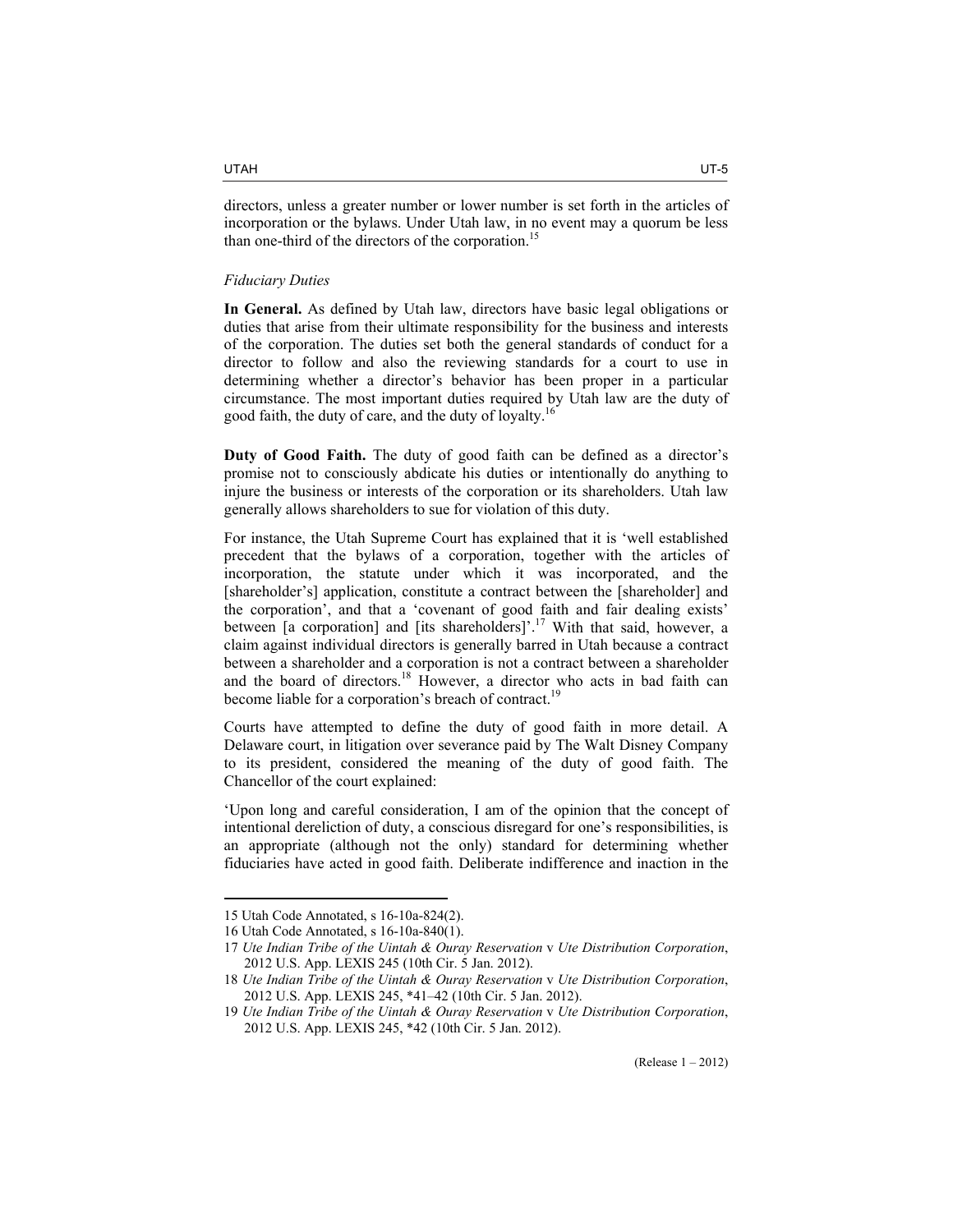face of a duty to act is, in my mind, conduct that is clearly disloyal to the corporation. It is the epitome of faithless conduct. A failure to act in good faith may be shown, for instance, where the fiduciary intentionally acts with a purpose other than that of advancing the best interests of the corporation, where the fiduciary acts with the intent to violate applicable positive law, or where the fiduciary intentionally fails to act in the face of a known duty to act, demonstrating a conscious disregard for his duties. There may be other examples of bad faith yet to be proven or alleged, but these three are the most salient.<sup>20</sup>

While not controlling law in Utah, the Delaware court's discussion of the duty of good faith in *In re The Walt Disney Co. Derivative Litigation* may be helpful in better understanding and delineating a director's duty of good faith toward a Utah corporation.

**Duty of Care.** Utah law is different than most other jurisdictions in that directors are required to perform their duties in good faith, with 'the care of an ordinarily prudent person in a like position would exercise'.<sup>21</sup> The reference to 'an ordinarily prudent person' embodies long traditions of the common law, in contrast to suggested standards that might call for some undefined degree of expertise, such as 'ordinarily prudent businessman'. The phrase recognizes the need for innovation, essential to profit orientation, and focuses on the basic attributes of common sense, practical wisdom, and informed judgment. And the phrase 'in a like position' recognizes that the 'care' under consideration is that which would be used by the 'ordinarily prudent person' if he were a director of the particular corporation.

The process by which a director becomes informed will vary, but the duty of care requires every director to take steps to become informed about the background facts and circumstances before taking action on the matter at hand. In relying upon the performance by management of delegated or assigned duties, a director may depend upon the presumption of regularity, absent knowledge or notice to the contrary.<sup>22</sup> A director also may rely on information, opinions, reports, and statements prepared or presented by others.<sup>23</sup> Furthermore, a director of a Utah corporation is not expected to anticipate the problems which the corporation may face, except in those circumstances where something has occurred to make it obvious to the director that the corporation should be addressing a particular problem.

<sup>20</sup> *In re The Walt Disney Co. Derivative Litigation*, 907 A.2d 693, 755–756 (Del. Ch. 2005).

<sup>21</sup> Utah Code Annotated, s 16-10a-840(1).

<sup>22</sup> Utah Code Annotated, s 16-10a-801.

<sup>23</sup> Utah Code Annotated, s 16-10a-840(2). A director is permitted to rely upon outside advisers, including not only those in the professional disciplines customarily supervised by state authorities, such as lawyers, accountants, and engineers, but also those in other fields involving special experience and skills, such as investment bankers, geologists, management consultants, actuaries, and real estate appraisers.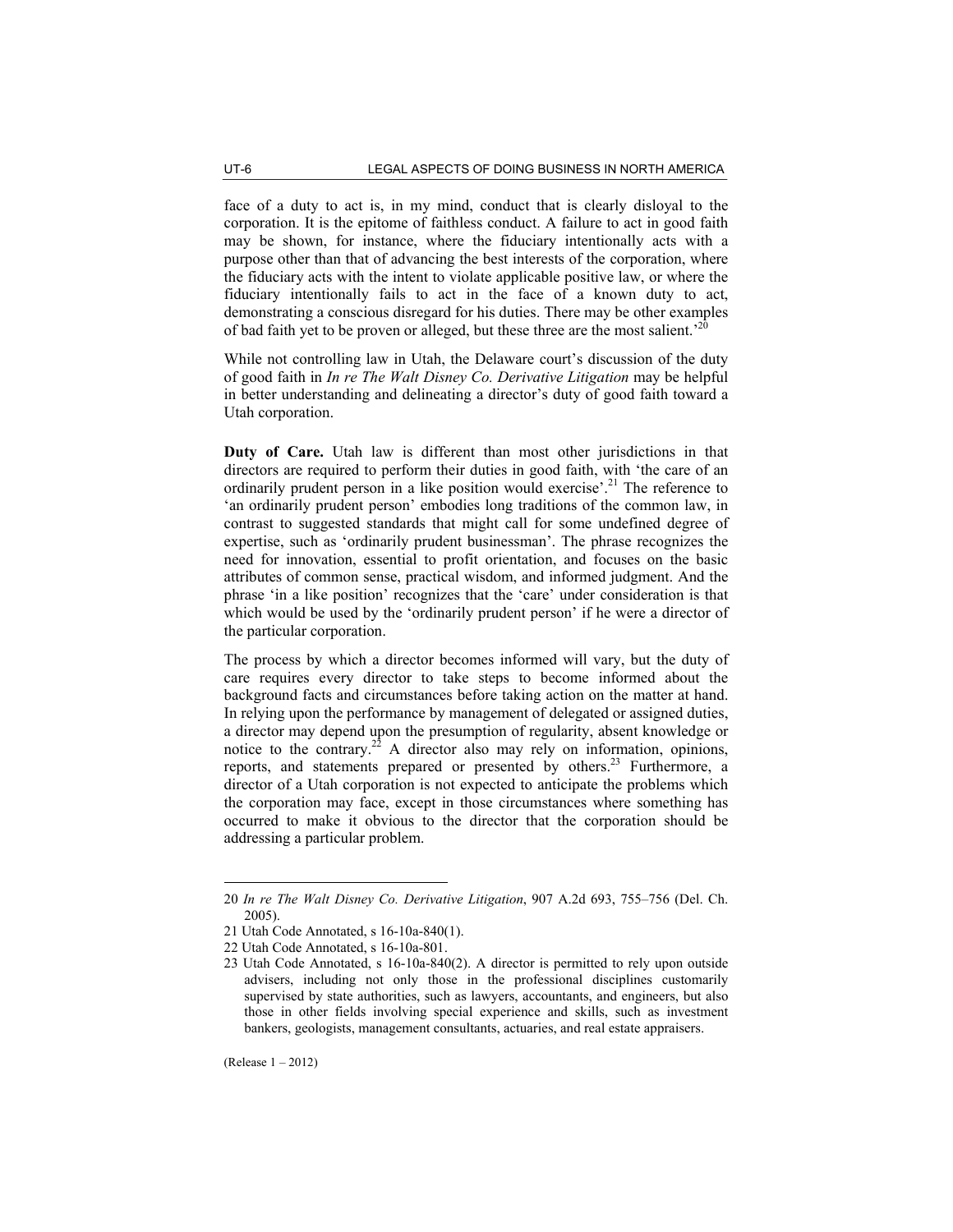In satisfying their duty of care, directors are given wide discretion within which to act without fear of liability under the 'business judgment rule'.<sup>24</sup> The business judgment rule recognizes that courts are ill-equipped to second-guess the validity of complex business decisions made by directors. As long as there is no gross negligence, willful misconduct, or intentional infliction of harm on the corporation, decisions made by directors are generally protected.

Essentially, the business judgment rule recognizes that directors should be able to exercise their 'business judgment' without fear of liability as long as they are exercising their judgment in good faith. The rule, however, has never been absolute and it has important exceptions.

The business judgment rule does not apply in self-interested transactions where directors stand on both sides of a transaction or have a personal financial interest in a transaction. Also, the rule only applies when a judgment has been made. When courts say that they will not interfere in matters of business judgment, it is presupposed that judgment (i.e., reasonable diligence) has in fact been exercised. The rule does not apply where directors have either abdicated their function or, absent a conscious decision, failed to act. This exception exists because the rule was intended to give directors wide latitude in making business decisions, not to permit the abdication of their responsibilities. Finally, the business judgment rule does not apply where the directors have failed to act with the care required under Utah law.

**Duty of Loyalty.** Directors have a fiduciary duty of loyalty to their corporation and its shareholders.<sup>26</sup> They are obligated to use their ingenuity, influence, and energy, and to employ all the resources of the corporation to preserve and enhance the property and earning power of the corporation, even if the interests of the corporation are in conflict with their own personal interests.<sup>27</sup> This duty extends to all of the corporation's assets, including its subsidiary corporations. The Utah Supreme Court has held that:

'The duty of the directors of a corporation is to further the interests and business of the association and to conserve its property. Any action on the part of directors looking to the impairment of corporate rights, the sacrifice of corporate interests, the retardation of the objects of the corporation, and more especially the destruction of the corporation itself, will be regarded as a flagrant breach of trust on the part of the directors engaged therein.'28

<sup>24</sup> The Utah legislature codified the business judgment rule in Utah Code Annotated, s 16-10a-840. *C&Y Corp*. v *General Biometrics, Inc*., 896 P.2d 47, 55 (Utah Ct. App. 1995).

<sup>25</sup> *Resolution Trust Corp*. v *Hess*, 820 F. Supp. 1359, 1367 (Dist. Utah 1993) (discussing the fiduciary duties of directors in a trust corporation).

<sup>26</sup> *Nicholson* v *Evans*, 642 P.2d 727, 730 (Utah 1982); *Branch* v *Western Factors, Inc*.*,* 502 P.2d 570 (Utah 1972); *Elggren* v *Woolley,* 228 P. 906 (Utah 1924).

<sup>27</sup> *Nicholson* v *Evans*, 642 P.2d 727, 730 (Utah 1982).

<sup>28</sup> *Glen Allen Mining Co.* v *Park Galena Mining Co*, 296 P. 231 (Utah 1931).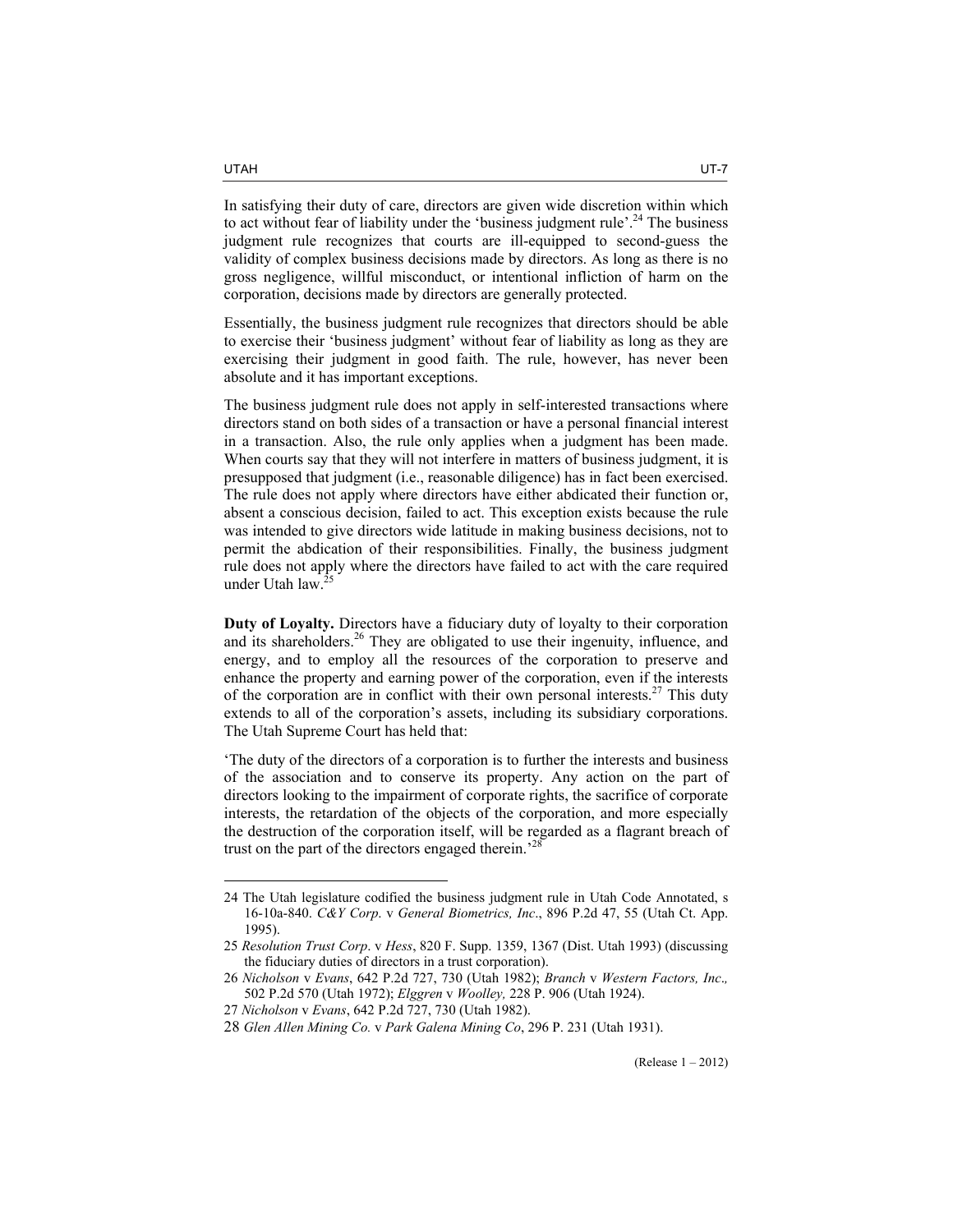Pursuant to this fiduciary duty of loyalty, the so-called 'corporate opportunity doctrine' forbids a corporate director from acquiring for his own benefit an opportunity that would have been valuable and germane to the corporation's business, unless that opportunity is first offered to the corporation and declined by a disinterested board of directors or disinterested shareholders or, where that is not possible, the transaction is judged according to the circumstances at the time of the transaction as fair to the corporation.<sup>29</sup> This duty applies to whatever could be of value to the enterprise to which the fiduciary owes a duty. Utah law provides for a detailed procedure the board of directors should follow in approving any transaction in which any director has an interest.<sup>30</sup>

# *Liability and Indemnification*

**In General.** Utah law permits both voluntary and mandatory indemnification of directors. Voluntary indemnification is addressed in Section 902 of the Utah Revised Business Corporation Act, while mandatory indemnification is addressed in Section 903.

**Voluntary Indemnification.** The Utah Revised Business Corporation Act sets the outer limits for which voluntary indemnification is permitted. Conduct that does not meet the explicit standards set forth in the Utah Revised Business Corporation Act is not eligible for voluntary indemnification. Specifically, a corporation may indemnify an individual made a party to a proceeding because such individual is or was a director if that individual's conduct was in good faith, if the individual reasonably believed that his conduct was in (or not opposed to) the corporation's best interests, and, in the case of any criminal proceeding, that he had no reasonable cause to believe that his conduct was unlawful. $3$ 

However, a corporation may not voluntarily indemnify a director in connection with a proceeding by (or on behalf of) the corporation in which the director was adjudged liable to the corporation. A corporation also is prohibited from voluntarily indemnifying a director in connection with any other proceeding alleging the director derived an improper personal benefit (whether or not involving action in his official capacity) and in which proceeding the director was adjudged liable on the basis that he derived an improper personal benefit.<sup>32</sup>

**Mandatory Indemnification.** Utah law also addresses certain situations in which a corporation must indemnify its directors. The basic standard for

<sup>29</sup> Utah Code Annotated, s 16-10a-850(1); *Nicholson* v *Evans*, 642 P.2d 727, 730–731 (Utah 1982) ('To avoid the distortion of self-interest, a director who desires to acquire a corporate opportunity for his own benefit should make full disclosure and submit any questions of fact, such as the corporation's interest or financial or legal ability, to the impartial judgment of others.').

<sup>30</sup> Utah Code Annotated, s 16-10a-850–853.

<sup>31</sup> Utah Code Annotated, s 16-10a-902(1).

<sup>32</sup> Utah Code Annotated, s 16-10a-902(4).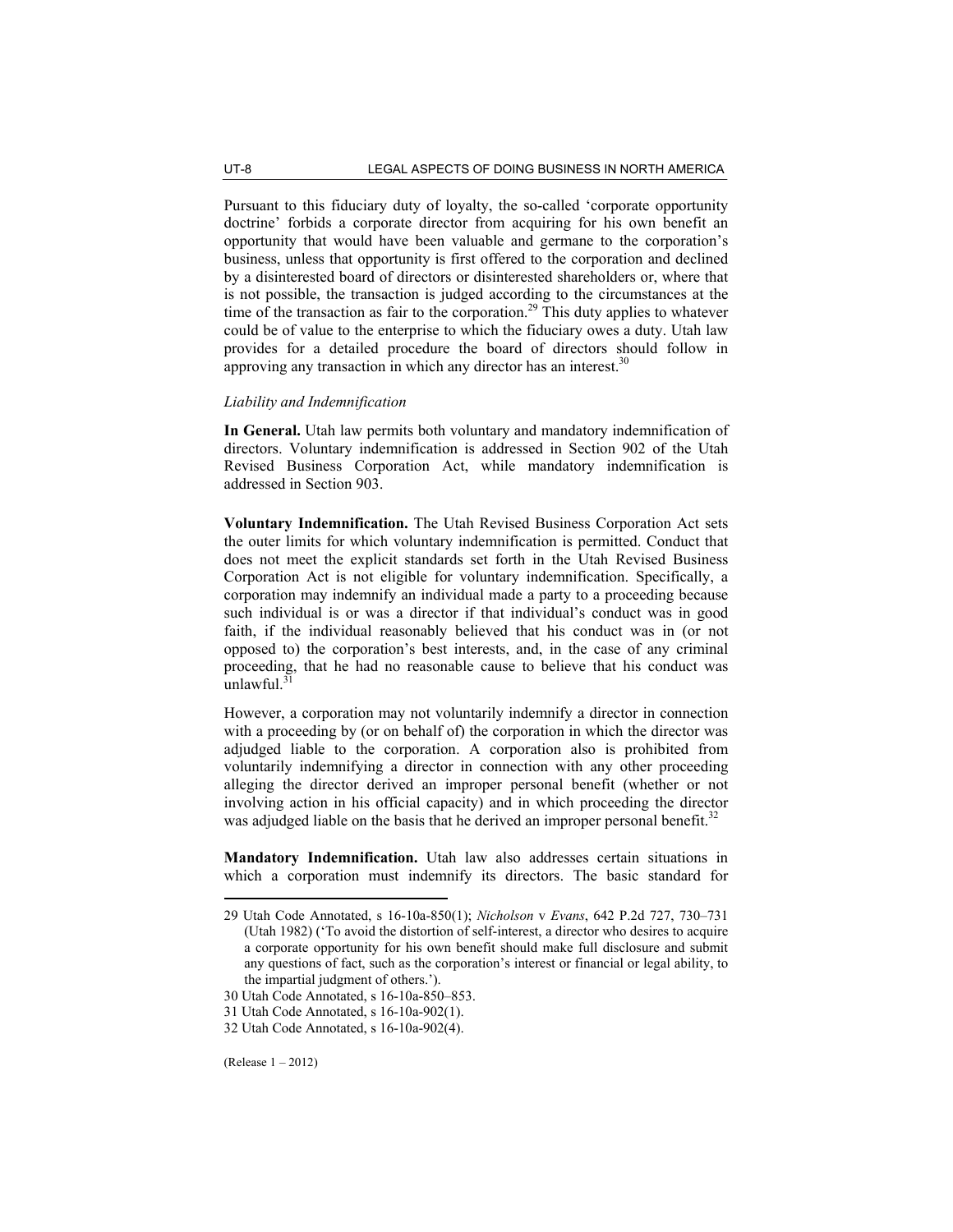mandatory indemnification is that the director has been 'successful, on the merits or otherwise, in the defense of any proceeding, or in the defense of any claim, issue, or matter in the proceeding  $\ldots$   $\frac{33}{10}$  Thus, Utah law preserves a director's right to indemnification against expense and fees incurred in connection with the successful defense of any claim, issue, or matter in any proceeding to which the director was a party by reason of being a director of the corporation.<sup>34</sup>

Utah law also permits court-ordered indemnification in two situations. First, a director entitled to mandatory indemnification may enforce that entitlement by a judicial proceeding. Second, a director who claims to be fairly and reasonably entitled to indemnification in view of all the circumstances may request the court to order appropriate indemnification. In either case, the court must satisfy itself that the person seeking indemnification is properly entitled to it. A corporation may limit a director's right to request court-ordered indemnification by a provision prohibiting it in the corporation's articles of incorporation. In the absence of such a provision, however, the court has general power to grant indemnification.<sup>35</sup>

# **Limited-Liability Companies**

# *In General*

 $\overline{a}$ 

A limited-liability company is a newer form of business entity that combines the operational flexibility and tax status of a general partnership with the limited liability protection traditionally associated with corporations. A limited liability company has far greater operational flexibility than either a corporation or a limited partnership. Chapter 2c of Title 48 of the Utah Code Annotated, referred to as the Utah Revised Limited Liability Company Act, governs all issues concerning limited liability companies in Utah.<sup>36</sup>

Utah's Revised Limited Liability Company Act was recently replaced in its entirety by a modified version during the 2011 General Session of the Utah legislature. The new Utah Revised Uniform Limited Liability Company Act affects the formation and regulation of limited liability companies in the State of Utah and is expected to take effect on 1 July 2012. All new limited liability companies that are formed on or after 1 July 2012 will be subject to these new regulations, while existing limited liability companies will not be affected until 1 January 2014. However, existing limited liability companies may choose to opt into the new regulations any time before 2014. At the time of writing, the Utah Revised Limited Liability Company Act is in force, and this discussion is based on that law.

<sup>33</sup> Utah Code Annotated, s 16-10a-903.

<sup>34</sup> Utah Code Annotated, s 16-10a-903.

<sup>35</sup> Utah Code Annotated, s 16-10a-905.

<sup>36</sup> The Utah Revised Limited Liability Company Act is located at Utah Code Annotated, ss 48-2c-101 *et seq*.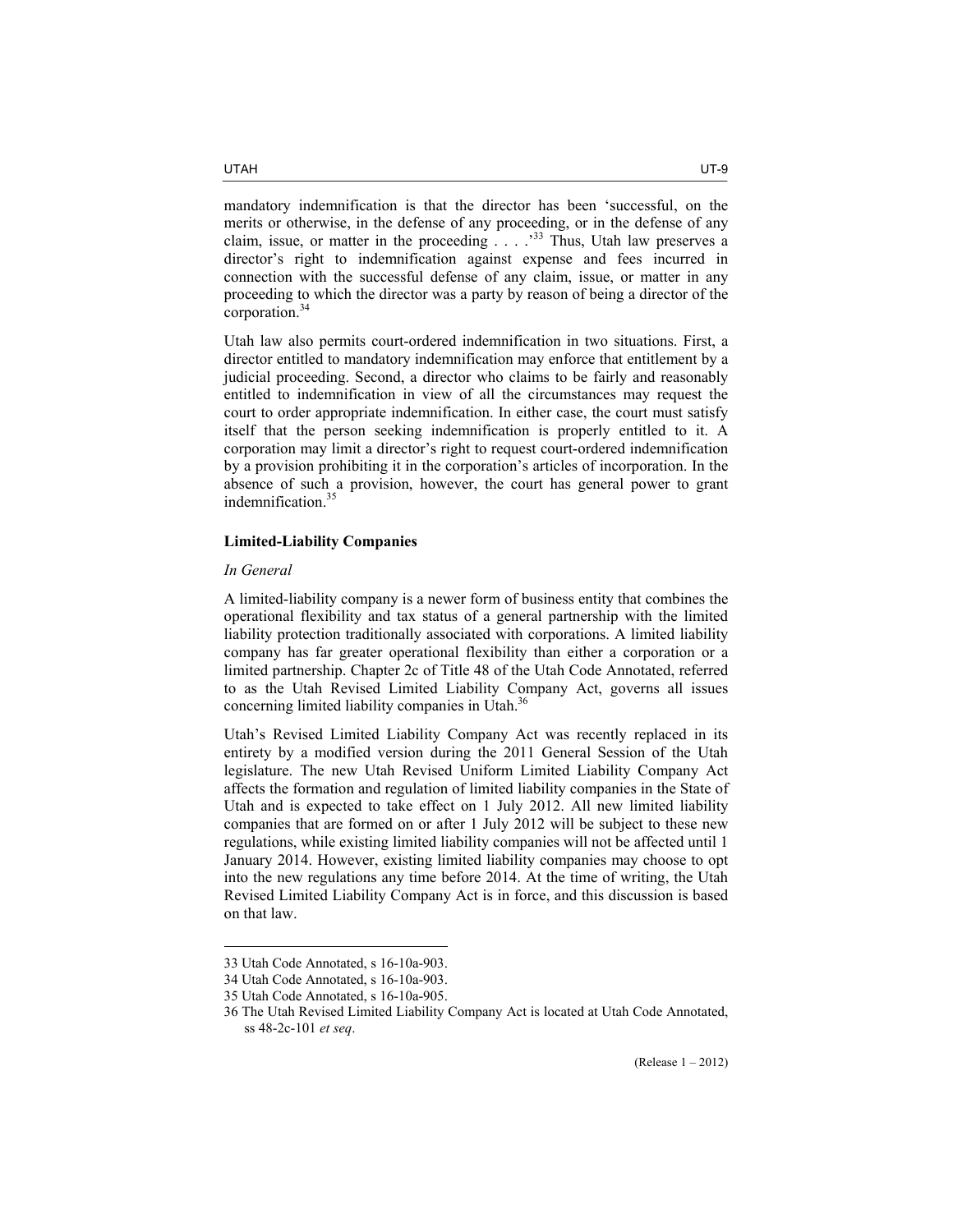#### *Formation*

A limited liability company is only created by permission of the State of Utah by filing articles of organization with the Utah Department of Commerce, Division of Corporations and Commercial Code. At a minimum, the articles of incorporation must include:

- The name of the limited liability company;
- The purpose or purposes for which the limited liability company is formed;
- The name and address of the initial registered agent of the limited liability company;
- The name and street address of each organizer who is not a member or manager;
- If the limited liability company is to be manager-managed, a statement that the company is to be managed by a manager or managers and the names and street addresses of the managers who are to serve; and
- If the limited liability company is to be member-managed, a statement that the company is to be managed by its members and the names and street addresses of the members who are to serve.  $37$

Immediately before or after formation, Utah limited liability companies often adopt operating agreements to supplement the articles of organization by more precisely defining the management of the company, the business or purpose of the company, the conduct of the company's affairs or the rights, duties, powers, and qualifications of and relations between and among the members, the managers, the members' assignees and transferees, and the limited liability company.38 Utah law, however, does not require a limited liability company to adopt an operating agreement.

# *Management*

A Utah limited liability company may be managed by its members or the members may choose managers to manage the operations of the company. Managers may consist of members, non-members, or a combination of both.

Utah law does not require limited liability companies to hold annual meetings or to comply with the many operational restrictions imposed upon corporations. However, if meetings of members are allowed or required under the articles of organization or operating agreement, then, unless otherwise provided in the articles of organization or operating agreement, a meeting of members may be called by any manager in a manager-managed limited liability company or by members in any limited liability company that hold at least 25 per cent interest

<sup>37</sup> Utah Code Annotated, s 48-2c-403.

<sup>38</sup> Utah Code Annotated, s 48-2c-502.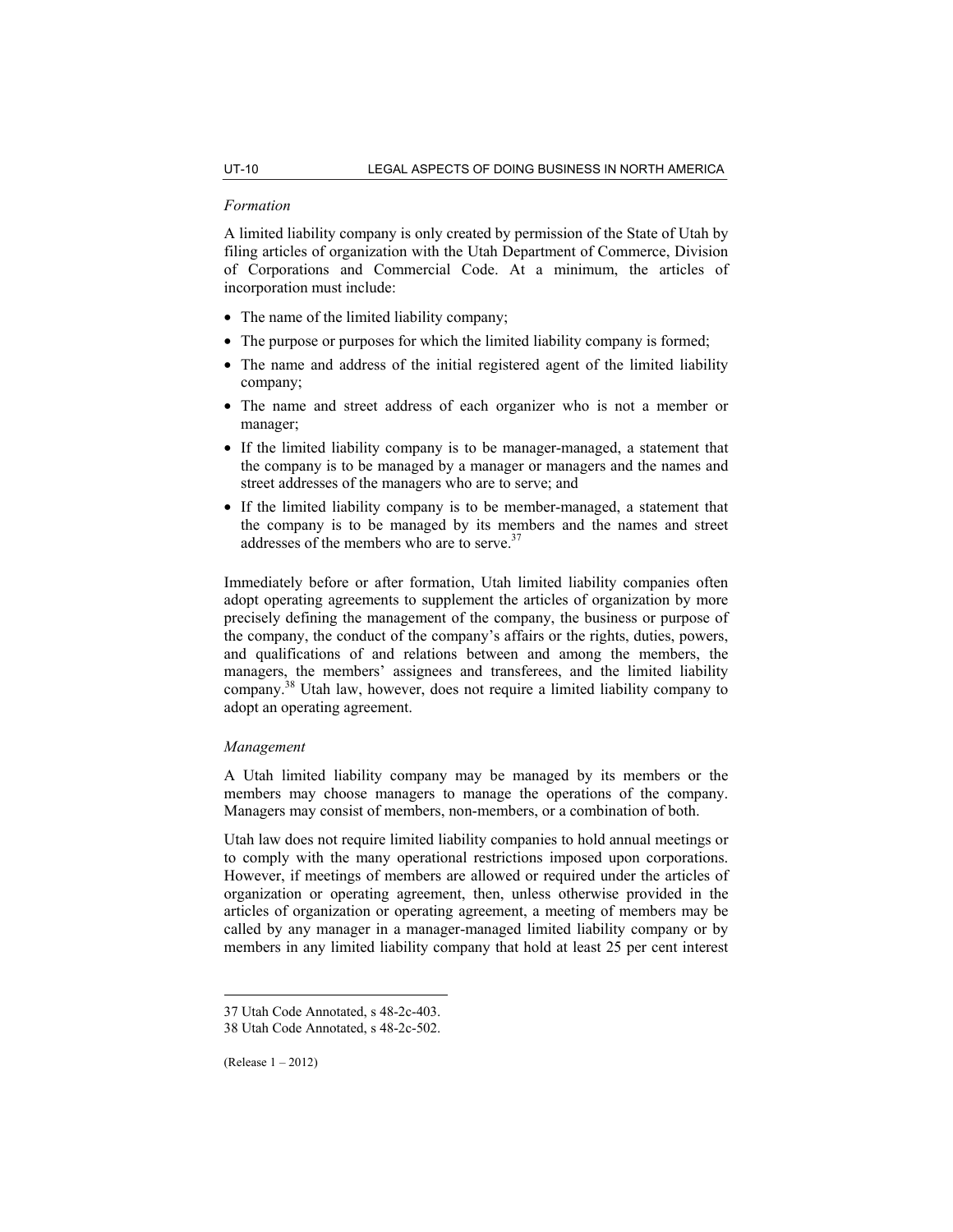in profits of the company. Any business may be transacted at any meeting of members which is properly called.

Notice of a meeting of members must be given to each member at least five days prior to the meeting and must give the date, place, and time of the meeting. Notice of a meeting of members may be given orally or in writing or by electronic means. The person calling the meeting may designate any place within or without the State of Utah as the place for the meeting.

Only persons who are members of record at the time notice of a meeting is given are entitled to receive notice or to vote at the meeting. However, a fiduciary such as a trustee, personal representative, or guardian will be entitled to act in such capacity on behalf of a member of record if evidence of such status is presented to the limited liability company. A surviving joint tenant also will be entitled to receive notice and act when evidence of the other joint tenant's death is presented to the limited liability company.

A quorum, consisting of members holding at least 51 per cent interest in the profits of the limited liability company, must be present in person or by proxy at a meeting of members for any business to be transacted. The members present at any meeting at which a quorum is present may continue to transact business notwithstanding the withdrawal of members from the meeting in such numbers that less than a quorum remains.

A member may participate in and be considered present at a meeting by (or the meeting may be conducted through the use of) any means of communication by which all persons participating in the meeting may hear each other or otherwise communicate with each other during the meeting. Voting at a meeting will be determined by percentage interests in the profits of the limited liability company. To be effective, a proxy must be in writing and signed by the member and must be filed with the secretary of the meeting before or at the time of the meeting and will be valid for no more than 11 months after it was signed, unless otherwise provided in the proxy.<sup>39</sup>

## *Fiduciary Duties*

 $\overline{a}$ 

Utah law specifies a default standard with respect to the standard of care and degree of loyalty imposed upon members and managers of a limited liability company. That general standard is that neither a member nor a manager is liable or accountable in damages or otherwise to a limited liability or the members 'for any action taken of failure to act on behalf of the [limited liability] company unless the act or omission constitutes gross negligence [or] willful misconduct'.40 However, if a higher standard of conduct is established in the limited liability company's articles of organization or operating agreement, a

<sup>39</sup> Utah Code Annotated, s 48-2c-704.

<sup>40</sup> Utah Code Annotated, s 48-2c-807; P.C. Regehr, *Utah Limited Liability Company Forms and Practice Manual* (Data Trace Publishing Company, 2008), at p. 7-53.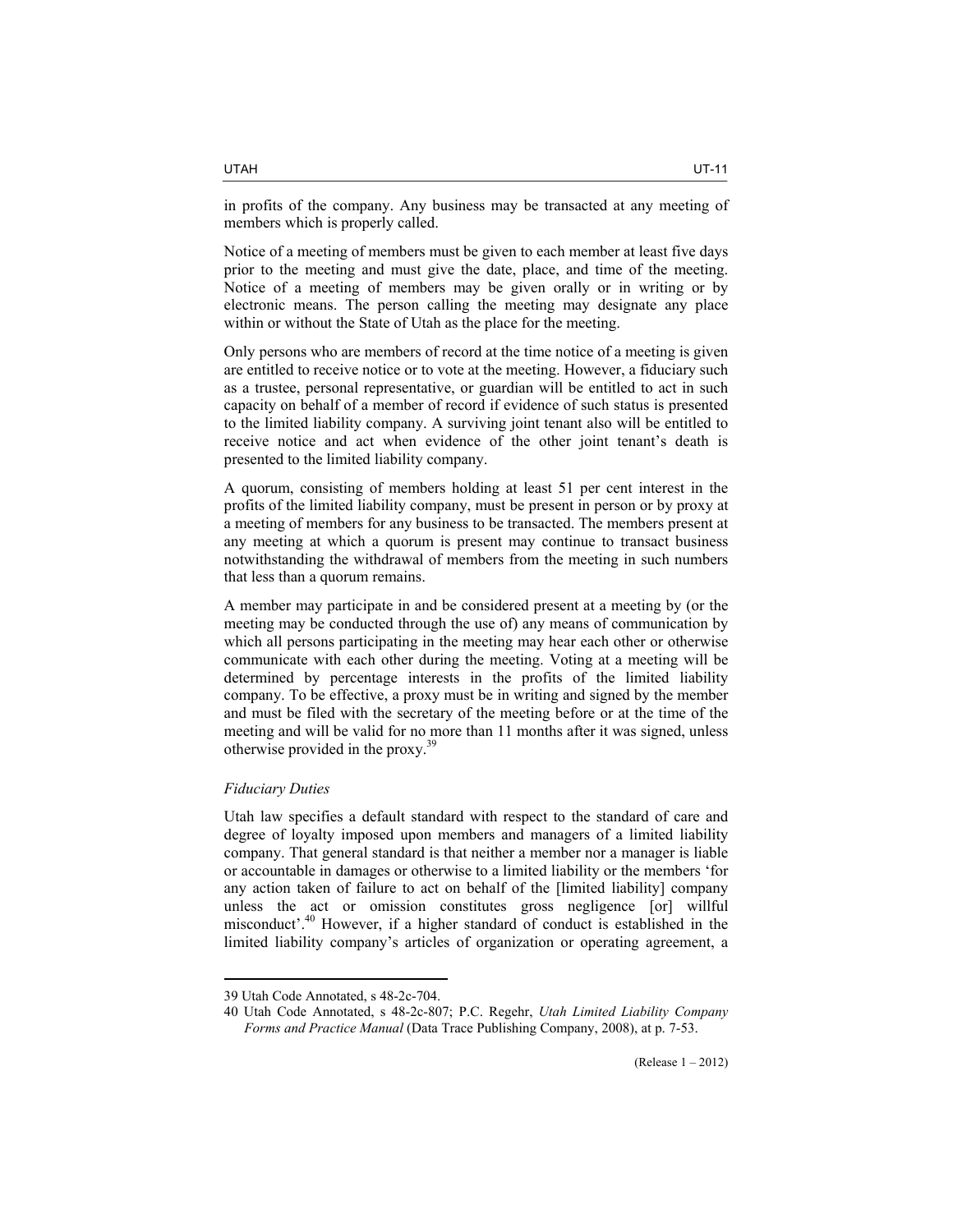member or manager will be held to that higher standard.<sup>41</sup> Notwithstanding the general standard, with regard to conflict of interest or self-dealing transactions, the default rule is that:

'(2) Each member and manager shall account to the [limited liability] company and hold as trustee for it any profit or benefit derived by that person without the consent of members holding a majority interest in profits in the [limited liability] company, or a higher percentage of interests in profits provided for in the [limited liability] company's articles of organization or operating agreement, from:

'(a) any transaction connected with the conduct of the [limited liability] company's business or winding up of the [limited liability] company; or

'(b) any use by the member or manager of company property, including confidential or proprietary information of the [limited liability] company or other matters entrusted to the person in the capacity of a member or manager.<sup>'42</sup>

Utah's common law principles of agency and fiduciary duties also will apply to those who act on behalf of a limited liability company, but such principles do not establish the precise nature and extent of duties in all cases where agency authority exists.<sup>43</sup> Therefore, it is proper and good practice for a Utah limited liability company's operating agreement to define and set forth the duty and standard of care imposed on managers and members in various circumstances.<sup>44</sup>

For example, if a limited liability company is managed by its managers, the operating agreement should specify whether the managers have the duty of care specified in the Utah Revised Limited Liability Company Act or, alternatively, the same standard of care and duty of loyalty as directors of a corporation or the standard of care and duty of loyalty of general partners of a partnership.<sup>45</sup>

# *Liability and Indemnification*

**In General.** Utah permits the discretionary and mandatory indemnification of members and managers in a limited liability company.<sup>46</sup> Indemnification, however, can be limited in the articles of organization. If such a provision is

<sup>41</sup> Utah Code Annotated, s 48-2c-807(1)(c).

<sup>42</sup> Utah Code Annotated, s 48-2c-807.

<sup>43</sup> P.C. Regehr, *Utah Limited Liability Company Forms and Practice Manual* (Data Trace Publishing Company, 2008), at p. 7-53.

<sup>44</sup> P.C. Regehr, *Utah Limited Liability Company Forms and Practice Manual* (Data Trace Publishing Company, 2008), at pp. 7-53–7-54.

<sup>45</sup> P.C. Regehr, *Utah Limited Liability Company Forms and Practice Manual* (Data Trace Publishing Company, 2008), at p. 7-54.

<sup>46</sup> Utah Code Annotated, ss 48-2c-1801 and 48-2c-1809.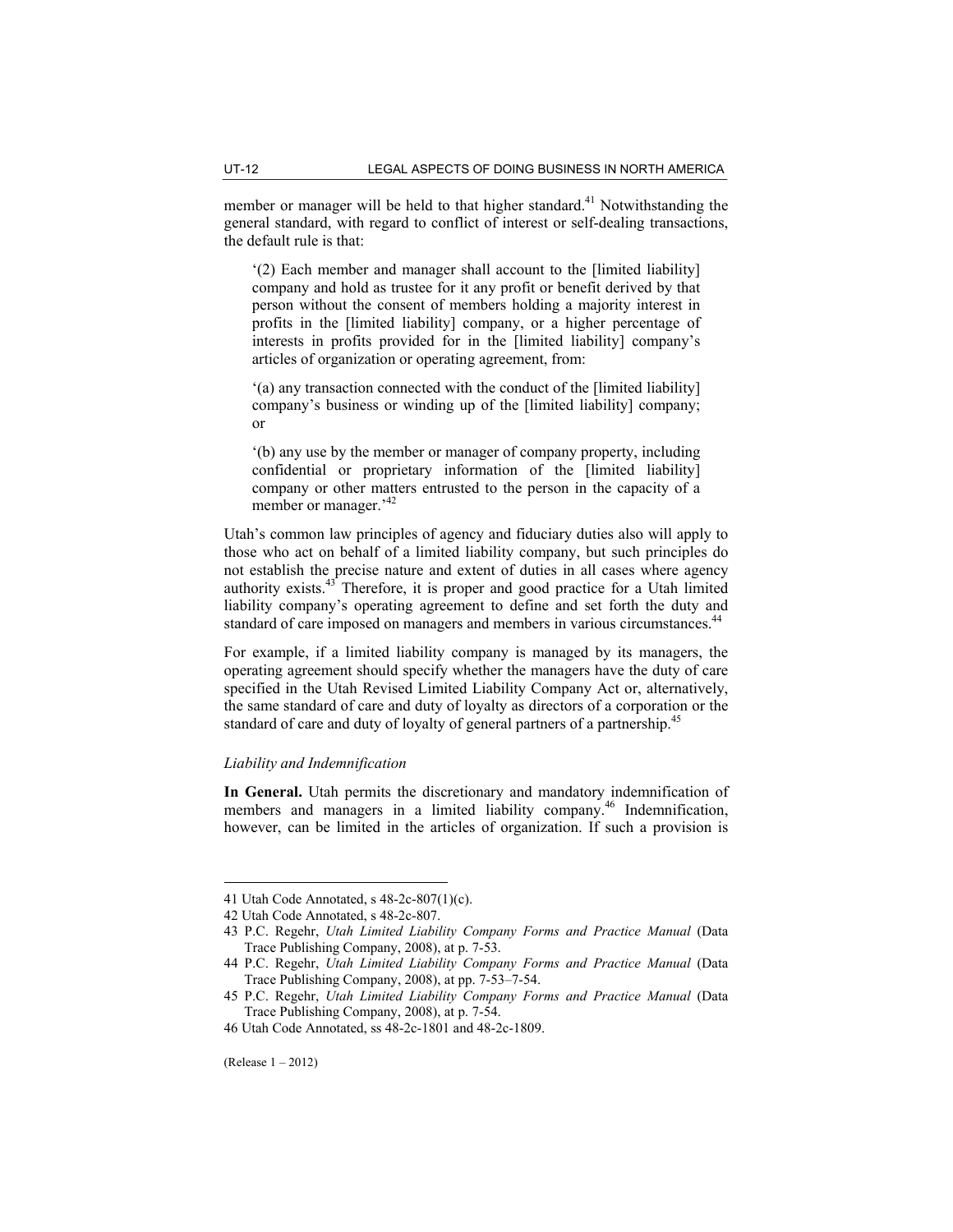located in the articles of organization, then such a limitation cannot be overridden by the operating agreement, a resolution, or a contract.<sup>47</sup>

**Discretionary Indemnification.** Utah law permits a limited liability company to indemnify an individual made a party to a proceeding because that individual is or was a manager against liability incurred in the proceeding if the individual's conduct was in good faith; the individual reasonably believed that his conduct was in the company's best interest or not opposed to the company's best interest; and, in the case of any criminal proceeding, the individual had no reasonable cause to believe that his conduct was unlawful.<sup>4</sup>

However, a limited liability company is not permitted to use its discretion to indemnify a manager in connection with a proceeding by (or on behalf of) the limited liability company in which the manager was adjudged liable to the limited liability company.49 Additionally, a limited liability company may not indemnify a manager in connection with any proceeding charging that the manager derived an improper personal benefit, whether or not involving action in his official capacity as a manager of the limited liability company, in which proceeding the manager was adjudged liable on the basis that he derived an improper personal benefit.<sup>50</sup>

Discretionary indemnification is not permitted, unless the indemnification is authorized by the limited liability company and a determination has been made that indemnification of the manager is permissible under Utah law.<sup>51</sup> The required determination must be made in one of three ways:

- By the managers through a majority vote (only by those managers not a party to the proceeding will be counted);
- By special legal counsel selected by a majority vote of the managers of the company who are not parties to the proceeding or, if there is no legal counsel, by members holding a majority interest in the profits of the company, not counting any interest held by the manager who is a party to the proceeding; or
- By the members holding more than 50 per cent interest in the profits of the limited liability company, not counting any interest held by the manager who is a party to the proceeding. $52$

Authorizations are handled in a different manner. Particularly, '[u]nless authorization is required by the operating agreement, authorization of indemnification . . . shall be made in the same manner as the determination that indemnification . . . is permissible'. However, 'if the determination that

<sup>47</sup> Utah Code Annotated, s 48-2c-1809(1).

<sup>48</sup> Utah Code Annotated, s 48-2c-1802(1).

<sup>49</sup> Utah Code Annotated, s 48-2c-1802(4)(a).

<sup>50</sup> Utah Code Annotated, s 48-2c-1802(4)(b).

<sup>51</sup> Utah Code Annotated, s 48-2c-1806.

<sup>52</sup> Utah Code Annotated, s 48-2c-1806(2).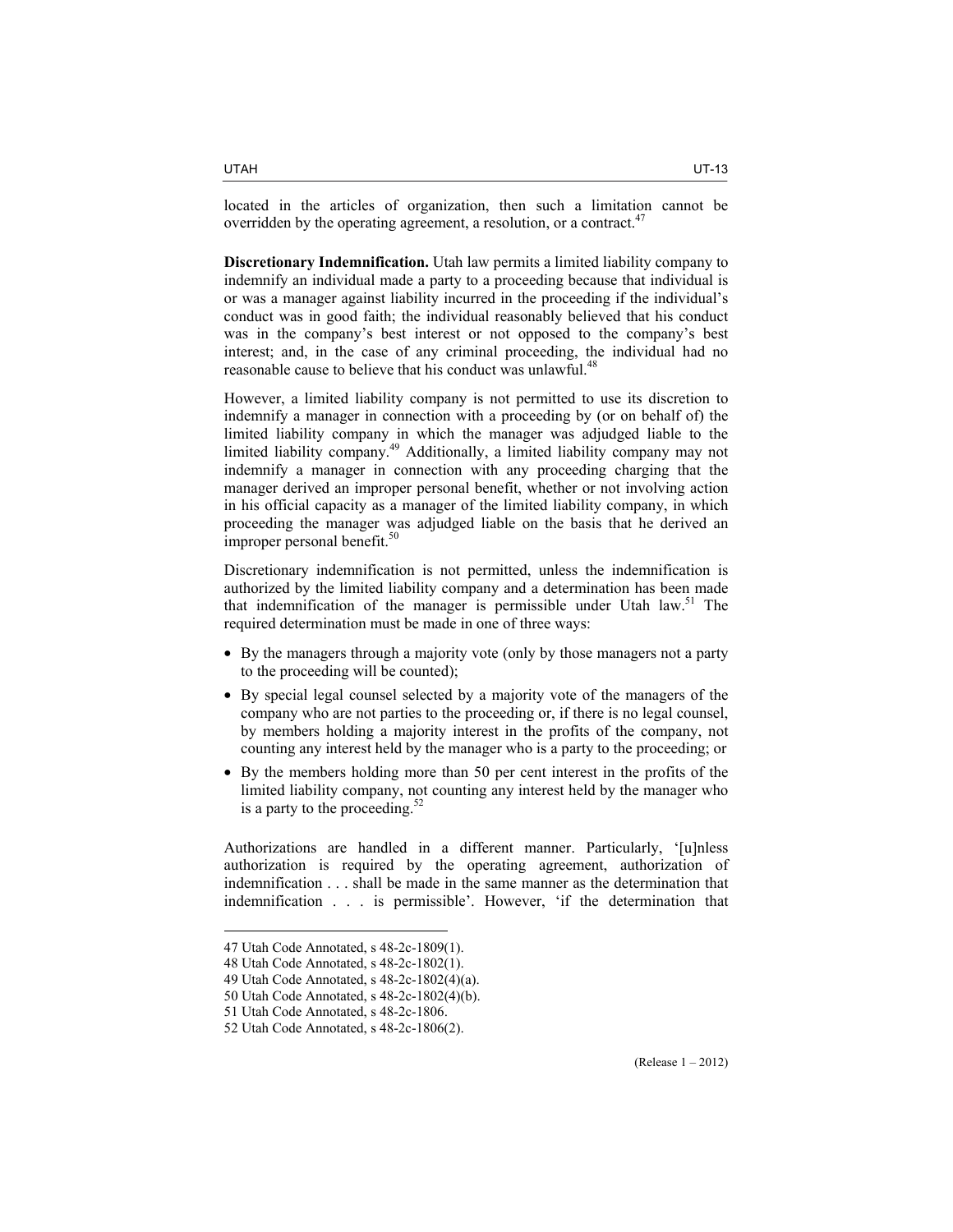indemnification . . . is permissible is made by special legal counsel, authorization of indemnification . . . shall be made by those entitled . . . to select legal counsel'.<sup>53</sup>

Members of a limited liability company may be indemnified by the company to the same extent as a manager.<sup>54</sup> Utah law also permits a limited liability company to indemnify a member who is not a manager to a greater extent than permitted for an individual who is solely a manager, as long as such indemnification is 'not inconsistent with public policy and if provided for by its articles of organization, operating agreement, general or specific action of its managers or members, or contract<sup>7</sup>.<sup>55</sup>

**Mandatory Indemnification.** Utah law also requires that a manager or member that is successful, on the merits or otherwise, in the defense of any proceeding or in the defense of any claim, issue, or matter in the proceeding to which such member or manager was a party, must have mandatory indemnification against reasonable expenses incurred by the manager or member in connection with the proceeding or claim.<sup>56</sup> Utah courts also have limited authority to enforce mandatory indemnification. A member or manager successful in a proceeding may apply to a court, to another decision maker conducting the proceeding, or to another court of competent jurisdiction for indemnification by the limited liability company.<sup>57</sup> Upon reviewing the application, a court may order indemnification.58

# **Acquisition of Enterprises**

#### **Forms of Acquisition**

There are three principal ways to acquire a business in Utah. Specifically, businesses may be acquired through an asset acquisition, an equity acquisition, and a merger.

#### **Asset and Equity Acquisitions**

In an asset acquisition, the buyer acquires specific assets and liabilities of the target company as listed in the asset purchase agreement, which is the contract that governs the purchasing of the specific assets and liabilities. After the deal closes, the buyer and seller maintain their corporate structures and the seller retains those assets and liabilities not purchased by the buyer. In equity

<sup>53</sup> Utah Code Annotated, s 48-2c-1806(3).

<sup>54</sup> Utah Code Annotated, s 48-2c-1807(2).

<sup>55</sup> Utah Code Annotated, s 48-2c-1807(3).

<sup>56</sup> Utah Code Annotated, ss 48-2c-1803 and 48-2c-1807.

<sup>57</sup> P. C. Regehr, *Utah Limited Liability Company Forms and Practice Manual* (Data Trace Publishing Company, 2008), at p. 7-60.

<sup>58</sup> Utah Code Annotated, s 48-2c-1805.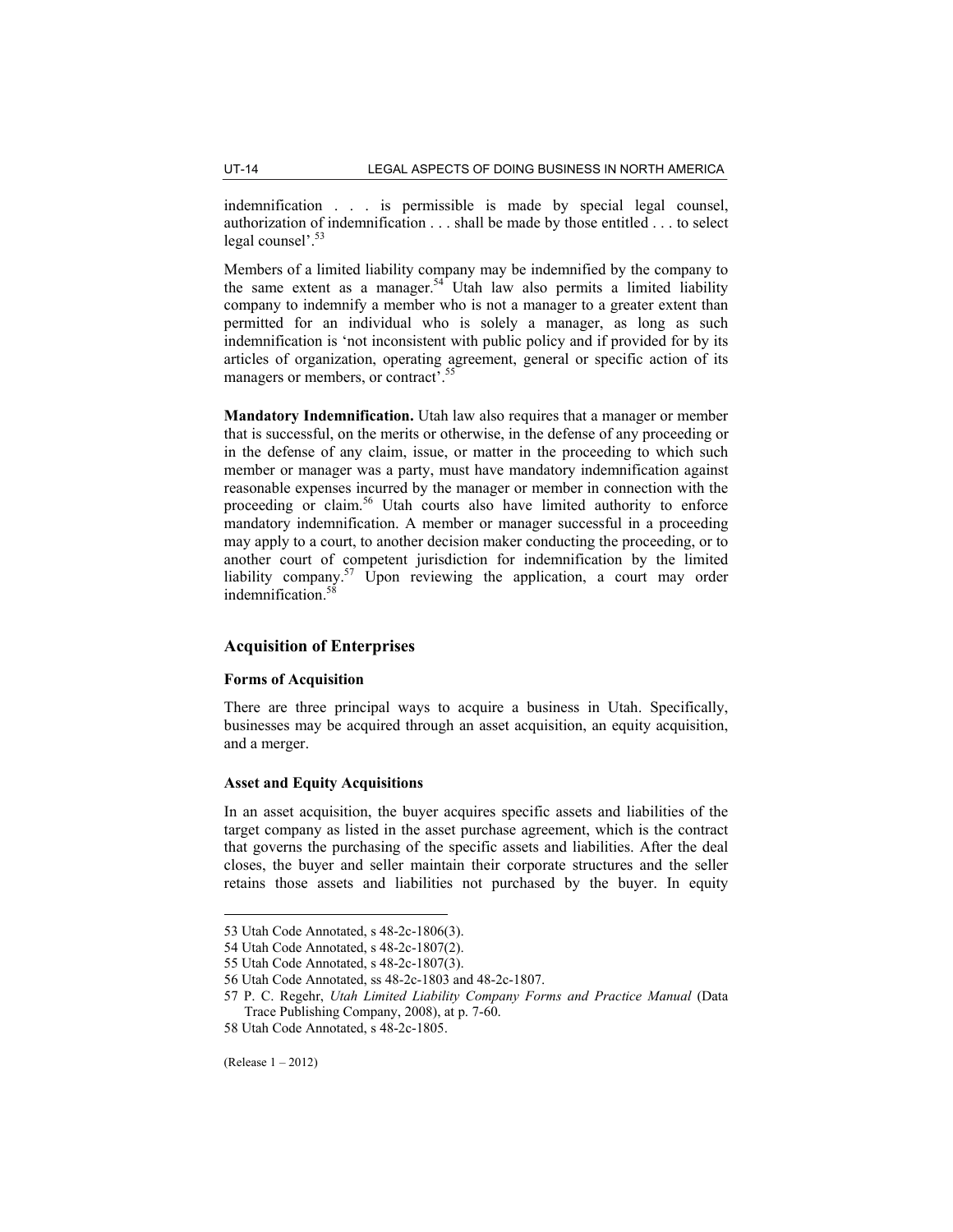acquisitions, the buyer acquires the target company's equity (e.g., stock, units, partnership interests, and the like) from the selling equity holders. The buyer acquires all of the target company's assets, rights, and liabilities. Following the transaction, the target company maintains its corporate existence and becomes a subsidiary of the buyer.

# **Mergers**

# *In General*

A merger is an equity acquisition in which two companies combine into one legal entity. The surviving entity assumes all the assets, rights, and liabilities of the extinguished entity. The merger process is governed by laws of the states of formation of the parties to the merger. The principal categories of mergers are direct mergers and indirect mergers. Direct mergers are typically structured as forward mergers (they also can be structured as reverse mergers so that the target company survives, but this is not common). Indirect mergers are structured as forward triangular mergers or reverse triangular mergers and are often used by buyers to shield themselves from the target company's liabilities.

#### *Permitted Merger Structures*

**In General.** Utah law does not prohibit direct or indirect mergers. The most common merger structures, however, are the forward merger, the forward triangular merger, and the reverse triangular merger, which are discussed in turn.

**Forward Merger.** In a forward merger, the target company merges with and into the buyer, the buyer assumes all of the target company's assets, rights, and liabilities by operation of law, and the target company ceases to exist as a separate entity. Figure 1 represents a forward merger.



(Release 1 – 2012)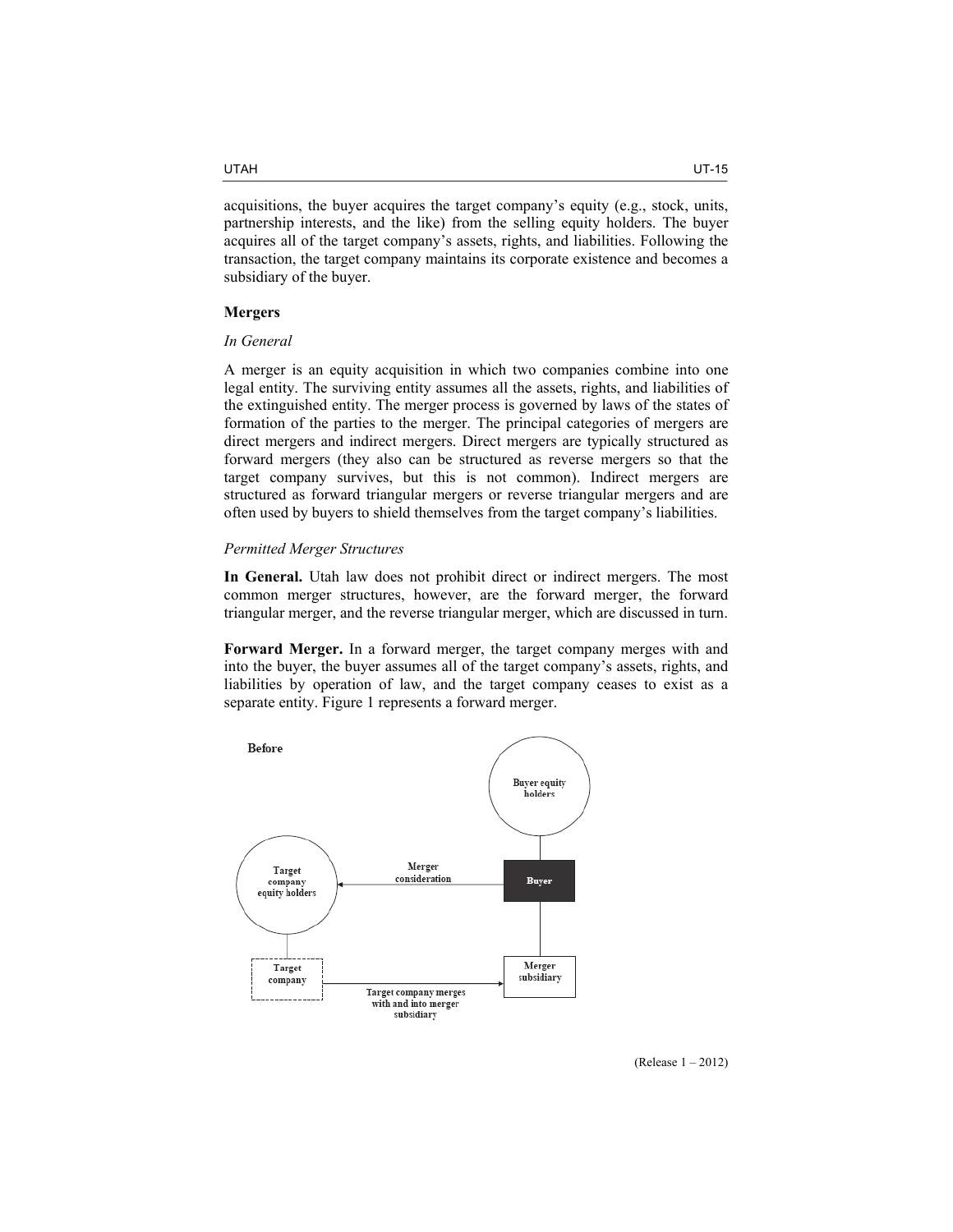



**Forward Triangular Merger.** A forward triangular merger is an indirect merger where the buyer uses a merger subsidiary (which can be an existing or newly formed subsidiary) to acquire the target company. The target company merges with and into the merger subsidiary, the merger subsidiary assumes all of the target company's assets, rights, and liabilities by operation of law, and the separate existence of the target company is extinguished. Figure 2 represents a typical forward triangular merger.



(Release 1 – 2012)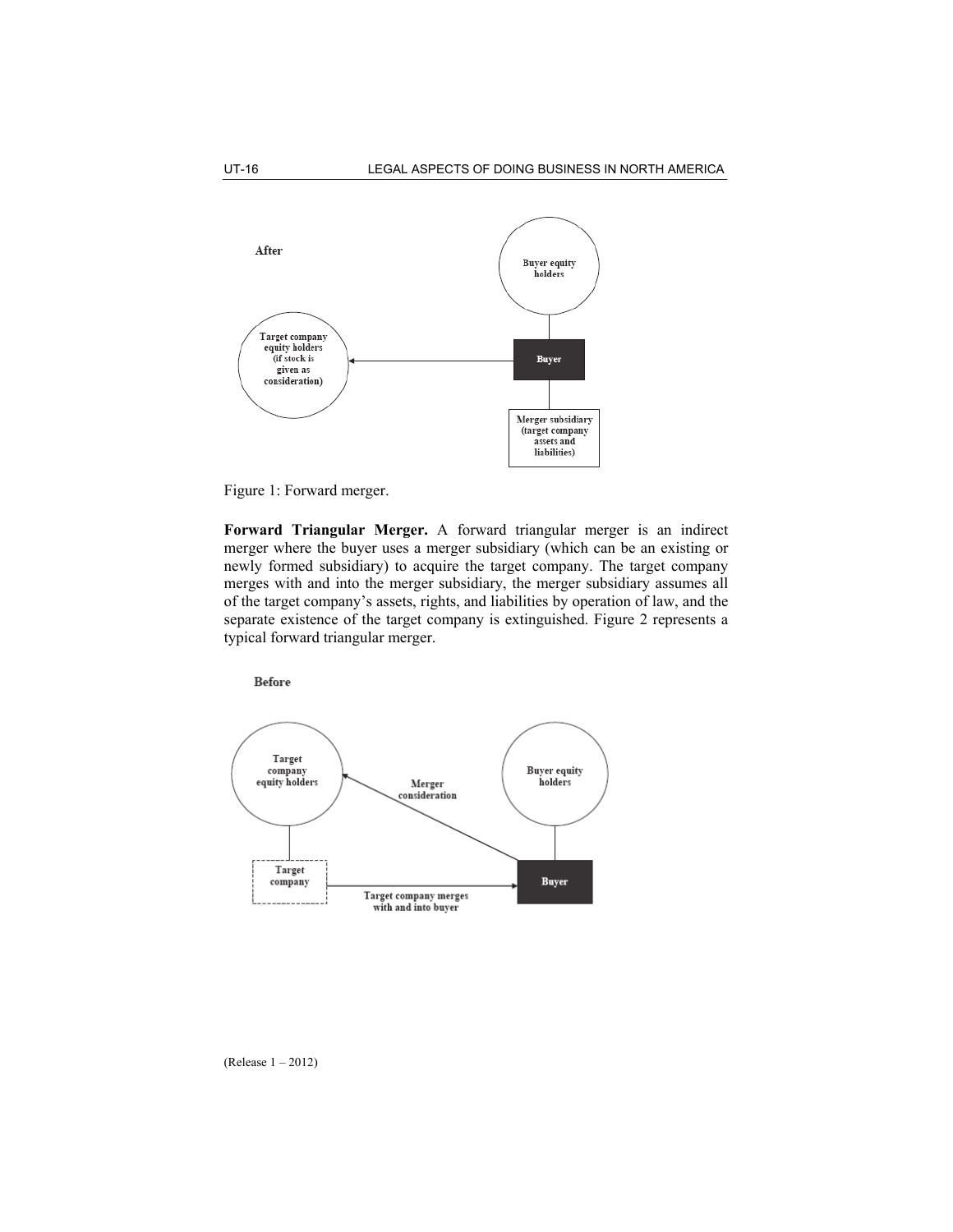



**Reverse Triangular Merger.** In a reverse triangular merger (also an indirect merger), the buyer's merger subsidiary is merged with and into the target company and the target company survives the merger and becomes the buyer's subsidiary. The principal advantage to this structure is that it typically does not require third-party consents, as the target company is the surviving entity (unless the relevant agreements contain change-of-control provisions). Figure 3 represents a typical reverse triangular merger.

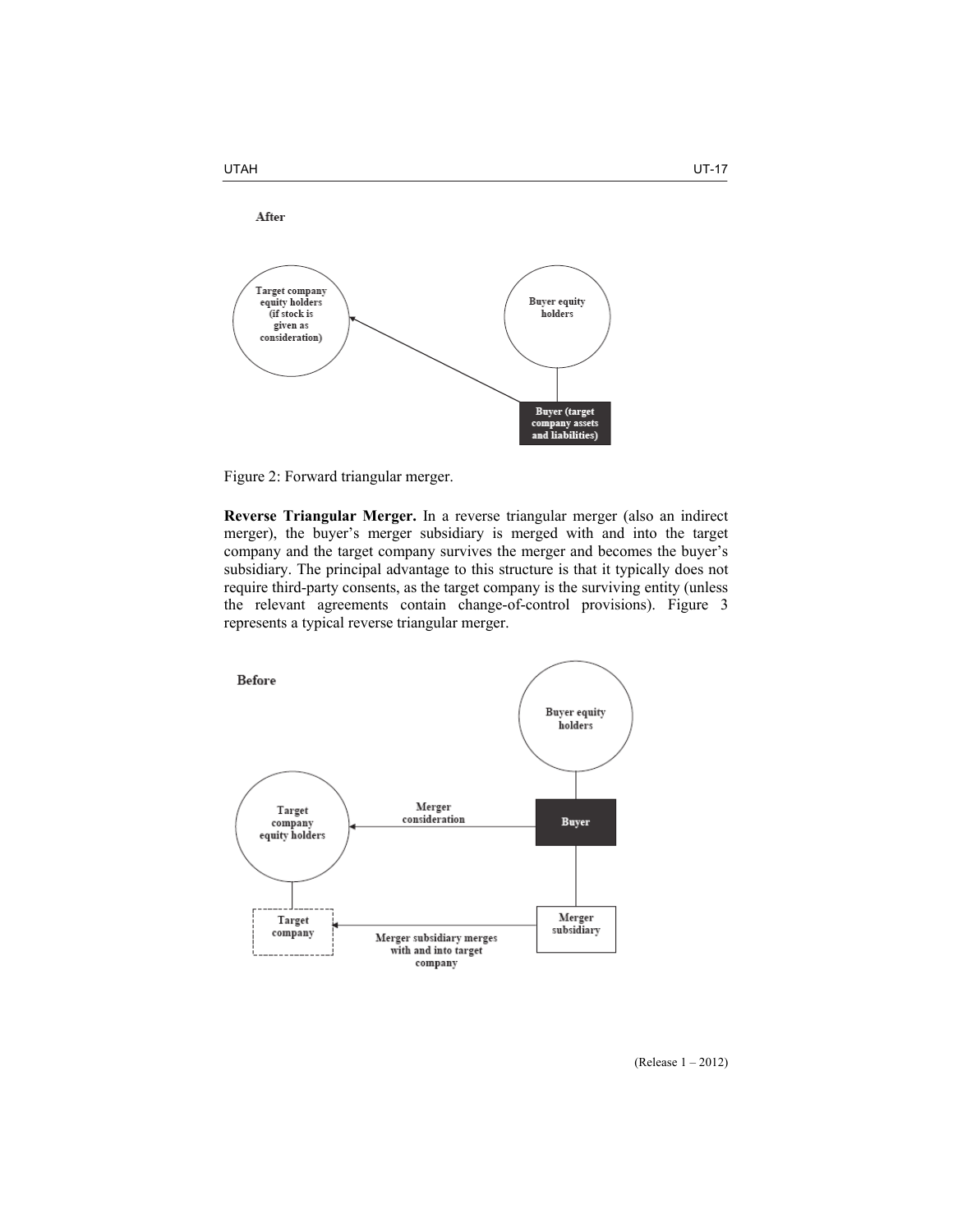

Figure 3: Reverse triangular merger.

# *Utah Law on Merger of Corporations*

Like most states, Utah law authorizes a statutory merger, to be accomplished by the adoption of a plan of merger and, if required, approval by the shareholders of the corporation.<sup>59</sup> To accomplish the merger, articles of merger must be filed with the Utah Department of Commerce, Division of Corporations and Commercial Code.

The articles of merger formally make the terms of the transaction a matter of public record, and the effective date of the articles is the effective date of their filing, unless a delayed effective date is utilized. The articles of merger must describe whether the plan was submitted to the vote of one or more voting groups of the participating corporations entitled to vote separately on the plan. If the plan was submitted, the articles of merger must state either the total votes in favor of and against the plan or a statement that the plan was approved by at least the number of undisputed votes required to approve the merger or share exchange by each voting group of each participating corporation entitled to vote separately on the plan. $60$  On the effective date of merger, the surviving corporation becomes vested with all the assets of the disappearing corporations and becomes subject to their liabilities.

Under Utah law, there are virtually no restrictions or limitations on the terms of a statutory merger. Shareholders of the disappearing corporations may receive securities of the surviving corporation, securities of a third corporation (e.g.,

<sup>59</sup> Utah Code Annotated, s 16-10a-1101(1). Adoption of a plan of merger must be pursuant to Utah Code Annotated, s 16-10a-1101(2). Shareholder approval is not always required.

<sup>60</sup> Utah Code Annotated, s 16-10a-1105.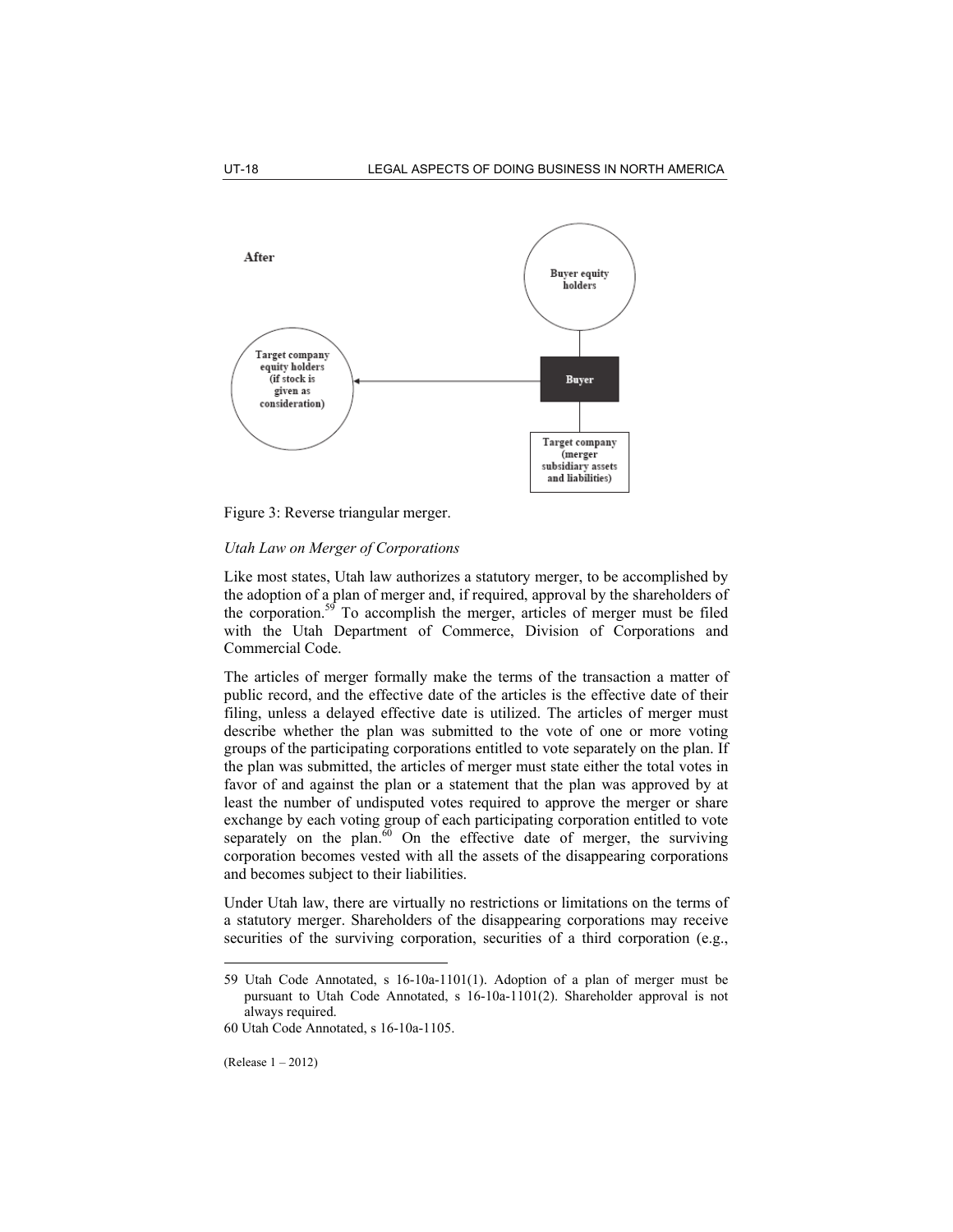shares issued by the parent of the surviving or disappearing corporation), or cash or other property. Some of the holders of a single class of shares may be required to accept securities or properties, while the remaining holders may be compelled to accept different securities, property, or cash.<sup>61</sup> The capitalization of the surviving corporation may be restructured in the merger or its articles of incorporation may be amended by the articles of merger in any way deemed appropriate. Any other provisions considered necessary or desirable with respect to the merger may be included in the plan of merger.

On the effective date of merger, every disappearing corporation that is a party to the merger disappears into the surviving corporation and the surviving corporation automatically becomes the owner of all real and personal property and becomes subject to all the liabilities, actual or contingent, of each disappearing corporation. Additionally, all pending litigation is continued.<sup>62</sup>

### *Utah Law on Merger of Limited Liability Companies*

As with corporations, Utah law permits any entity to convert to a Utah limited liability company upon receiving approval of the conversion as set forth in applicable law or by the document, instrument, agreement, or other writing that governs the internal affairs of the converting entity, $63$  and by filing articles of conversion and articles of organization that satisfy the requirements of the Utah Revised Limited Liability Company Act.<sup>64</sup>

As with corporations, Utah law permits that one or more limited liability companies may merge with one or more other entities, if each company and entity that is a party to the merger approves a plan of merger and if the merger is permitted by the various state statutes governing each entity. The entity that survives may be a limited liability company or other entity.<sup>65</sup>

The plan of merger must set forth the name and type of each entity planning to merge; the name and type of the entity that will survive; the terms and conditions of the merger; and the manner and basis of converting the ownership interests of each owner into ownership interests or obligations of the surviving entity or any other entity, or into cash or other property in whole or in part.

<sup>61</sup> If any shareholders of any party to the merger are to receive different shares or money or property under the plan of merger, the rights of those shareholders after the articles of merger are filed are limited to their rights under the plan of merger or their rights under the Utah Revised Business Corporation Act, Part 13. Utah Code Annotated, s 16-10a-1106(1)(f).

<sup>62</sup> Utah Code Annotated, s 16-10a-1106(1).

<sup>63</sup> Utah Code Annotated, s 48-2c-1404. However, if applicable law or the document, instrument, agreement, or other writing that governs the internal affairs of the entity desiring to convert to a limited liability company does not provide for the manner of approving the conversion, the unanimous consent of the owners of the converting entity is required to approve the conversion and the new operating agreement.

<sup>64</sup> Utah Code Annotated, s 48-2c-1401.

<sup>65</sup> Utah Code Annotated, s 48-2c-1407(1).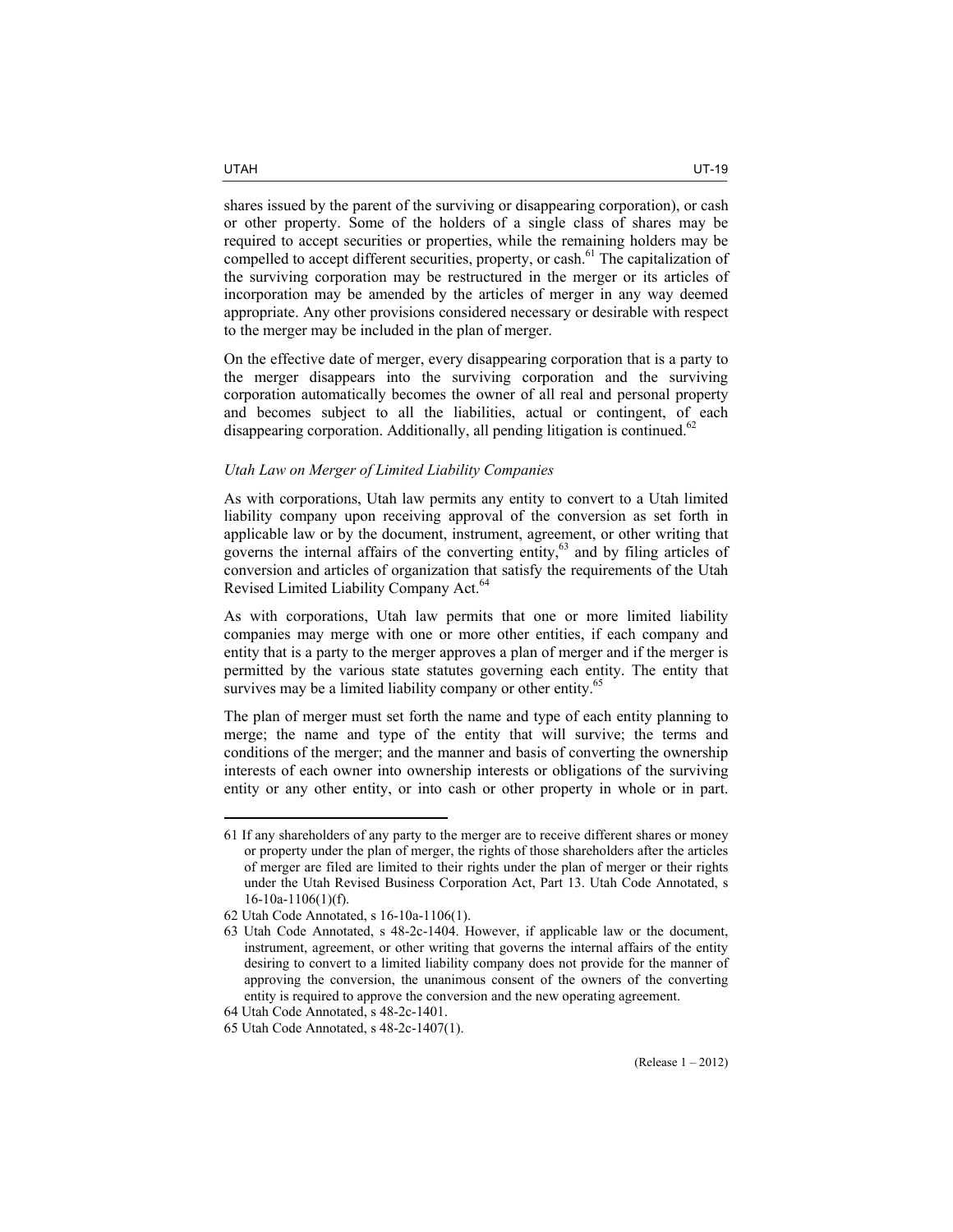Moreover, if any party to the merger is an entity other than a limited liability company, any additional information required for a merger by the statutes governing that entity must be included in the plan of merger.<sup>66</sup> Additionally, the plan of merger may set forth amendments to the articles of organization of a limited liability company (if that company is the surviving entity) and any other provisions relating to the merger.<sup>67</sup>

# **Dissenters' Rights**

Under Utah law, a shareholder is entitled to dissent from and obtain payment of the fair value of shares held by him in the event of the consummation of a plan of merger to which the corporation is a party, or the consummation of an exchange of shares, or the sale of substantially all of the property of the corporation in an asset sale.<sup>68</sup>

'Fair value' is to be determined immediately before the effectuation of the corporate action instead of the day prior to the date of the shareholder vote, as is the case with most other state statutes that address the issue. The use of this day preserves a dissenter's prior rights as a shareholder until the effective date of the corporation action, rather than leaving the dissenter in a zone where former rights have been lost but new ones have not yet been attained. Ultimately, Utah corporate law does not address the definition of 'fair value', but leaves to the parties (and to the courts) the details by which 'fair value' is to be determined within the broad outlines of the definition. A shareholder's ability to dissent and obtain payment for his shares is the exclusive remedy for that shareholder, unless the transaction is unlawful or fraudulent.<sup>69</sup>

Utah basically adopts the New York formula as to exclusivity of the dissenters' remedy. The theory underlying the 'exclusive' nature of the remedy is that when a majority of shareholders has approved a corporate change, the corporation should be permitted to proceed even if a minority considers the change unwise or disadvantageous and persuades a court that this is correct. As dissenting shareholders can obtain the fair value of their shares, they are protected from pecuniary loss. Thus, in general terms, an exclusivity principle is justified.

However, the prospect that a shareholder may be 'paid off' does not justify a corporation proceeding in an action unlawfully or fraudulently. If the corporation attempts an action in violation of the corporation law on voting, in violation of clauses in the articles of incorporation prohibiting it, by deception of shareholders, or in violation of a fiduciary duty, the court's freedom to intervene should be unaffected by the presence or absence of dissenters' rights under Utah  $\frac{1}{2}$ law<sup>70</sup>

(Release 1 – 2012)

<sup>66</sup> Utah Code Annotated, s 48-2c-1407(2).

<sup>67</sup> Utah Code Annotated, s 48-2c-1407(3).

<sup>68</sup> Utah Code Annotated, s 16-10a-1302(1).

<sup>69</sup> Utah Code Annotated, s 16-10a-1302(5).

<sup>70</sup> Commentary to the Utah Revised Business Corporation Act, s 1302.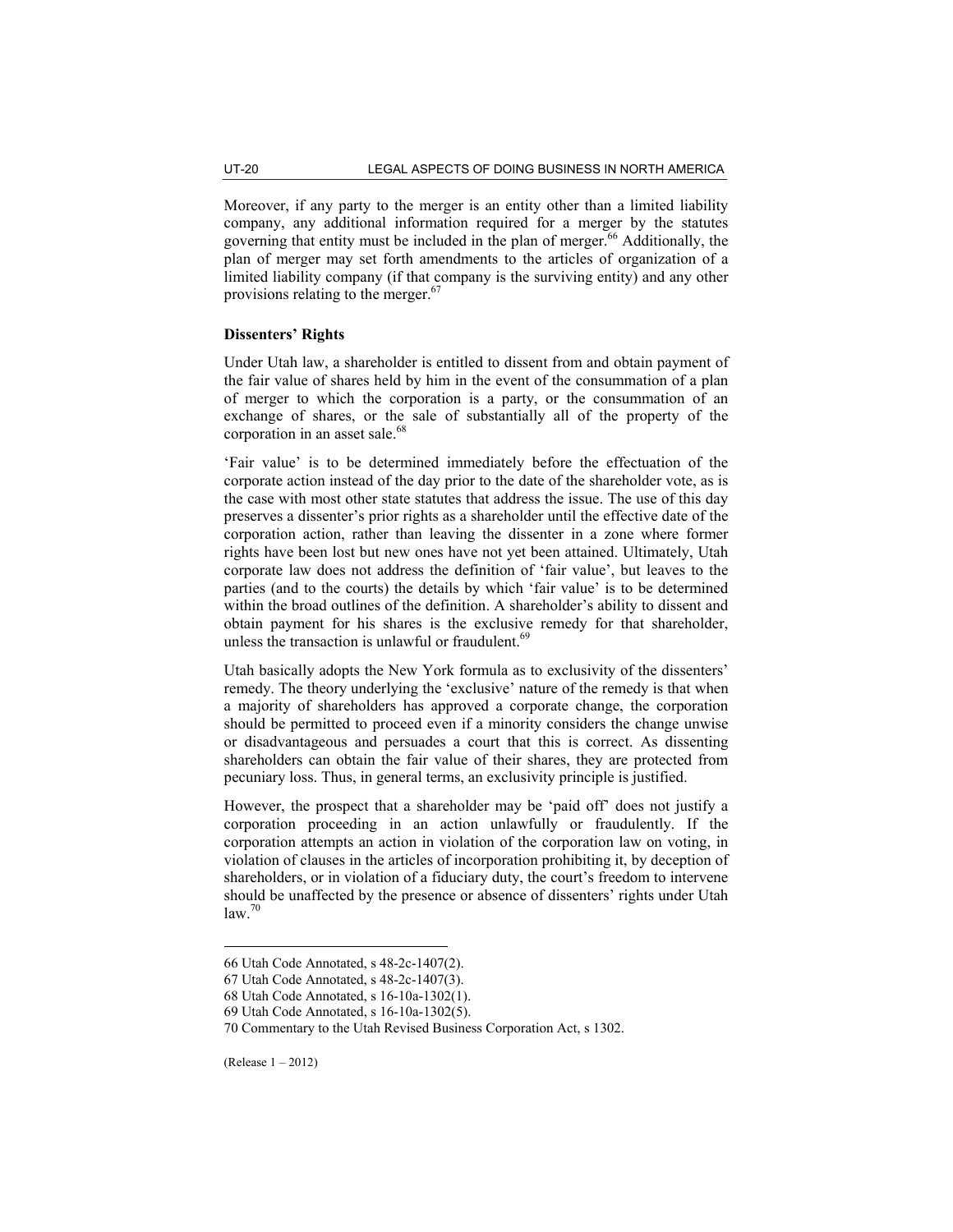$\overline{a}$ 

# **Acquisition of Realty**

# **Acquisition Procedure**

The major components in acquiring real estate include entering into an agreement which governs the acquisition, preparing to close the acquisition, and actually closing the acquisition.

# **Real Estate Purchase Contracts**

Parties will often enter into a contract which will identify the property to be purchased, $<sup>71</sup>$  the terms under which the property will be purchased, and the</sup> conditions to be fulfilled by the time the actual transaction takes place. The real estate purchase contract is mostly intended to govern the parties' rights for a period while the parties prepare to actually transfer the property for consideration.<sup>72</sup>

For this purpose, the Utah Real Estate Commission and the Office of the Attorney General of Utah have prepared and approved a sample Real Estate Purchase Contract.<sup>73</sup> The sample Real Estate Purchase Contract<sup>74</sup> does not have to be used by private parties. However, if parties decide to use the sample contract, they should be aware that the sample contract is best suited for use in residential real estate transactions, but can be adapted for any type of real property interests.<sup>75</sup>

Utah's sample contract contains no restrictions against assignment by either party, so it is considered unconditionally assignable.<sup>76</sup> Under Utah law, if parties to a real estate contract include provisions prohibiting assignment without written permission but do not include provisions for forfeiture in case of such unapproved assignment, the transaction remains in effect, but the assignor may be liable for any damages occasioned by the improper assignment.<sup>7</sup>

<sup>71</sup> *Rhodes* v *Dep't of Transp*., 193 P.3d 632, 634 (Utah App. 2008) (holding that the land description was adequate to satisfy the statute of frauds, although the documents detailing the contract between the parties described the property as the land remaining in the possession of the defendant after a sale).

<sup>72</sup> D. A. Thomas and J. H. Backman, *Utah Real Property Law* (Matthew Bender and Company, Inc. 2010), s 13.03, at p. 388.

<sup>73</sup> D, A. Thomas and J. H. Backman, *Utah Real Property Law* (Matthew Bender and Company, Inc., 2010), s 13.03, at p. 388.

<sup>74</sup> The sample contract can be found at: http://realestate.utah.gov/realestate/real\_forms.html.

<sup>75</sup> D. A. Thomas and J. H. Backman, *Utah Real Property Law* (Matthew Bender and Company, Inc., 2010), s 13.03(a), at p. 388.

<sup>76</sup> *Hadlock* v *Showcase Real Estate Inc*., 680 P.2d 395 (Utah 1984); *Black Enterprises* v *M-B Super Tire Market, Inc*., 499 P.2d 1294 (Utah 1972); D. A. Thomas and J. H. Backman, *Utah Real Property Law* (Matthew Bender and Company, Inc., 2010), s 13.03(a)(2), at p. 391.

<sup>77</sup> *Murray First Thrift and Loan Co*. v *Stevenson*, 534 P.2d 909 (Utah 1975).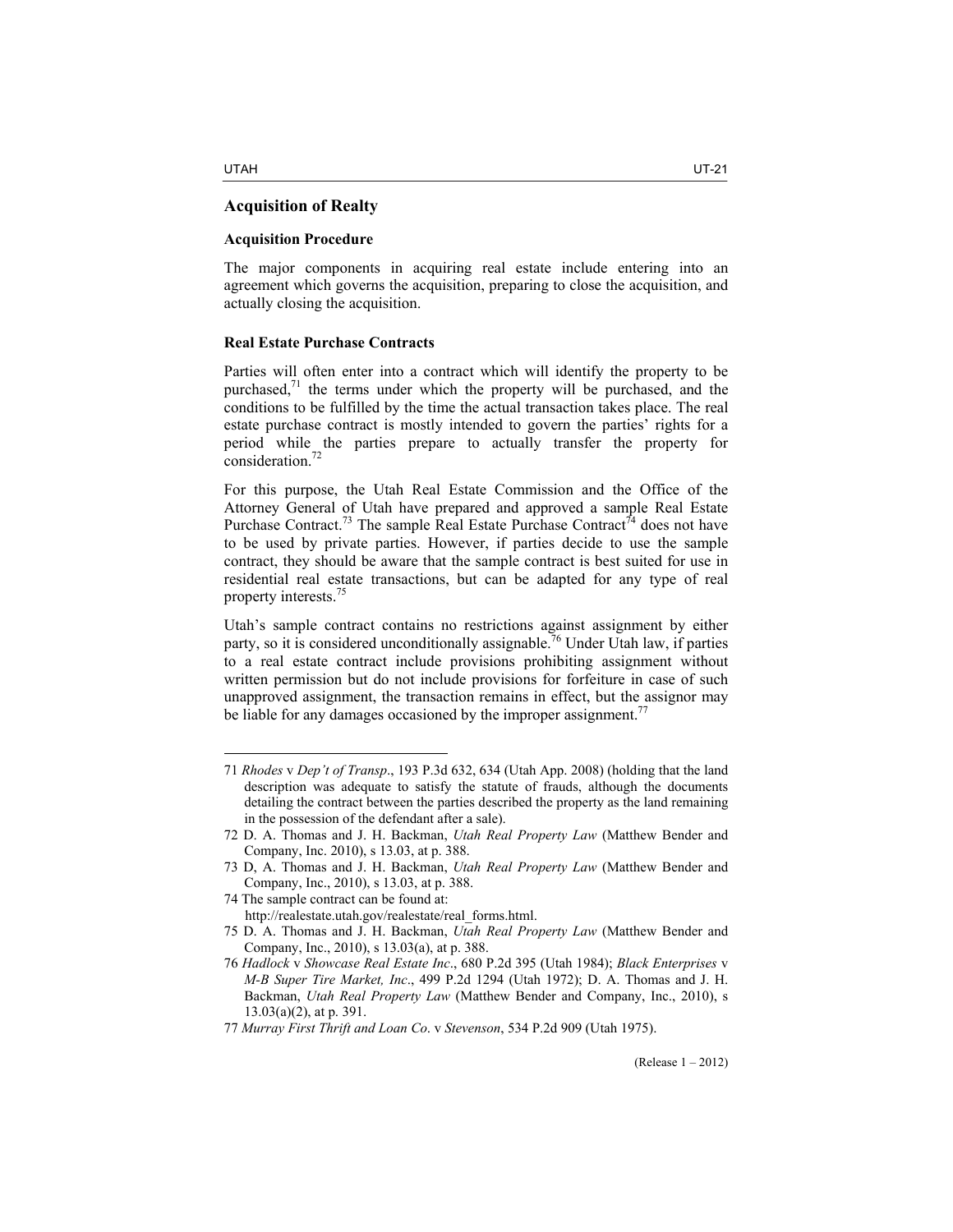Utah law permits parties to a real estate contract to include express warranties. However, if a contract specifies that purchasers accept the property in an as-is condition at the time of the acquisition and that there are no representations, warranties, covenants, or agreements between the parties with reference to the property, the purchasers will not be able to assert that implied warranties were included in the real estate purchase contract, unless such warranties are implied by law in every such contract.<sup>78</sup>

# **Closing Preparations**

#### *In General*

Between signing the real estate purchase contract and completing the closing, prospective purchasers of real property conduct certain examinations before acquiring the real property from the seller. This examination requires the prospective purchaser to conduct a search of the land title records to specifically determine that the seller has a deed apparently conferring title as represented by the seller, and that the seller's own deed arises out of a predecessor in interest who also appears to have good title and whose own predecessors likewise appear in the land title records with valid titles. Thus a 'chain of title'<sup>79</sup> is sought in the land title records.

# *Recording Systems and Indexes*

The recording of a real estate conveyancing document in Utah is not essential to the document's validity or to its ability to achieve the transaction represented in the document.<sup>80</sup> Recording is extremely important, however, as a form of protection against others who may claim a conflicting or prior interest in the same land. Not surprisingly, Utah has adopted specific legal rules relating to the recording of real property interests, to determine those priorities and resolve those conflicts. $81$ 

Utah has adopted a 'race-notice' recording system. A 'race-notice' system basically provides that the second purchaser of a real property will prevail over the first purchaser of the same real property only if the second purchaser records first and also had no actual or constructive notice of the first purchase at the time of the second purchase. Stated in another way, each document not recorded is void as against any subsequent purchaser of the same real property, or any

<sup>78</sup> D. A. Thomas and J. H. Backman, *Utah Real Property Law* (Matthew Bender and Company, Inc., 2010), s 13.03(a)(5), at p. 392.

<sup>79</sup> *Salt Lake City* v *Silver Fox Pipeline Corp*., 5 P.3d 1206 (Utah 2000); D. A. Thomas and J. H. Backman, *Utah Real Property Law* (Matthew Bender and Company, Inc., 2010), s 13.04(a)(1)(i), at p. 398.

<sup>80</sup> *Larson* v *Overland Thrift & Loan*, 818 P.2d 1316 (Utah App. 1991); D. A. Thomas and J. H. Backman, *Utah Real Property Law* (Matthew Bender and Company, Inc., 2010), s 13.04(a)(1)(ii), at p. 398.

<sup>81</sup> D. A. Thomas and J. H. Backman, *Utah Real Property Law* (Matthew Bender and Company, Inc., 2010), s 13.04(a)(1)(ii), at p. 398.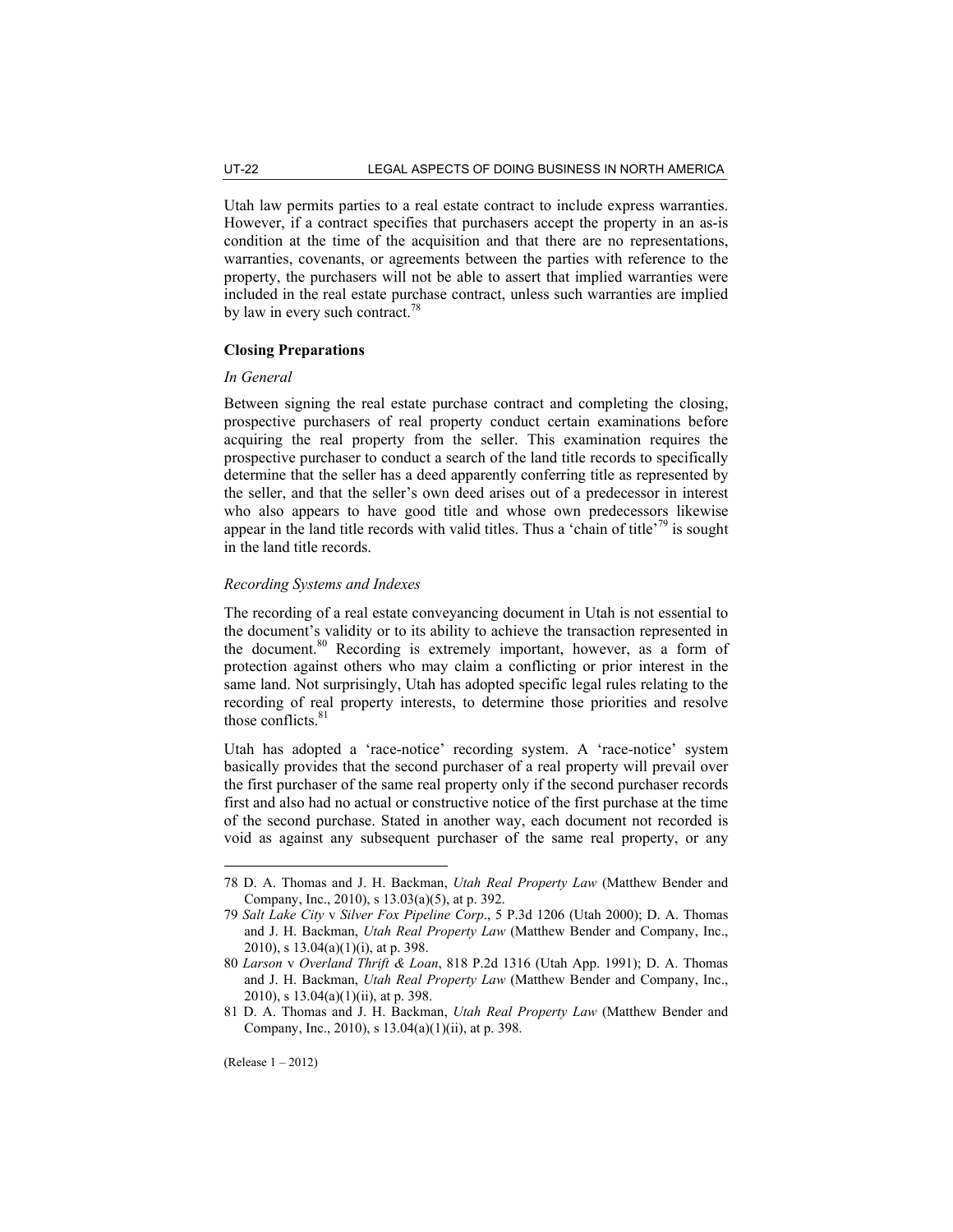portion of it, if the subsequent purchaser purchased the property in good faith and for a valuable consideration $82$  and if the subsequent purchaser's document is duly recorded first.<sup>83</sup>

Notwithstanding this provision, recording in Utah is not intended to determine the rights of parties who have actual notice of the real property transaction at issue.<sup>84</sup> Furthermore, constructive notice dates from the time of recording, not from the time of execution of the deed. $8$ 

### *Title Records and Title Searches*

Under Utah law, an unrecorded conveyance of land is valid as between the parties and as to all parties with notice of the transaction.<sup>86</sup> As mentioned previously, priority among recorded documents affecting the same parcel of land, or any portion of such parcel, is determined by the date of recording to the extent that such date is the time from which notice is imparted.<sup>87</sup>

As such, a purchaser of real estate should take the necessary actions to appropriately record the document effectuating a transfer of real property.

Under Utah law, a document relating to real property is entitled to be recorded in the county where the real property is located if a certificate of acknowledgment, certificate of the proof of execution, or a jurat or other notarial certificate 'contains the words "subscribed and sworn" or their substantial equivalent, that is signed and certified by the officer taking the acknowledgment, proof, or jurat . . . '.<sup>8</sup>

Title examination requires that all documents in a chain of title be located and evaluated — the ultimate question being whether a 'marketable record title' can

<sup>82</sup> This is another way of expressing the requirement that the second purchaser must be without actual or constructive notice of the first purchase. *Smith* v *Tyler,* 982 P.2d 89 (Utah 1999); D. A. Thomas and J. H. Backman, *Utah Real Property Law* (Matthew Bender and Company, Inc., 2010), s 13.04(a)(1)(ii), at p. 399.

<sup>83</sup> Utah Code Annotated, s 57-3-103; *Wilson* v *Schneiter's Riverside Golf Course*, 523 P.2d 1226 (Utah 1974).

<sup>84</sup> *Le Vine* v *Whitehouse,* 109 P. 2 (Utah 1910); D. A. Thomas and J. H. Backman, *Utah Real Property Law* (Matthew Bender and Company, Inc., 2010), s 13.04(a)(1)(ii), at p. 399.

<sup>85</sup> *Utah Farm Prod. Credit Association* v *Wasatch Bank*, 734 P.2d 904 (Utah 1986); D. A. Thomas and J. H. Backman, *Utah Real Property Law* (Matthew Bender and Company, Inc., 2010), s 13.04(a)(1)(ii), at p. 399.

<sup>86</sup> *Crowther* v *Mower*, 876 P.2d 876 (Utah App. 1994); D. A. Thomas and J. H. Backman, *Utah Real Property Law* (Matthew Bender and Company, Inc., 2010), s  $13.04(a)(1)(iv)$ , at p. 400.

<sup>87</sup> *Utah Farm Prod. Credit Association* v *Wasatch Bank*, 734 P.2d 904 (Utah 1986); D. A. Thomas and J. H. Backman, *Utah Real Property Law* (Matthew Bender and Company, Inc., 2010), s 13.04(a)(1)(ii), at p. 399.

<sup>88</sup> Utah Code Annotated, s 57-3-101; D. A. Thomas and J. H. Backman, *Utah Real Property Law* (Matthew Bender and Company, Inc., 2010), s 13.04(a)(1)(iv), at pp. 400–401.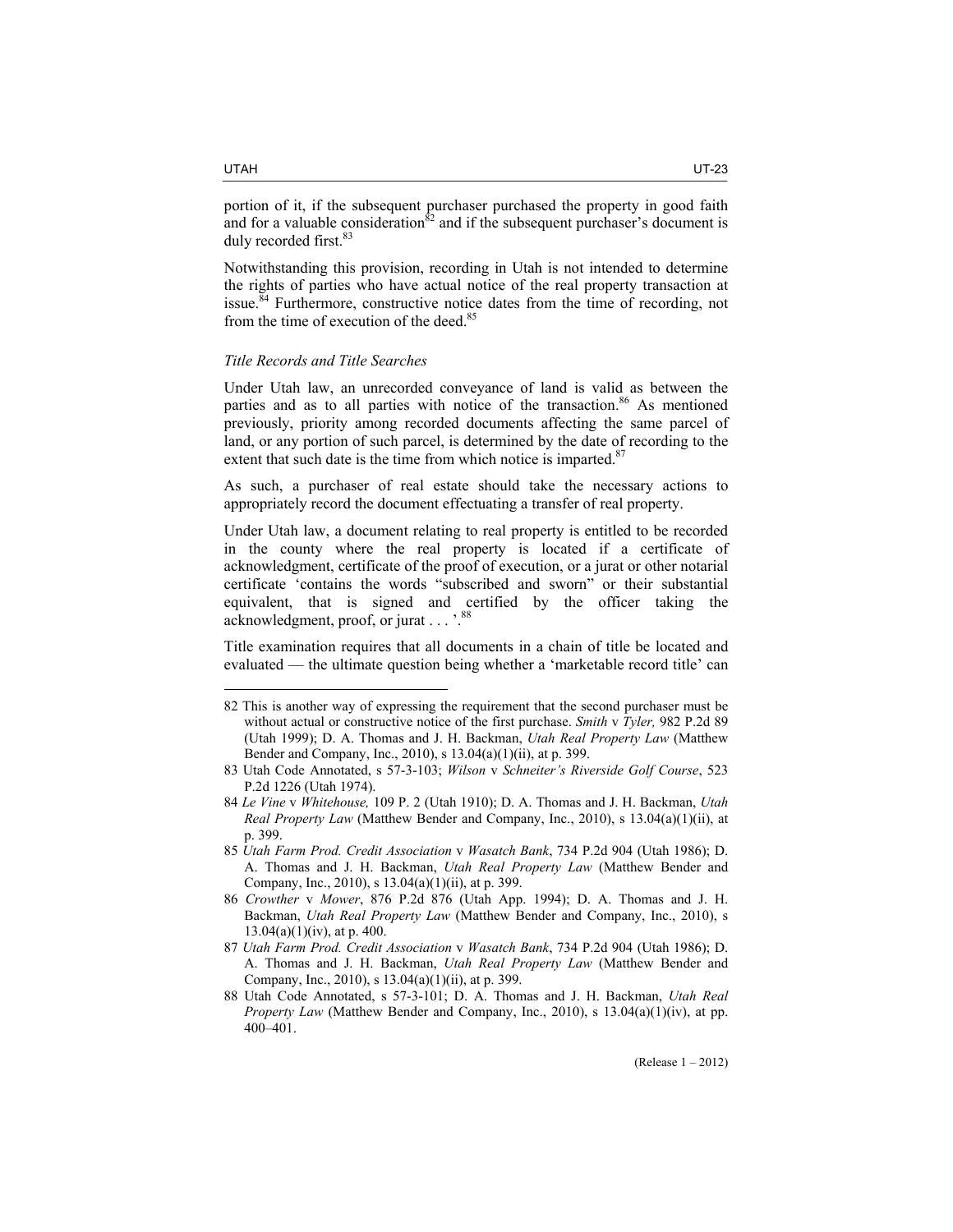be shown in the record.<sup>89</sup> The question of marketable title has been blended into and somewhat superseded by the Marketable Record Title Act adopted by Utah.<sup>90</sup> Utah's Marketable Record Title Act<sup>91</sup> states:

'Any person having the legal capacity to own land in this state, who has an unbroken chain of title of record to any interest in land for 40 years or more, will be deemed to have marketable record title to such interest [subject to certain exceptions].

'A person will be deemed to have such an unbroken chain of title when the official public records disclose a conveyance or other title transaction, of record not less than 40 years at the time the marketability is to be determined, which said conveyance or other title transaction purports to create such interest, either in:

'(1) the person claiming such interest or

'(2) some other person from whom, by one or more conveyances or other title transactions of record, such purported interest has become vested in the person claiming such interest; with nothing appearing of record, in either case, purporting to divest such claimant of such purported interest.'92

The intended effect of Utah's Marketable Record Title Act is to render of no effect all interests recorded prior to an 'unbroken chain of title . . . for forty years or more'.<sup>93</sup> The most recent recorded document that qualifies to be part of the chain of title and is in effect at least 40 years before the time at which marketability is to be determined is often times referred to as the 'root of title'.<sup>94</sup> Individuals examining title to real property need not be concerned with documents predating the root of title, because such documents no longer affect the title under Utah law.<sup>95</sup> Nevertheless, if an individual who holds an interest that predates the root of title wishes to preserve the interest against the nullifying effects of the Marketable Record Title Act, the Act authorizes such individual to file a notice of claim of interest.<sup>96</sup>

(Release 1 – 2012)

<sup>89</sup> D. A. Thomas and J. H. Backman, *Utah Real Property Law* (Matthew Bender and Company, Inc., 2010), s 13.04(a)(1)(v), at p. 402.

<sup>90</sup> D. A. Thomas and J. H. Backman, *Utah Real Property Law* (Matthew Bender and Company, Inc., 2010), s 13.04(a)(2), at p. 402.

<sup>91</sup> Utah Code Annotated, s 57-9.

<sup>92</sup> Utah Code Annotated, s 57-9-1.

<sup>93</sup> D. A. Thomas and J. H. Backman, *Utah Real Property Law* (Matthew Bender and Company, Inc., 2010), s 13.04(a)(2), at p. 403.

<sup>94</sup> Utah Code Annotated, s 57-9-8(5); D. A. Thomas and J. H. Backman, *Utah Real Property Law* (Matthew Bender and Company, Inc., 2010), s 13.04(a)(2), at p. 403.

<sup>95</sup> Utah Code Annotated, s 57-9-3; D. A. Thomas and J. H. Backman, *Utah Real Property Law* (Matthew Bender and Company, Inc., 2010), s 13.04(a)(2), at p. 403.

<sup>96</sup> Utah Code Annotated, ss 57-9-2, 57-9-4, and 57-9-5; D. A. Thomas and J. H. Backman, *Utah Real Property Law* (Matthew Bender and Company, Inc., 2010), s 13.04(a)(2), at p. 403.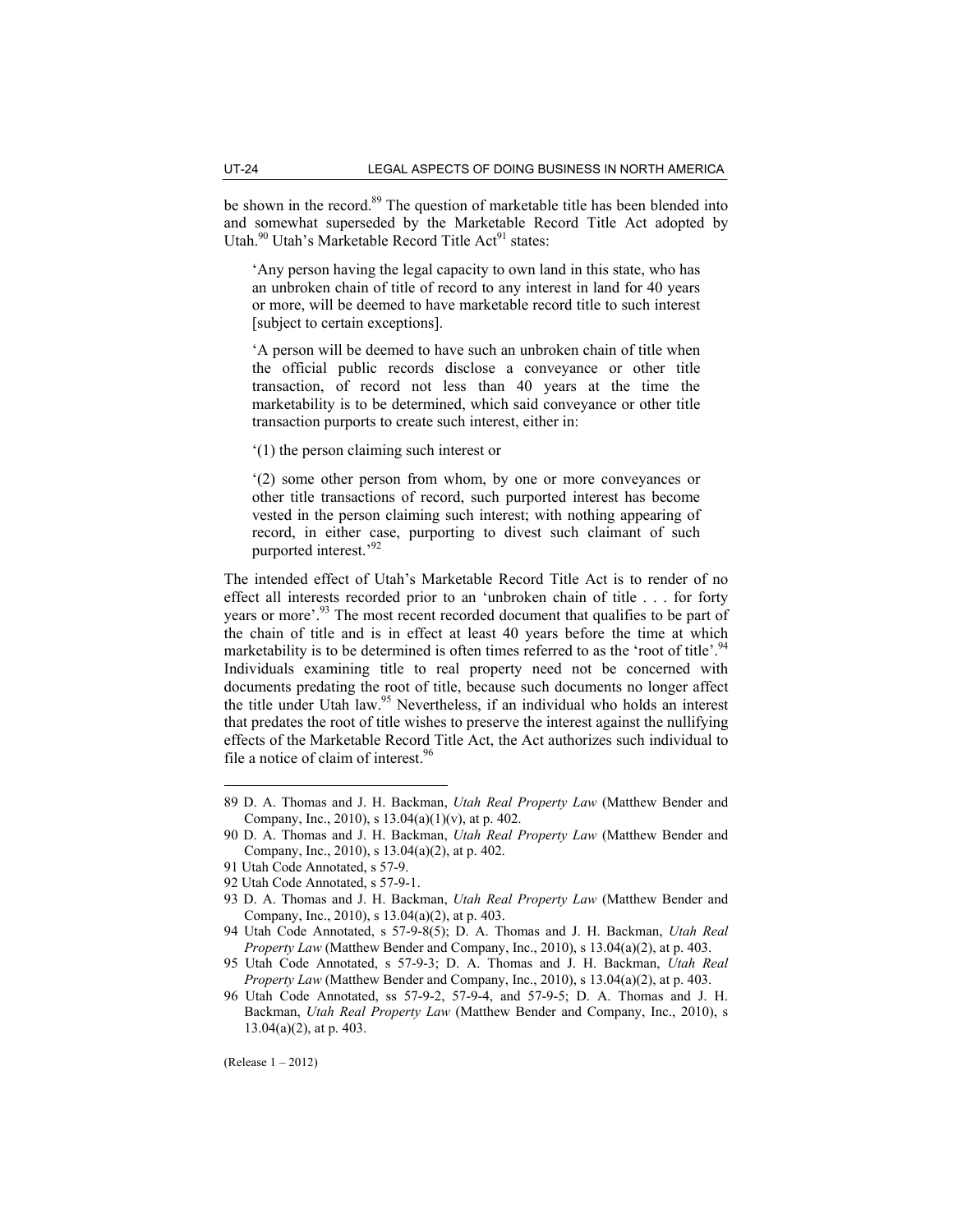Title to real property will be transferred at closing through a deed. Utah law authorizes and describes the effects of two types of deeds: the warranty deed and the quitclaim deed. Utah law provides a very brief form of warranty deed, followed by a lengthy description of the legal language that is implied when the statutory form or its equivalent is used. This approach makes it unnecessary to recite the extensive legal language in each deed.<sup>97</sup> The statutory warranty deed form consists of the following elements:

- Name and place of residence of the grantor;
- Name and place of residence of the grantee;
- Statement that the grantor 'conveys and warrants' the land to the grantee;
- Statement of consideration;
- Description of land, including county of location; and
- Signature of the grantor. $98$

The term 'conveys and warrants' signifies that the grantor not only conveys fee simple title, but does so with the five following warranties:

- The grantor lawfully owns fee simple title to and has the right to immediate possession of the premises;
- The grantor has good right to convey the premises;
- The grantor guarantees the grantee and the grantee's heirs and assigns in the quiet possession of the premises;
- The premises are free from all encumbrances; and
- The grantor and the grantor's heirs and personal representatives will forever warrant and defend the title of the premises in the grantee and grantee's heirs and assigns against all lawful claims whatsoever.<sup>99</sup>

A quitclaim deed has the effect 'of conveyance of all right, title, interest, and estate of the grantor in and to the premises therein described and all rights, privileges, and appurtenances thereunto belonging, at the date of the conveyance'.100 The statutory quitclaim deed form consists of the following elements:

- Name and place of residence of the grantor;
- Name and place of residence of the grantee;

<sup>97</sup> Utah Code Annotated, s 57-1-12.

<sup>98</sup> D. A. Thomas and J. H. Backman, *Utah Real Property Law* (Matthew Bender and Company, Inc., 2010), s 13.05(b)(1)(i), at p. 424.

<sup>99</sup> D. A. Thomas and J. H. Backman, *Utah Real Property Law* (Matthew Bender and Company, Inc., 2010), s 13.05(b)(1)(i), at p. 424.

<sup>100</sup> Utah Code Annotated, s 57-1-13; *Johnson* v *Bell*, 666 P.2d 308 (Utah 1983).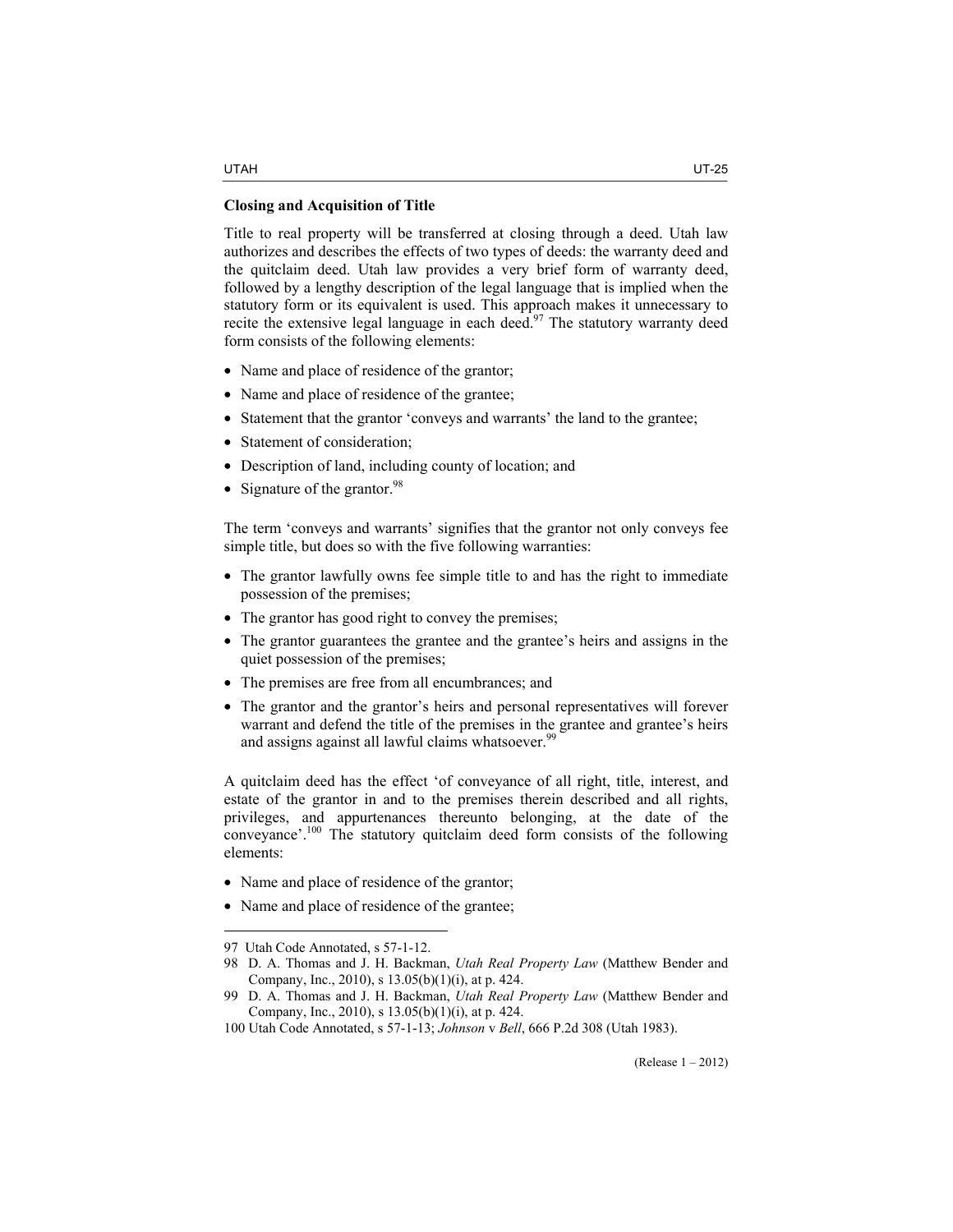- Statement that the grantor quitclaims<sup>101</sup> the property to the grantee;
- Statement of consideration;
- Description of land, including county of location; and
- Signature of the grantor.<sup>102</sup>

A deed is effective only upon actual or constructive delivery to the grantee.<sup>103</sup> The delivery itself is effective if it is done only with the intent and effect of transferring the grantor's control over the deed.<sup>104</sup> Delivery is presumed if a deed has been recorded.<sup>105</sup> If the grantee has a recorded deed in possession, a valid, non-conditional delivery is presumed;<sup>106</sup> however, non-delivery is presumed if the grantor retains possession of the deed or, under some circumstances, if the grantor retains possession of the property.<sup>107</sup> Notably, under Utah law, delivery is not complete until it is knowingly accepted by the grantee or the grantee's agent. $108$ 

# **Taxation**

 $\overline{a}$ 

# **Types of Taxes**

Businesses operating in Utah may be subject to several types of taxes, including individual income tax, corporate tax, property tax, withholding tax, and sales and use taxes. Each of these is discussed in turn.

- 105 *Jacobs* v *Hafen*, 875 P.2d 559.
- 106 D. A. Thomas and J. H. Backman, *Utah Real Property Law* (Matthew Bender and Company, Inc., 2010), s 13.05(b)(6), at p. 431; *Bertoch* v *Gailey*, 208 P.2d 953 (Utah 1949).
- 107 D. A. Thomas and J. H. Backman, *Utah Real Property Law* (Matthew Bender and Company, Inc., 2010), s 13.05(b)(6), at p. 431; *Controlled Receivables, Inc*. v *Harman*, 413 P.2d 807 (Utah 1966); *Fuller* v *First Security Bank of Utah*, 348 P.2d 930 (Utah 1960).

(Release 1 – 2012)

<sup>101</sup> The term 'quitclaim' signifies that the grantor is conveying to the grantee only the title and interest held by the grantor — carrying no warranties — without recourse by the grantee unless other enforceable commitments regarding the title have been made to the grantor. D. A. Thomas and J. H. Backman, *Utah Real Property Law* (Matthew Bender and Company, Inc., 2010), s  $13.05(b)(1)(i)$ , at p. 425.

<sup>102</sup> D. A. Thomas and J. H. Backman, *Utah Real Property Law* (Matthew Bender and Company, Inc., 2010), s 13.05(b)(1)(i), at p. 425.

<sup>103</sup> *Jacobs* v *Hafen,* 875 P.2d 559.

<sup>104</sup> D. A. Thomas and J. H. Backman, *Utah Real Property Law* (Matthew Bender and Company, Inc., 2010), s 13.05(b)(6), at p. 431; *Estate of Jackson* v *Jackson,* 2001 Utah App. 223 (Utah App. 12 July 2001) (delivery requires that the grantor relinquish physical control of the original deed or have present intent to be permanently divested of the title); *Warburton Family Trust* v *Pedockie*, 2000 Utah App. 272 (Utah App. 5 Oct 2000) (delivery of warranty deed without intent to make a present conveyance); *Tanner* v *Carter*, 20 P.3d 332 (Utah 2001) (delivery of warranty deed without intent to make a present conveyance).

<sup>108</sup> *Santaquin Mining Co*. v *Highroller Mining Co*., 71 P. 77 (Utah 1902).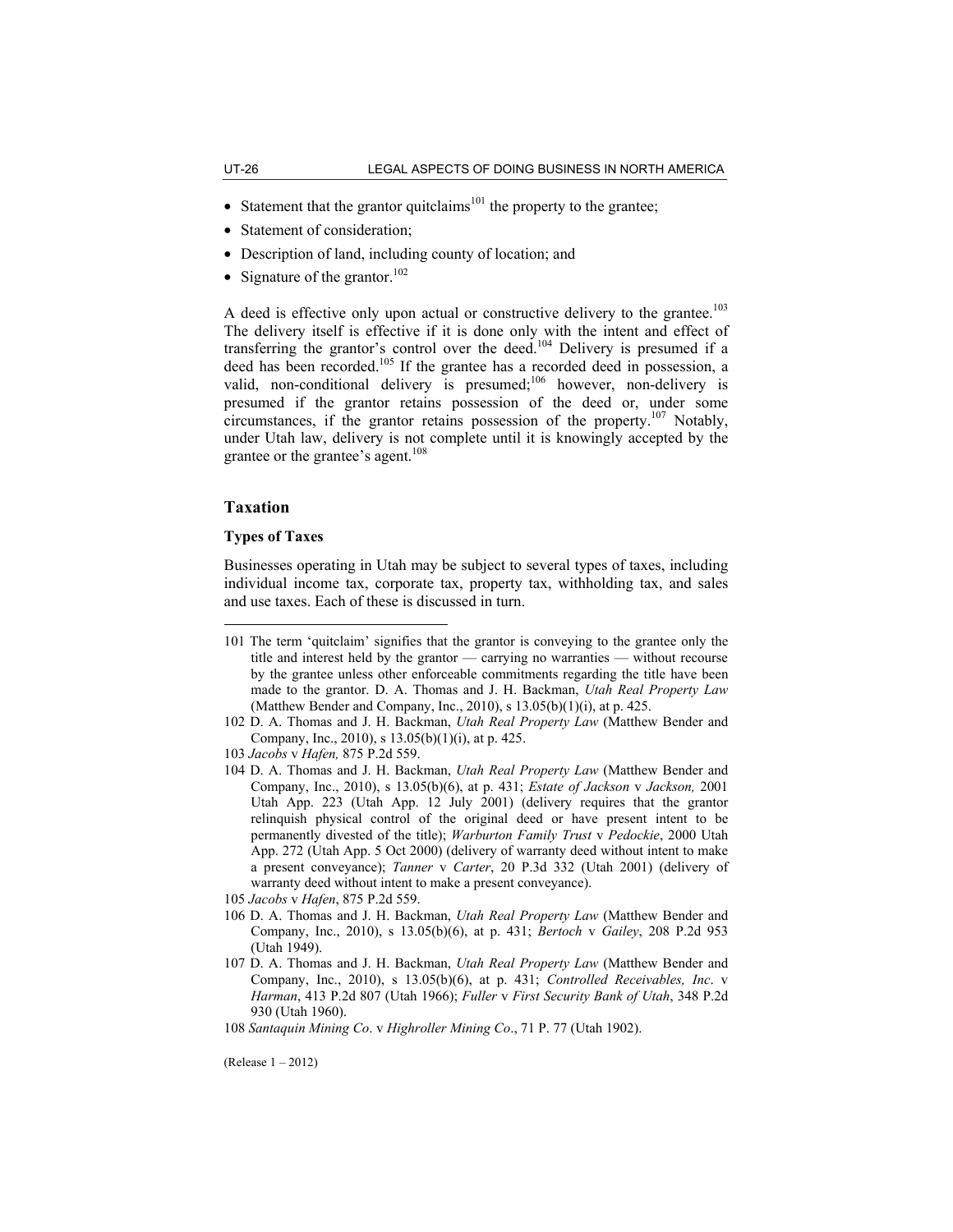#### **Individual Income Tax**

Individuals who earn or receive income from a Utah source, who live in or who have a residence in Utah, must file an individual income tax return to determine the amount of the individual's income that is taxable and owed to Utah.

Utah does not require filing and payment of estimated individual income tax, but does provide forms for taxpayers who would like to pay quarterly estimated tax. Estimated tax payments must be sent with a prepayment form.<sup>109</sup>

#### **Corporate Franchise Tax and Income Tax**

#### *C Corporations*

A 'C corporation' refers to any corporation that, under United States income tax law, is taxed separately from its owners. Corporate franchise tax is a tax on the privilege or right to do business in Utah and is based on net income and imposed on every corporation registered to do business in Utah, except for certain exempt corporations. Corporation income tax is imposed on corporations not otherwise subject to the corporation franchise tax and that derive income from sources within Utah. Corporations incorporated outside Utah that have no fixed place of business in Utah but derive income from activities occurring in Utah or in connection with Utah customers are subject to the corporation income tax.

The corporate franchise tax and corporate income tax rates are the same. The Utah corporate tax rate is 5 per cent of the corporation's Utah net taxable income, with a minimum of US \$100 per corporation. The minimum tax applies regardless of whether a corporation actually earns a profit or conducts any business. Utah corporate franchise tax and income tax returns are due on the fifteenth day of April for calendar filers and the fifteenth day of the fourth month following the end of a tax year for fiscal filers.

# *S Corporations*

 $\overline{a}$ 

To qualify for S corporation status, a corporation must meet several requirements that qualify it as a small business. The corporation must:

- Be a domestic corporation;
- Have only allowable shareholders (which may include individuals, certain trusts, and estates, but which may not include partnerships, corporations, or non-resident alien shareholders);
- Have no more than 100 shareholders;
- Have one class of stock; and
- Not be an ineligible corporation (e.g., certain financial institutions, insurance companies, and domestic international sales corporations).

<sup>109</sup> Form TC-546: Income Tax Prepayment, and Form TC-40: Utah Individual Income Tax Return, issued by the Utah State Tax Commission.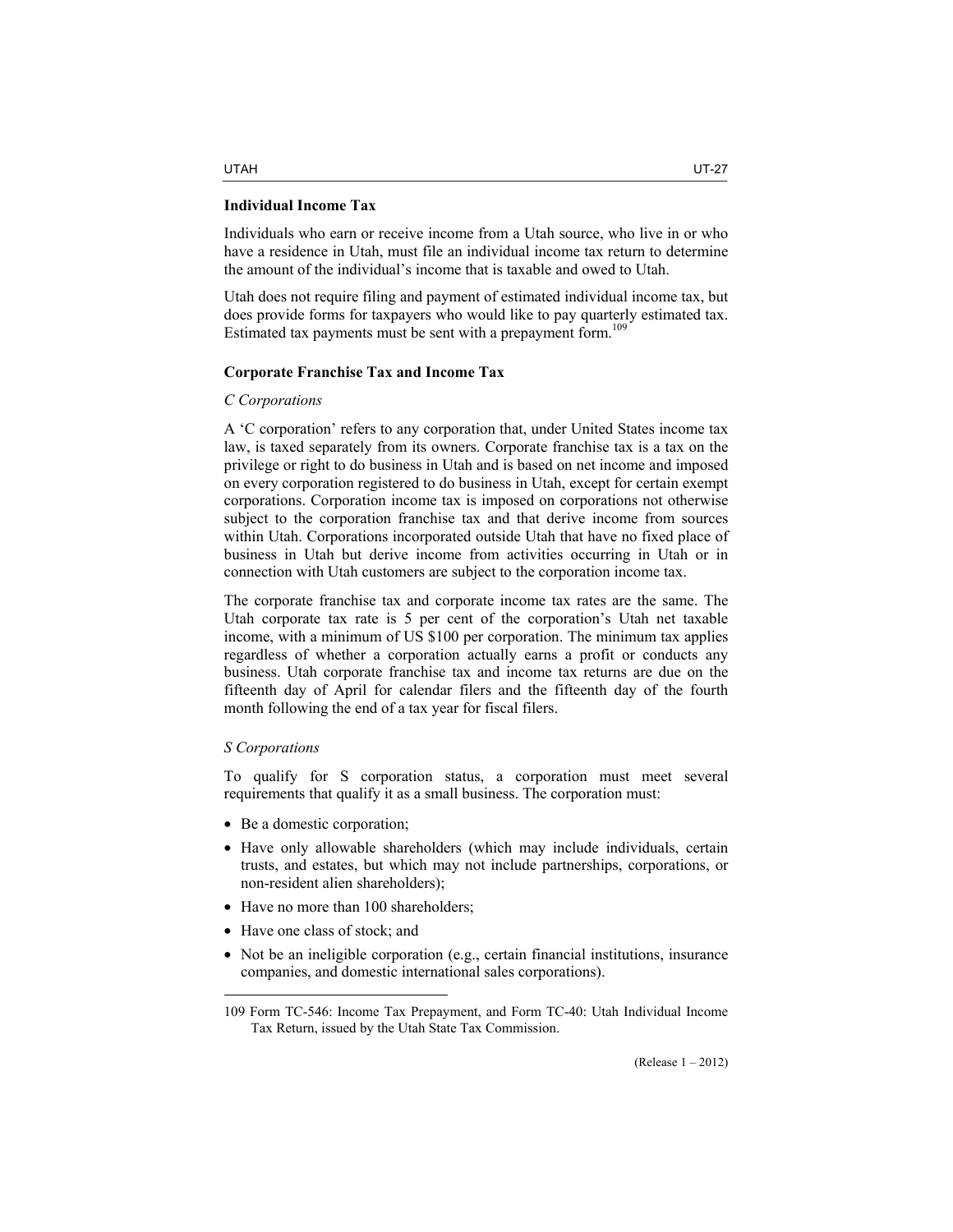S corporations that have filed a timely election with the Internal Revenue Service under Section 1362(a) of the Internal Revenue Code are considered 'pass-through entities' for tax purposes. The income earned by S corporations is passed through to the shareholders and the shareholders must report and pay tax on Utah income accordingly. S corporations must file a Utah S corporation return, but are not subject to the US \$100 minimum franchise tax.

# *Corporate Tax Prepayments*

Corporations with a tax liability of US \$3,000 or more in the current tax year, or with a tax liability of US \$3,000 or more in the previous tax year, must make estimated tax payments. Payments are due on the fifteenth of the fourth, sixth, ninth, and twelfth months of the tax year. Penalties apply on underpayments, late payments, and late filings. $110$ 

# **Pass-Through Entities**

A pass-through entity is an entity whose income, gains, losses, deductions, and credits flow through to partners, members, and shareholders for federal tax purposes. For purposes of Utah withholding, pass-through entities include general partnerships, limited partnerships, and limited liability partnerships; limited liability companies if classified as a partnership for federal income tax purposes; and S corporations. Estates and trusts are not considered pass-through entities for Utah withholding purposes.

Pass-through entities must withhold Utah income tax on income from Utah sources for non-residential individual partners, members, shareholders, and for all general partnerships, limited liability partnerships, limited liability companies, S corporations, C corporations, estates, and trusts.

Pass-through entities file information returns and provide their partners, members, and shareholders with a Schedule K-1 showing the Utah income and withholding passed through to the partner, member, or shareholder. The partner, member, or shareholder will use the information from the Schedule K-1 to file and pay their income taxes. $111$ 

# **Property Tax**

Generally, Utah counties may assess a tax on both real and tangible personal property located within the county. Real property includes land, buildings, and other improvements. Personal property includes furniture, fixtures, machinery, equipment, supplies, and other similar property, but does not include inventory held for resale. Certain property is exempt from property tax assessment,

(Release 1 – 2012)

<sup>110</sup> Form TC-559: Corporate Tax Payment Coupon, and Form TC-20: Utah Corporation Franchise or Income Tax Return, issued by the Utah State Tax Commission.

<sup>111</sup> Publication 68, *Pass-through Entity Withholding*, issued by the Utah State Tax Commission.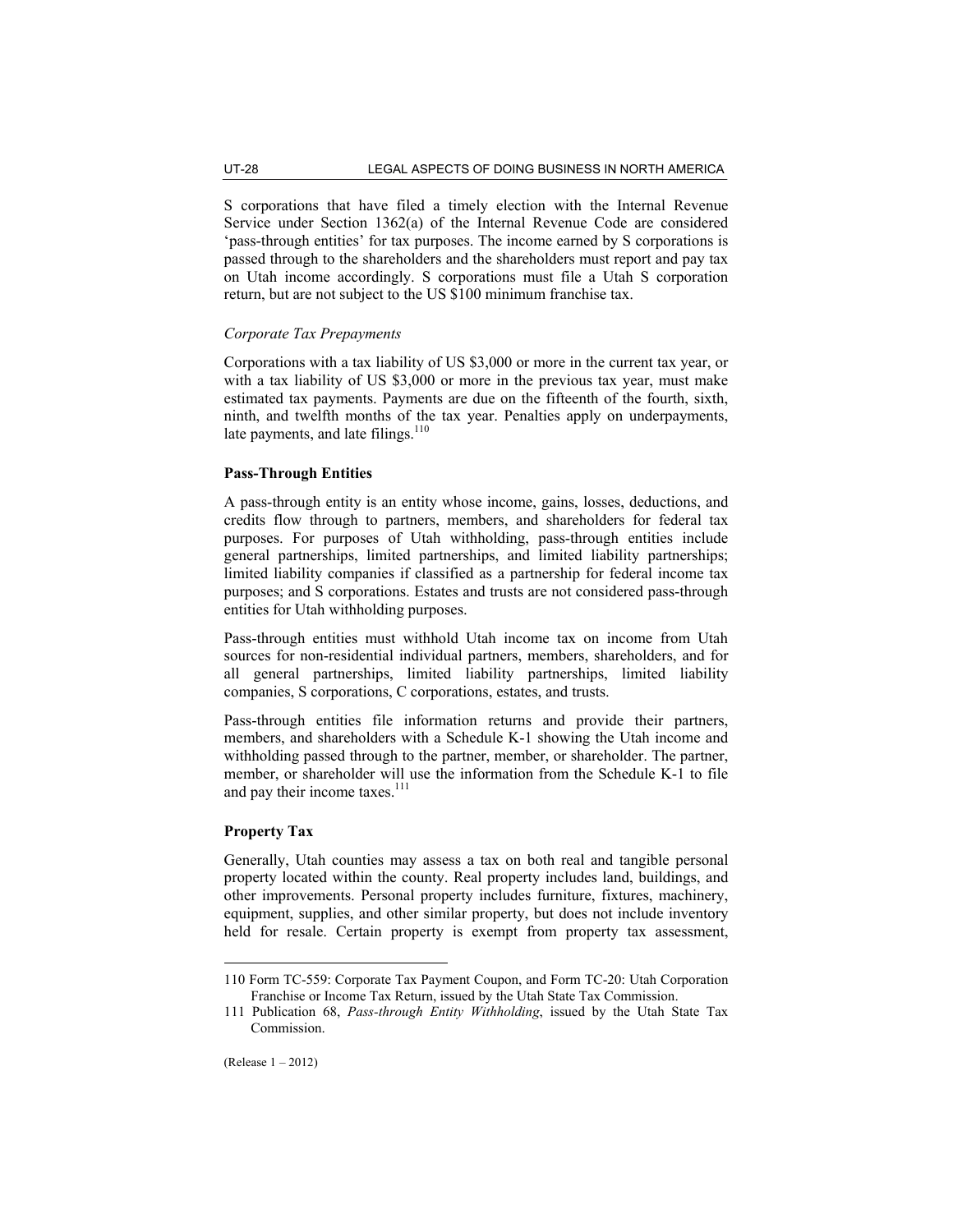Personal property taxes are generally due on 15 May. Real property taxes are billed by 1 November and must be paid by 30 November.

# **Withholding Tax**

Employers located inside Utah who pay wages, and employers located outside Utah who pay wages to Utah residents, must register with the Utah State Tax Commission to get a state withholding tax account. State withholding taxes are paid on a monthly basis and filed on a quarterly basis if the employer is withholding an average of US \$1,000 a month or US \$12,000 a year.

The payment is due on or before the last day of the month following the end of each monthly period. The return is due on or before the last day of the month following the end of each quarterly period. For example, the January payment is due on or before the last day of February, and the first quarter (January–March) filing is due on or before the last day of April. $113$ 

Employers may be exempt from Utah withholding requirements if they do business in Utah for 60 days or less in a calendar year and have Utah State Tax Commission approval.

An employer who does business for more than 60 days must withhold taxes for the entire period, unless good cause can be shown, in which case, the Utah State Tax Commission may extend the exemption for 30 days.<sup>114</sup>

# **Sales and Use Taxes**

# *In General*

 $\overline{a}$ 

Sales and use taxes are transaction taxes. This means that the transaction is taxed, not the actual goods or services. The buyer is the actual taxpayer. Sales and use taxes are 'trust fund taxes', because the seller holds the tax in trust for Utah until paid to the Utah State Tax Commission.

The funds may not be used for any other purpose. Sales tax and use tax have the same exemptions and tax rates. Either sales tax or use tax applies to any transaction, but not both.

Sales tax is applied to retail sales and leases of tangible personal property, products transferred electronically, and certain services. The seller collects sales

<sup>112</sup> Utah Code Annotated, s 59-2-1101.

<sup>113</sup> However, employers withholding less than US \$1,000 on average per month or US \$12,000 on average a year are required to file and pay on a quarterly basis. Returns and payments are due on or before the last day of the month after the end of each quarterly period.

<sup>114</sup> Utah Code Annotated, s 59-10-402(2).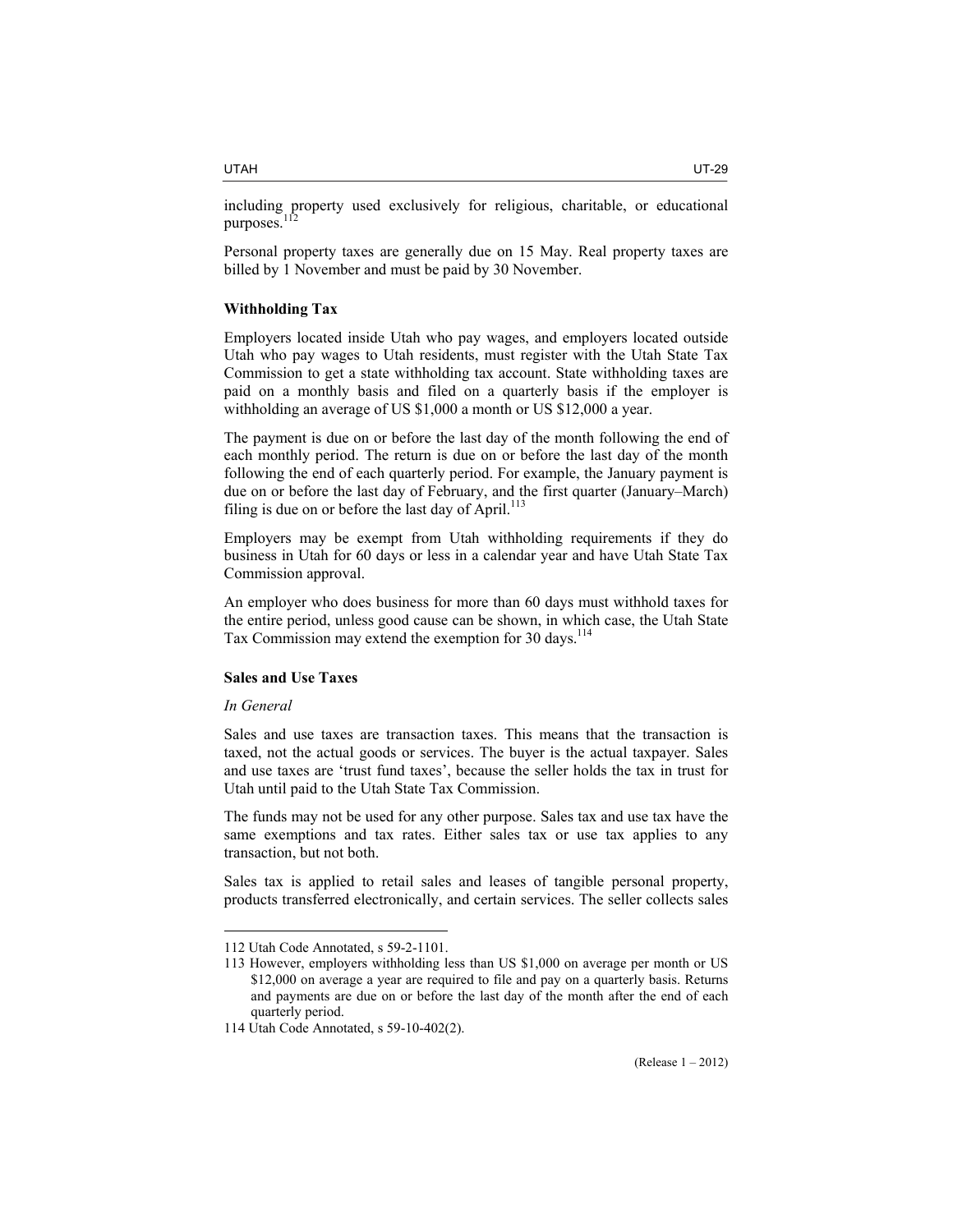tax from the buyer and pays it to the Utah State Tax Commission monthly, quarterly, or annually.<sup>115</sup>

Use tax is applied to purchases of tangible personal property, products transferred electronically, and certain services when sales tax is due but not collected by the seller. A buyer without a sales tax account pays use tax to the Utah State Tax Commission. Examples of use tax due include using items from resale inventories; buying goods or services tax-free for personal or business use (e.g., advertising supplies, office or shop equipment, computer hardware and software, office supplies, and other similar items); and buying products from unlicensed, out-of-state sellers.

#### *Sales Tax License and Filing and Reporting Requirements*

Every seller with an established presence in Utah must have a Utah sales tax license.<sup>116</sup> Sales tax licenses are not transferable. Businesses that typically must register for a sales tax license include retailers selling tangible goods, products transferred electronically, or services; wholesalers purchasing resale inventory; manufacturers; leasing companies; and consumers such as professional firms and construction contractors.

Once a business has registered with the Utah State Tax Commission for the collection of sales and use tax, a return must be filed whether or not sales tax or use tax is due. Penalties and interest apply to late returns, underpayments, and late payments. Filing frequency is determined by the Utah State Tax Commission and based on the amount of annual sales tax or use tax liability.

## *Records*

Every retailer, lessor, or person doing business in Utah must keep complete records used to determine their sales tax or use tax liability. Business records must be kept for three years from the date a tax return is filed. Records must be made available to the Utah State Tax Commission in their original format (paper or electronic).

The records should show all gross receipts from Utah sales or rental payments from leases of tangible personal property, products transferred electronically, or services. The records also must show deductions and exemptions claimed in sales tax returns and show all bills, invoices, and similar proof of all tangible personal property bought for sale, consumption, or lease in Utah. The records also should include original supporting documents (such as bills, receipts,

<sup>115</sup> Utah Code Annotated, s 59-12-103; Utah Administrative Code, R865-12L, R865- 19S, and R865-21U.

<sup>116</sup> Businesses may obtain a Utah sales tax license by submitting Form TC-69: Utah State Business and Tax Registration, or registering online at osbr.utah.gov to apply for a license.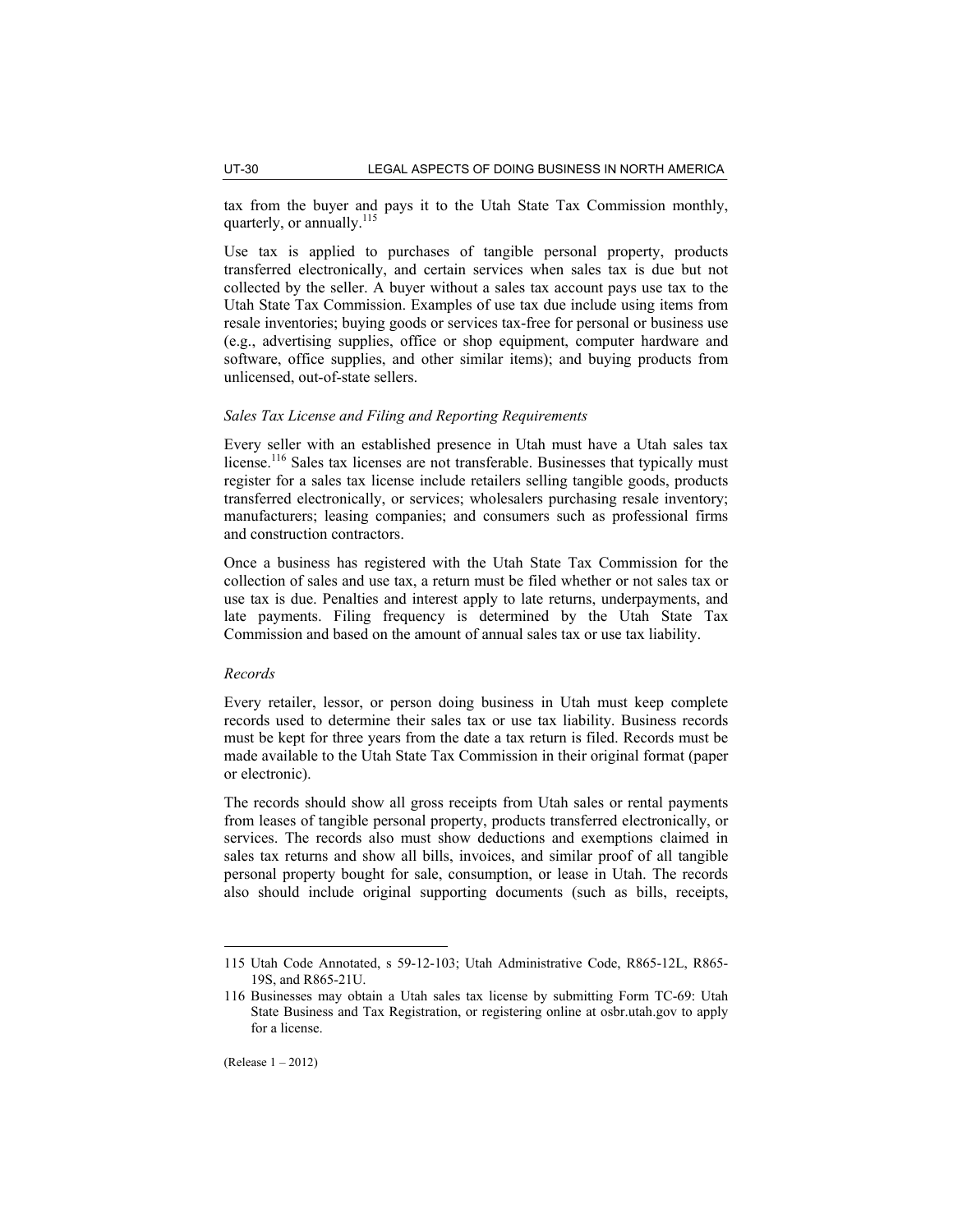#### *Rates*

The sales and use tax rates vary depending on the location of a business. Cities and counties may impose additional related taxes. Generally, the local tax rate is combined with the state tax rate for collection and reporting to the Utah State Tax Commission. Tax rate charts for every combined (state and local) tax rate in Utah are available on the Utah State Tax Commission's website.<sup>118</sup>

# *Exemptions*

Utah law provides several exemptions from sales and use  $\text{tax.}^{119}$  There are three types of sales tax exemptions, which are based on entity (exemption certificate required for sales to an exempt entity), use (exemption certificate required), and product (exemption certificate not required).

An entity-based exemption is determined by who buys or sells the product, whereas a use-based exemption is determined by the buyer's use of the product. A product-based exemption is determined by the type of product.

## **Bankruptcy**

Article I, Section 8, of the United States Constitution grants to Congress the authority to 'establish . . . uniform Laws on the subject of Bankruptcies throughout the United States'.<sup>120</sup> During the past 200 years, Congress has passed and repealed several bankruptcy laws. In 1898, Congress passed the Bankruptcy Act of 1898, which reformed bankruptcy laws in the United States. The bankruptcy code in the United States has been amended several times since 1898, with the most recent amendment occurring in 2005 through passage of the Bankruptcy Abuse Prevention and Consumer Act, codified in Title 11 of the United States Code.

In Utah, as in all states, federal bankruptcy law governs bankruptcy practice, but applicable state law plays an important role in bankruptcy law. Bankruptcy law defers to state law on issues such as property ownership, priority of claims, and exemptions.

Thus, it is important for any bankruptcy practitioner to not only be familiar with the bankruptcy code, but to also be familiar with applicable state law.

<sup>117</sup> Utah Administrative Code, R865-19S-22. Utah Administrative Code, R861-1A035 states additional record-keeping requirements.

<sup>118</sup> At tax.utah.gov.

<sup>119</sup> Utah Code Annotated, s 59-12-104.

<sup>120</sup> Special thanks to Douglas P. Farr of Snell & Wilmer, L.L.P. for his valuable input on Utah law addressing bankruptcy issues.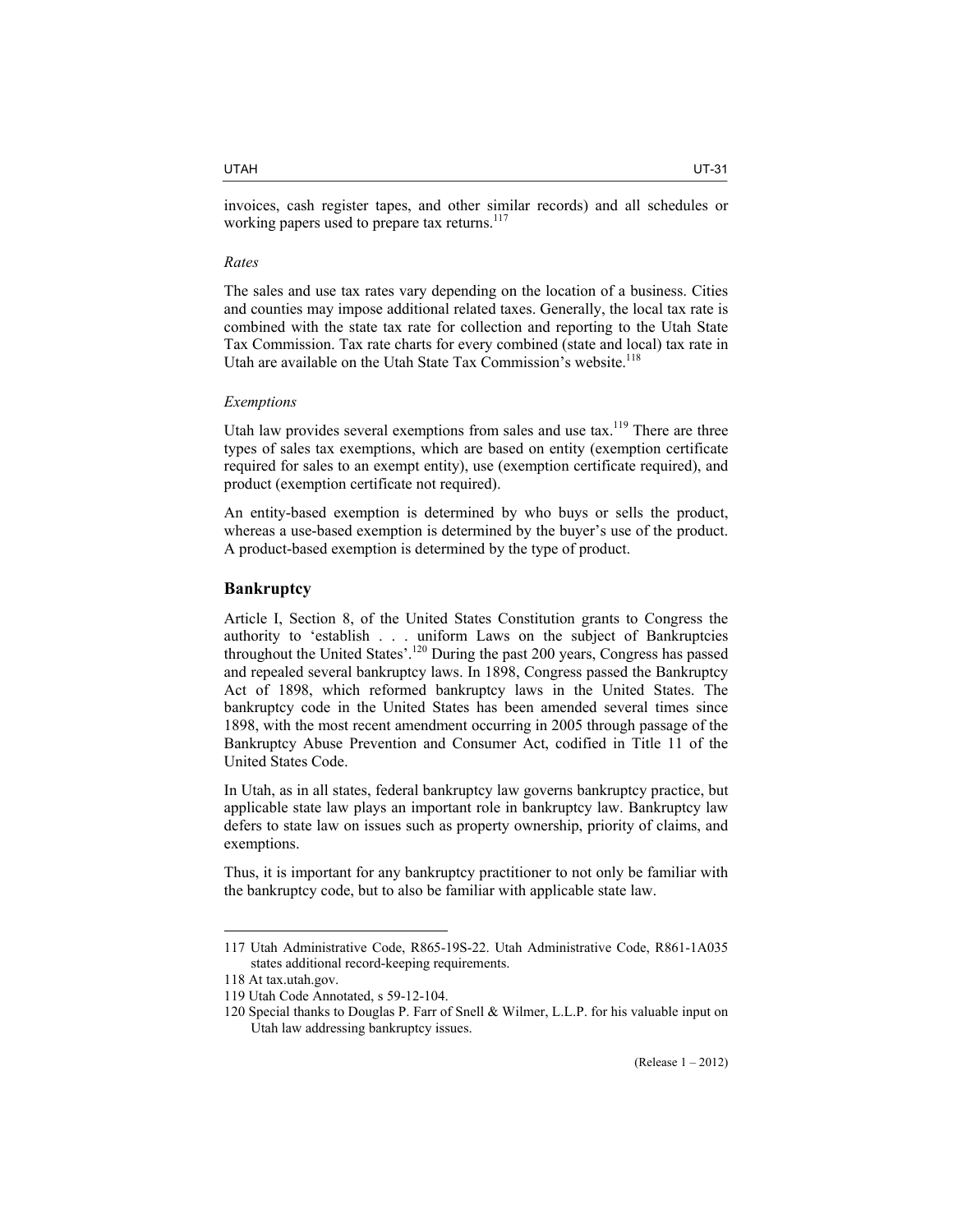A debtor may file bankruptcy under a variety of chapters within Title 11, including Chapter 7, Chapter 9, Chapter 11, Chapter 12, Chapter 13, and Chapter 15. When a debtor files for bankruptcy relief under any of these chapters, a bankruptcy estate is established and the property of the estate is determined by federal bankruptcy law.121 If there are questions about whether certain property is the property of the debtor's estate, however, courts will look to state code or common law to determine whether this is so.

Similarly, when multiple creditors assert secured claims against the same property, bankruptcy courts will look to state law to determine priority. In Utah, priority is established in different ways for different types of property. Priority of a secured claim on real property is established by record notice. The first creditor to record its security interest against the property in the official records of the county where the real property sits has a first-priority claim on the property.

Another example where bankruptcy law defers to state law is in the exemptions a debtor may claim. When a debtor files a bankruptcy petition, it also files its schedule of assets and liabilities. A debtor may exempt some of its property from execution under the state law where the debtor was domiciled during the 730-day period preceding the petition date.<sup>122</sup>

In Utah, the exemption statutes are contained in the Utah Exemptions Act. $123$ The Utah Exemptions Act dictates what property can be claimed as exempt and the limits on these exemptions. The bankruptcy code allows creditors to object to a debtor's claim of Utah exemptions, but any objection must be based on a misapplication of the Utah Exemptions Act.

In sum, businesses in Utah must be familiar with Title 11 of the United States Code, but they also must be familiar with Utah state law in this respect. In Utah, there is only one bankruptcy court, the Bankruptcy Court for the District of Utah. More information about Utah's bankruptcy court can be found on the official website of the Bankruptcy Court.<sup>124</sup>

# **Securities**

## **In General**

 $\overline{a}$ 

Both federal and state laws regulate the offer and sale of securities. While stocks and bonds are commonly understood to fit within the definition of securities, Utah law actually defines securities much more broadly than just stocks and bonds. Securities also include items such as promissory notes, limited partnership interests, limited liability company interests, and oil and gas

<sup>121</sup> United States Code, Title 11, s 541.

<sup>122</sup> United States Code, Title 11, s 522(b)(3).

<sup>123</sup> Utah Code Annotated, ss 78-23-1 *et seq*.

<sup>124</sup> At http://www.utb.uscourts.gov/.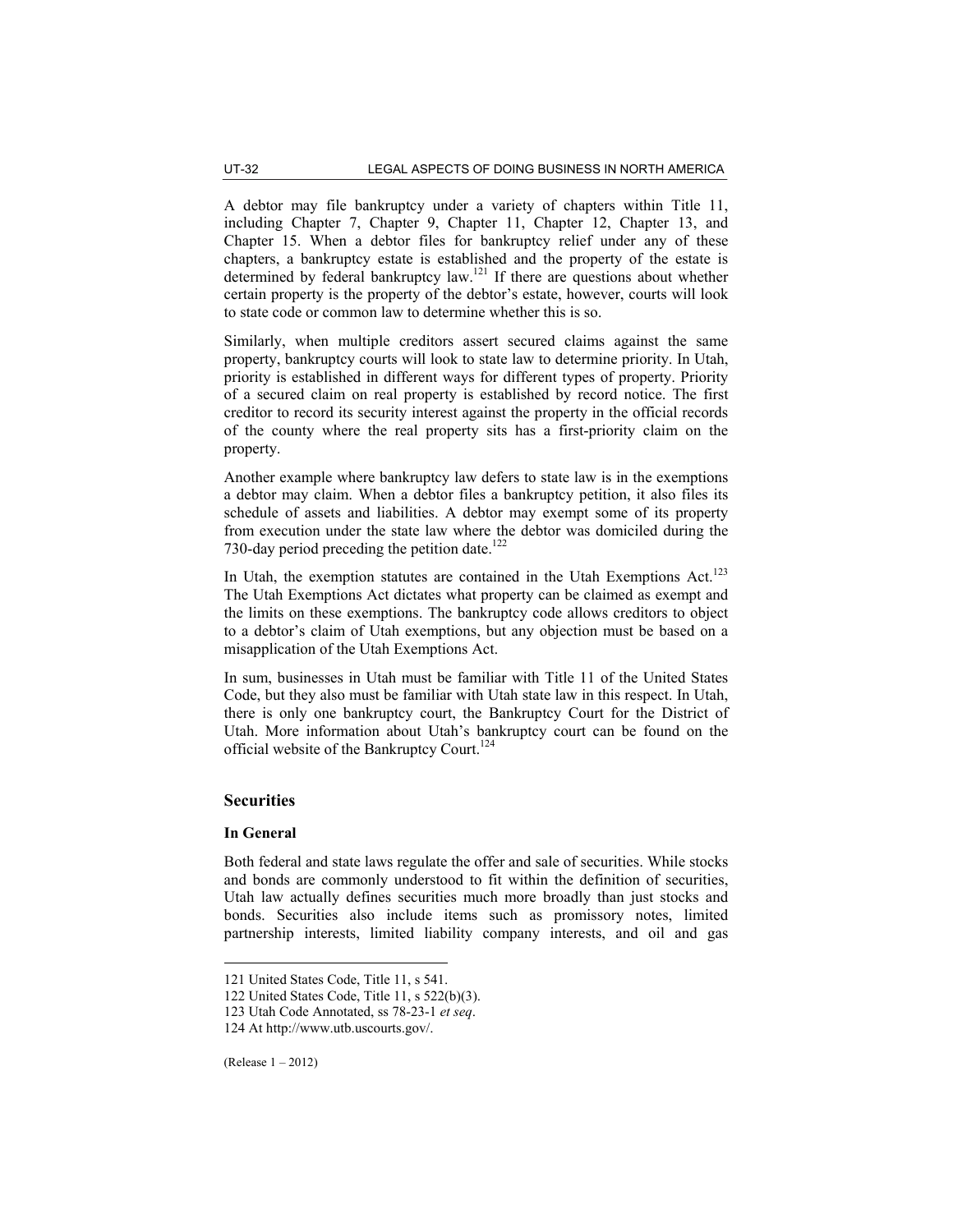partnerships. In fact, a security can be any transaction in which one person gives money to another with the agreement that the money will be returned with a profit.<sup>125</sup>

A company often needs capital to advance its idea, product, or service. To raise that capital, a company will offer either equity or debt in the company to thirdparty investors.

Generally, these equity and debt interests are securities and must be registered, be exempt from registration, or be a federal covered security. Whether registered, exempt, or a federal covered security, issuers must comply with the appropriate securities laws and rules.

# **Corporate Finance and Securities Registration Requirements**

#### *In General*

To issue a security so that a business may raise capital, whether debt or equity, that security must meet one of three requirements outlined in the Utah Uniform Securities Act.<sup>126</sup> Specifically, the security must be registered with the State of Utah, the security or transaction must be exempted under Utah law, or the security must be one that is a federal covered security for which a notice filing is made.<sup>127</sup>

# *General Registration with the Utah Security and Exchange Commission*

**In General.** Utah law permits registration of a security under Utah law by either coordination or qualification. A registration statement may be filed by the issuer of the securities, by another person on whose behalf the offering is to be made, or by a licensed broker-dealer.<sup>128</sup> The person filing a registration statement must pay the appropriate filing fee.<sup>129</sup>

The registration statement must contain certain specific information, including the amount of securities to be offered in Utah, the states in which a registration statement or similar document in connection with the offering is or is to be filed, and an adverse order, judgment, or decree entered in connection with the offering by the regulatory authorities in each state or by a court or the Securities and Exchange Commission.<sup>130</sup> A registration statement filed with the Utah Division of Securities is effective for one year. In specific circumstances, a

<sup>125</sup> Utah Code Annotated, s 61-1-13(1).

<sup>126</sup> Utah Code Annotated, s 61-1-14.

<sup>127</sup> Utah Code Annotated, s 61-1-7.

<sup>128</sup> Utah Code Annotated, s 61-1-11(1). The registration application to be filed is a Form U-1: Uniform Application to Register Securities.

<sup>129</sup> Utah Code Annotated, s 61-1-11(2).

<sup>130</sup> Utah Code Annotated, s 61-1-11(3). However, under the Utah Code Annotated, s 61- 1-11(5), the Utah Division of Securities may permit the omission of an item of information or document from a registration statement.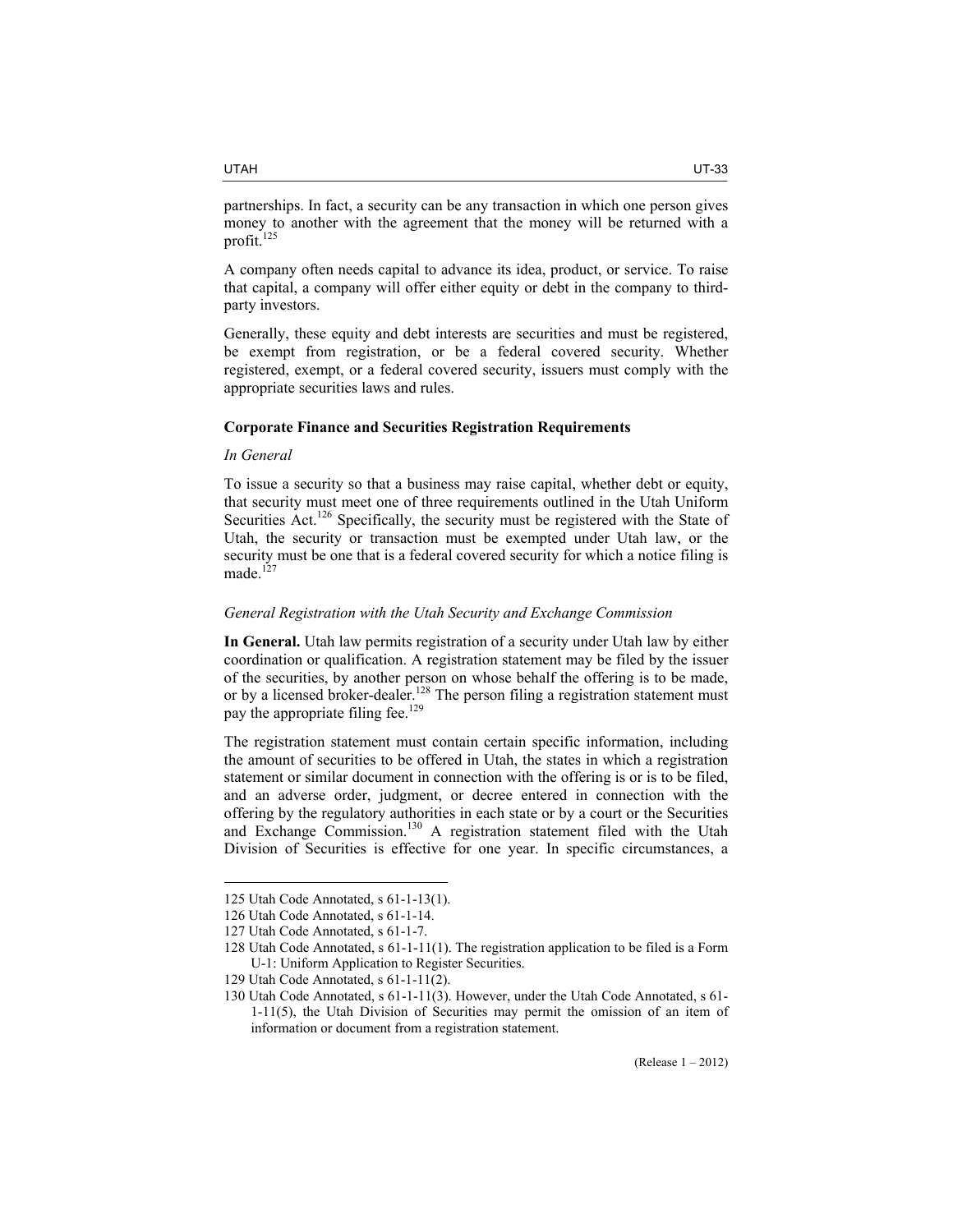registration statement may be amended after its filing so as to increase the securities specified to be offered and sold.<sup>131</sup>

Every application for registration and every issuer that proposes to offer a security in Utah through any person acting on an agency basis must file with the Utah Division of Securities an irrevocable consent, appointing the Utah Division of Securities or the director of the Utah Division of Securities to be its attorney, to receive service of any lawful process in any non-criminal suit, action, or proceeding against the issuer after the consent has been filed, with the same force and validity as if served personally on the person filing the consent.<sup>132</sup>

**Registration by Coordination.** A security for which a registration statement or a notification under Regulation A has been filed under the federal Securities Act of 1933 may be registered in Utah by coordination.133 Registration by coordination, in addition to the general information requirements addressed above, requires the inclusion of additional information and documents with the registration statement.

Specifically, a registration statement by coordination must contain a copy of the disclosure statement, with any existing amendments, filed under the Securities Act of 1933.<sup>134</sup> Additionally, if the Utah Division of Security so requests, the following also may be required to be filed with a registration statement:

- A copy of the articles of incorporation and bylaws or their substantial equivalents, currently in effect;
- A copy of any agreements with or among underwriters;
- A copy of any indenture or other instrument governing the issuance of the security to be registered;
- A specimen or copy of the security; and
- Any other information or copies of any documents filed under the Securities Act of 1933.<sup>135</sup>

**Registration by Qualification.** Securities should be registered by qualification when no other method is available. A registration statement filed with the Utah Division of Securities by qualification must contain certain material and

<sup>131</sup> Utah Code Annotated, s 61-1-11(10). As with an initial registration statement, the person filing an amendment must pay the requisite registration fee.

<sup>132</sup> Utah Code Annotated, s 61-1-26(7). The irrevocable consent to be filed is a Form U-2: Uniform Consent to Service of Process.

<sup>133</sup> Utah Code Annotated, a 61-1-9(1).

<sup>134</sup> Utah Code Annotated, s 61-1-9(2). The registration statement also must include an undertaking to forward all future amendments to the disclosure statement promptly and in any event not later than the first working day after the day they are forwarded to or filed with the Securities and Exchange Commission, whichever occurs first.

<sup>135</sup> Utah Code Annotated, s 61-1-9(3).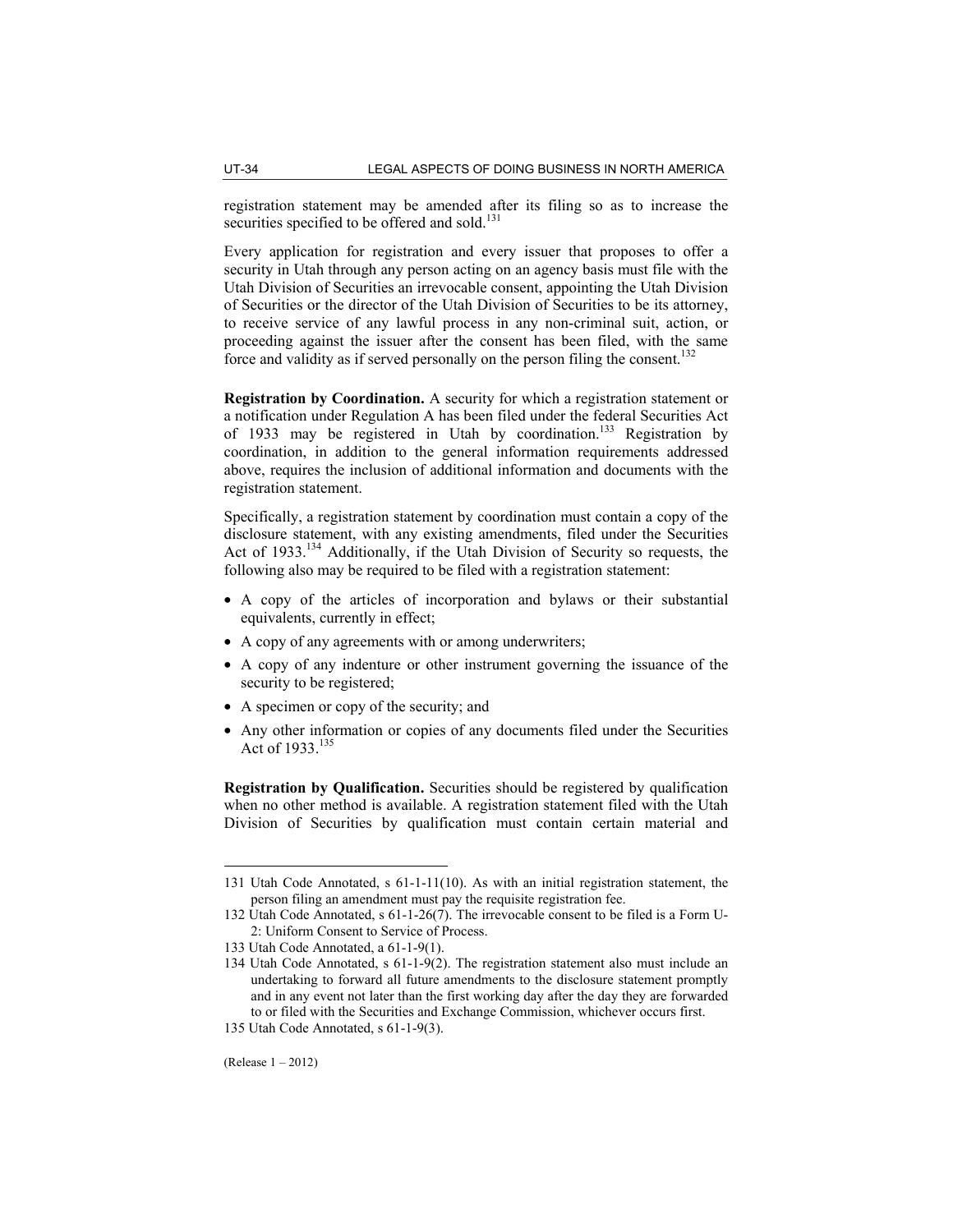information in addition to the general required information previously discussed, $136$  including a copy of the prospectus.

The prospectus is generally the offering document used by the issuer and the underwriters to market an offering registered with the Utah Division of Securities. The preliminary prospectus is a required disclosure to be submitted to the Utah Division of Securities with the registration statement. The final prospectus is an updated version of the preliminary prospectus that contains all final offering information and reflects amendments to the registration statement subsequent to the date of the preliminary prospectus. Two copies of the final prospectus must be filed by the issuer within 10 working days after the effective date of the registration statement.<sup>137</sup>

As a condition of registration, a copy of the prospectus must be given to each person to whom an offer is made, before or concurrently with the first written offer made to the person, the confirmation of any sale made by or for the account of such person, and payment pursuant to any such sale or delivery of the security pursuant to any such sale, whichever occurs first.<sup>138</sup>

#### *Denial, Suspension, and Revocation of Registration*

After a registration statement is filed with the Utah Division of Securities, a stop order that denies effectiveness to or suspends or revokes the effectiveness of any securities registration statement may be issued by the Utah Division of Securities for various reasons. Such reasons may be that the registration statement is incomplete in a material respect or contains a statement that was, in the light of the circumstances under which it was made, false or misleading with respect to a material fact, among other reasons.<sup>139</sup>

Additionally, the Utah Division of Securities may deny, suspend, or revoke the effectiveness of a registration statement if any provision of the Utah Uniform Securities Act is willfully violated in connection with the offering by:

- The person filing the registration statement;
- The issuer or a partner, officer, or director of the issuer or a person occupying a similar status or performing similar functions;
- A person directly or indirectly controlling or controlled by the issuer, but only if the person filing the registration statement is directly or indirectly controlled by or acting for the issuer; or
- An underwriter. $140$

<sup>136</sup> A list of additional information to be included with the registration statement in regard to a registration by qualification is provided in Utah Code Annotated, s 61-1- 10.

<sup>137</sup> Utah Administrative Code, R164-10-2(B)(3).

<sup>138</sup> Utah Code Annotated, s 61-1-10(4).

<sup>139</sup> Utah Code Annotated, s 61-1-12(1).

<sup>140</sup> Utah Code Annotated, s 61-1-12(1).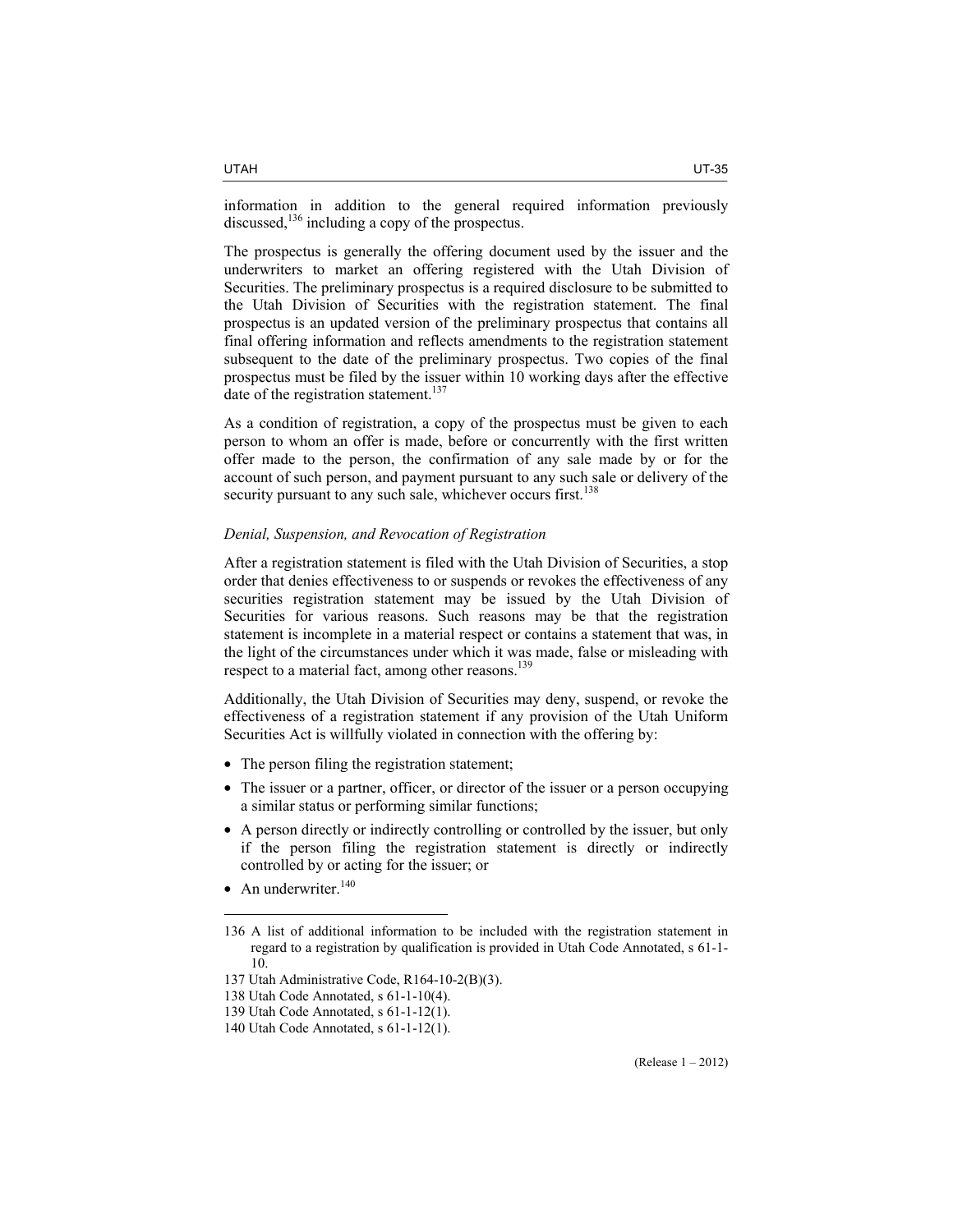# **Exemptions from Utah Registration Requirements**

Securities need not be registered with the Utah Division of Securities if an exemption applies to the sale of the securities. The burden of proving an exemption under the Utah Uniform Securities Act is upon the person claiming the exemption or exception.<sup>141</sup> Utah law provides 31 exemptions from registration.142 The Utah Division of Securities has created six additional exemptions by rule. Furthermore, several of the statutory exemptions have been expanded by rule.

Utah law divides exemptions into two groups: exemptions for securities themselves, based on the type of security being offered or sold, and exemptions for specific types of transactions (regardless of the type of security being offered or sold).<sup>143</sup> Some exemptions may be used by issuers only, while other exemptions are limited to non-issuers.

An 'issuer' means a person who issues or proposes to issue a security or has outstanding a security that it has issued. With respect to a pre-organization certificate or subscription, 'issuer' means one or more promoters of the person to be organized. 'Issuer' also means one or more persons performing the acts and assuming the duties of a depositor or manager under the provisions of the trust or other agreement or instrument under which the security is issued with respect to interests in trusts, including collateral trust certificates, voting trust certificates, certificates of deposit for securities, and with respect to shares in an investment company without a board of directors.

With respect to an equipment trust certificate, a conditional sales contract, or similar securities serving the same purpose, 'issuer' means the person by whom the equipment or property is to be used. With respect to interests in partnerships, general or limited, 'issuer' means the partnership itself and not the general partner or partners.

Finally, with respect to certificates of interest or participation in oil, gas, or mining titles or leases or in payment out of production under the titles or leases, 'issuer' means the owner of the title or lease or right of production, whether whole or fractional, who creates fractional interests therein for the purpose of sale. A 'non-issuer transaction' or a 'non-issuer distribution' means a transaction or a distribution that is not directly or indirectly for the benefit of the issuer.

Furthermore, some exemptions may be used by either issuers or non-issuers. Some exemptions require a filing with the Utah Division of Securities to claim the exemption, while other exemptions are self-executing and do not require a filing. Regardless of whether an exemption is self-executing, a request for confirmation may be filed for any exemption. Table I contains a list of exemptions that require a filing.

<sup>141</sup> Utah Code Annotated, s 61-1-14.5.

<sup>142</sup> Utah Code Annotated, s 61-1-14.

<sup>143</sup> Utah Code Annotated, s 61-1-14(1) and (2).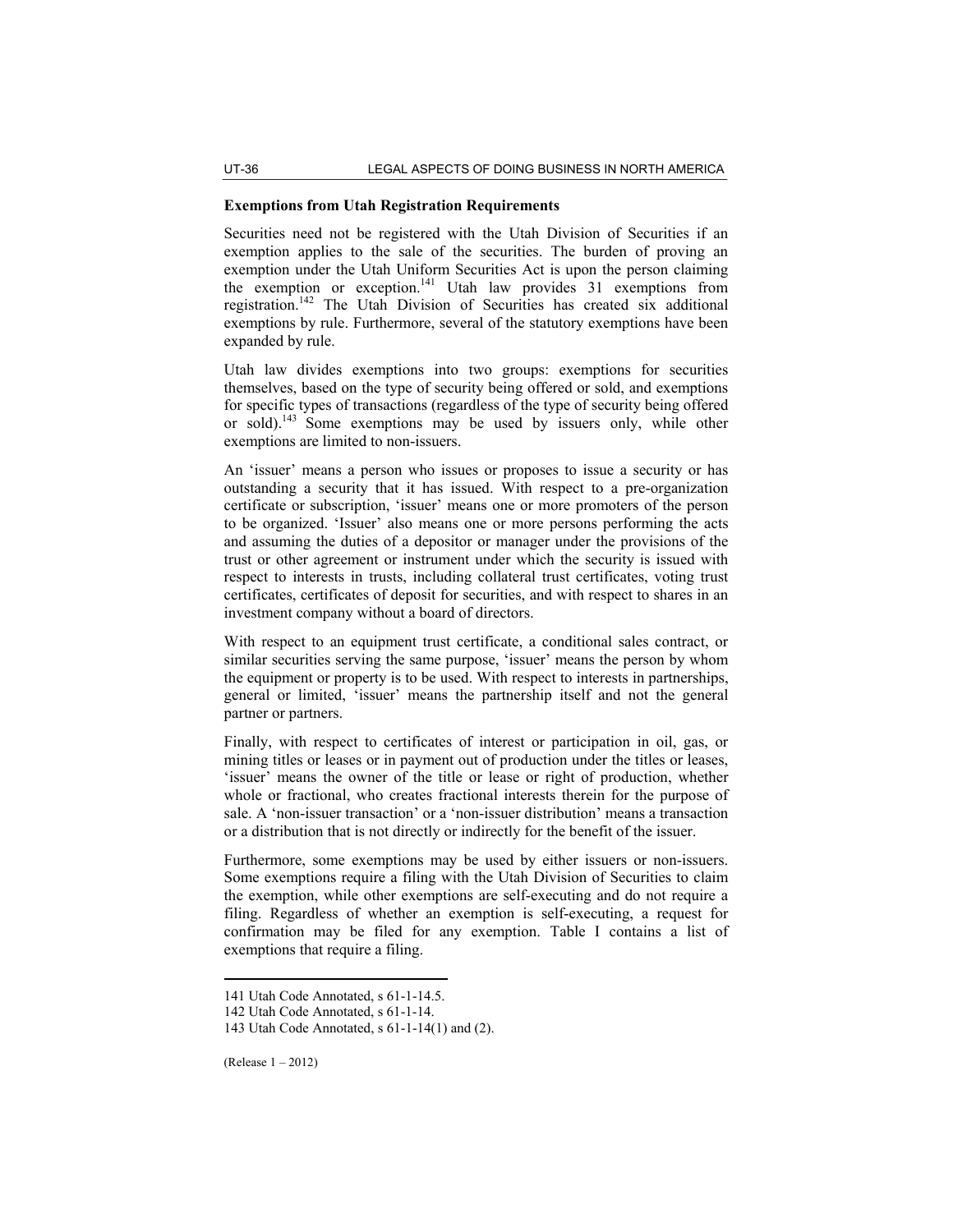| Statute/<br>Rule | Description                         | Type        | Available to          | Filing Required                              | Term                                  |
|------------------|-------------------------------------|-------------|-----------------------|----------------------------------------------|---------------------------------------|
| (1)(a)           | Government                          | Security    | Issuer and non-issuer | Self-executing                               | Indefinite                            |
| (1)(b)           | Foreign<br>government               | Security    | Issuer and non-issuer | Self-executing                               | Indefinite                            |
| (1)(c)           | Depository<br>institution           | Security    | Issuer and non-issuer | Self-executing                               | Indefinite                            |
| (1)(d)           | Public utility                      | Security    | Issuer and non-issuer | Self-executing                               | Indefinite                            |
| (1)(e)           | Exchange listed                     | Security    | Issuer and non-issuer | Self-executing                               | Duration of<br>listing                |
| (1)(f)           | Non-profit<br>organization          | Security    | Issuer and non-issuer | Self-executing                               | Indefinite                            |
| (1)(g)           | Employee<br>benefit plan            | Security    | Issuer and non-issuer | Self-executing                               | Duration of<br>investment<br>contract |
| (1)(h)           | Registered<br>investment<br>company | Security    | Issuer and non-issuer | Self-executing                               | 12 Months                             |
| (1)(i)           | Discretionary                       | Security    | Issuer and non-issuer | Filing required                              | Varies                                |
| (2)(a)           | Isolated                            | Transaction | Non-issuer            | Self-executing                               | Duration of<br>transaction            |
| (2)(b)           | Manual listing                      | Transaction | Non-issuer            | Filing required,<br>with exceptions          | See R164-14-<br>2b(F)                 |
| (2)(c)           | Unsolicited                         | Transaction | Non-issuer            | Self-executing                               | Duration of<br>transaction            |
| (2)(d)           | Underwriter                         | Transaction | Issuer                | Self-executing                               | Duration of<br>transaction            |
| (2)(e)           | Real estate                         | Transaction | Issuer                | Self-executing                               | Duration of<br>transaction            |
| (2)(f)           | Court ordered                       | Transaction | Non-issuer            | Self-executing                               | Duration of<br>transaction            |
| (2)(g)           | Bona fide<br>pledgee                | Transaction | Non-issuer            | Self-executing                               | Duration of<br>transaction            |
| (2)(h)           | Institutional<br>investor           | Transaction | Issuer and non-issuer | Self-executing                               | Duration of<br>transaction            |
| (2)(i)           | Pre-organization<br>subscription    | Transaction | Issuer                | Self-executing                               | Duration of<br>transaction            |
| (2)(j)           | Existing<br>securities holder       | Transaction | Issuer                | Self-executing,<br>with filing<br>available  | Duration of<br>transaction            |
| (2)(k)           | Red herring                         | Transaction | Issuer                | Self-executing if<br>registration<br>pending | Duration of<br>transaction            |
| (2)(1)           | Dividend of<br>issuer               | Transaction | Issuer                | Self-executing                               | Duration of<br>transaction            |
| (2)(m)           | Secondary<br>trading                | Transaction | Non-issuer            | Filing required                              | See R164-14-<br>2m(F)                 |

Table I: Statutory and Rule Exemptions Under Section 61-1-14

(Release 1 – 2012)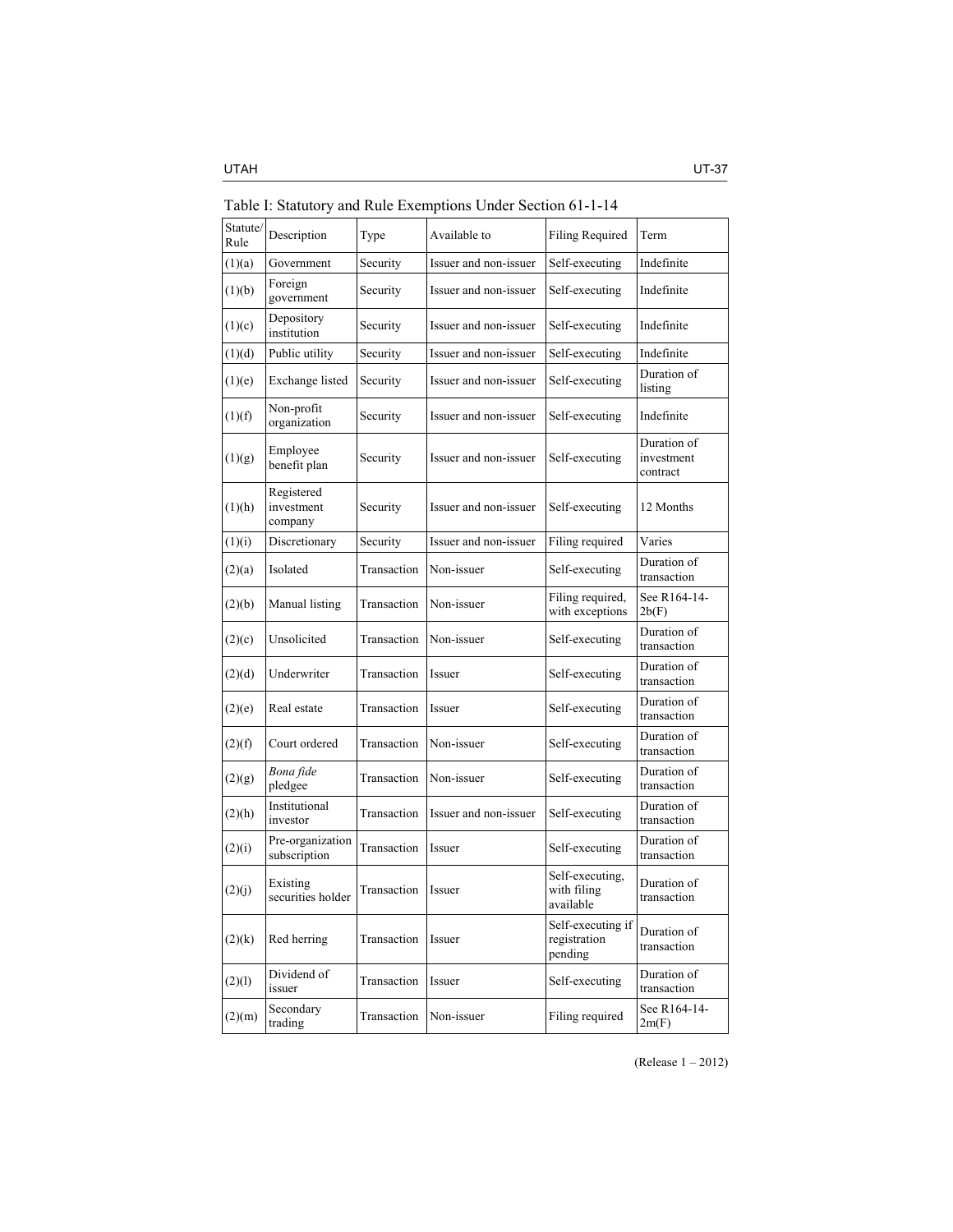UT-38 LEGAL ASPECTS OF DOING BUSINESS IN NORTH AMERICA

| Statute/                         |                                                                      |             |                       |                                                 |                            |
|----------------------------------|----------------------------------------------------------------------|-------------|-----------------------|-------------------------------------------------|----------------------------|
| Rule                             | Description                                                          | Type        | Available to          | Filing Required                                 | Term                       |
| (2)(n)                           | Non-public<br>offering                                               | Transaction | Issuer and non-issuer | Self-executing<br>unless seeking<br>safe harbor | Life of offering           |
| (2)(0)                           | Sale of<br>condominium or<br>time share                              | Transaction | Issuer and non-issuer | Self-executing                                  | Duration of<br>transaction |
| (2)(p)                           | Merger and<br>reorganization                                         | Transaction | Issuer                | Filing required                                 | Duration of<br>transaction |
| (2)(q)                           | Limited offering                                                     | Transaction | Issuer                | Self-executing                                  | Duration of<br>transaction |
| (2)(r)                           | Commodity<br>contract                                                | Transaction | Issuer and non-issuer | Self-executing                                  | Duration of<br>transaction |
| (2)(s)                           | Fairness hearing                                                     | Transaction | Issuer                | Filing and<br>hearing required                  | Duration of<br>transaction |
| (2)(t)                           | Judicially<br>approved<br>exemption                                  | Transaction | Issuer                | Self-executing                                  | Duration of<br>transaction |
| (2)(u)                           | Federal covered<br>advisor                                           | Transaction | Non-issuer            | Self-executing                                  | Duration of<br>transaction |
| (2)(v)                           | Discretionary                                                        | Transaction | Issuer and non-issuer | Filing required                                 | Duration of<br>transaction |
| R <sub>164</sub> -<br>$14-2v$    | $MJDS -$<br>secondary<br>trading                                     | Transaction | Non-issuer            | Self-executing                                  | Duration of<br>transaction |
| R <sub>164</sub> -<br>$14 - 21v$ | Solicitation of<br>interest (testing<br>the waters)                  | Transaction | Issuer                | Filing required                                 | Duration of<br>transaction |
| R <sub>164</sub> -<br>$14 - 23v$ | Foreign<br>$securities -$<br>secondary<br>trading                    | Transaction | Non-issuer            | Self-executing                                  | Duration of<br>transaction |
| R <sub>164</sub> -<br>$14 - 24v$ | Internet<br>solicitations                                            | Transaction | Issuer                | Self-executing                                  | Duration of<br>transaction |
| R <sub>164</sub> -<br>$14 - 25v$ | Accredited<br>investor                                               | Transaction | Issuer                | Filing required                                 | Duration of<br>transaction |
| R <sub>164</sub> -<br>$14 - 26v$ | Reorganization<br>involving certain<br>federal covered<br>securities | Transaction | Issuer                | Self-executing                                  | Duration of<br>transaction |

(Release 1 – 2012)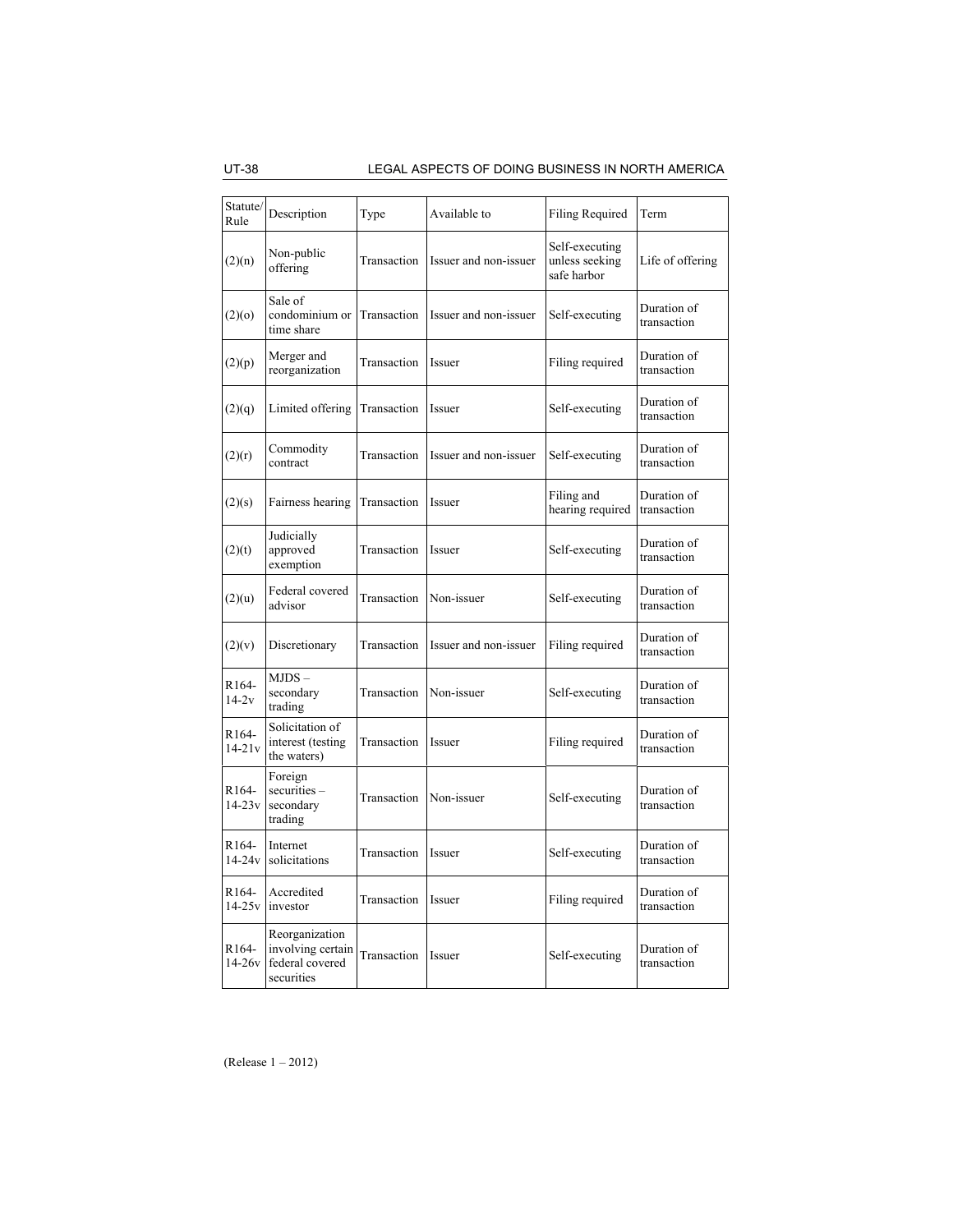| Statute/<br>Rule            | Description                         | Type        | Available to          | Filing Required | Term                       |
|-----------------------------|-------------------------------------|-------------|-----------------------|-----------------|----------------------------|
| R <sub>164</sub> -          | Compensatory<br>14-27y benefit plan | Transaction | <i>Issuer</i>         | Self-executing  | Duration of<br>transaction |
| R <sub>164</sub> -<br>$4-8$ | Crossborder<br>trading              | Transaction | Issuer and non-issuer | Filing required | Duration of<br>transaction |

There are no exemptions from the anti-fraud provisions of the Utah Uniform Securities Act. An exemption only permits a person to offer for sale a security without registering the security. Accordingly, individuals offering or selling exempt securities may have additional disclosure requirements to satisfy the anti-fraud provisions.<sup>144</sup>

# **Federal Covered Securities**

A security need not be registered with the Utah Division of Securities under Utah law if the security is a federal covered security for which a notice filing has been made.<sup>145</sup> A federal covered security is a security that is a covered security under Section 18(b) of the Securities Act of 1933 or the rules or regulations promulgated under this Act.

The Utah Uniform Securities Act gives the Utah Division of Securities the authority to require notice filings with respect to covered securities under Section 18(b)(2), (3), or (4) of the Securities Act of 1933.<sup>146</sup> Currently, Utah law only has a notice filing requirement for covered securities under Section 18(b)(2) (investment companies) and 18(b)(4)(D) (rule 506 offerings) of the Securities Act of 1933.<sup>147</sup>

All remaining covered securities may be offered or sold in Utah without registration or a notice filing. A required notice filing is effective for one year and is required to be renewed annually in order to continue to offer or sell the federal covered securities for which the notice was filed.<sup>148</sup>

# **Currency Regulation, Capital and Profit Transfer, and Investment Incentives**

The regulation of currency is governed by laws of the United States, and not by the laws of the State of Utah. In the United States, federal law generally preempts state law. Matters such as capital, profit, and investment incentives are generally restricted by federal and state tax and securities laws, which are very

<sup>144</sup> Utah Code Annotated, s 61-1-1.

<sup>145</sup> Utah Code Annotated, s 61-1-7.

<sup>146</sup> Utah Code Annotated, s 61-1-15.5.

<sup>147</sup> Utah Administrative Code, R164-15.

<sup>148</sup> Utah Code Annotated, s 61-1-15.5(1)(d).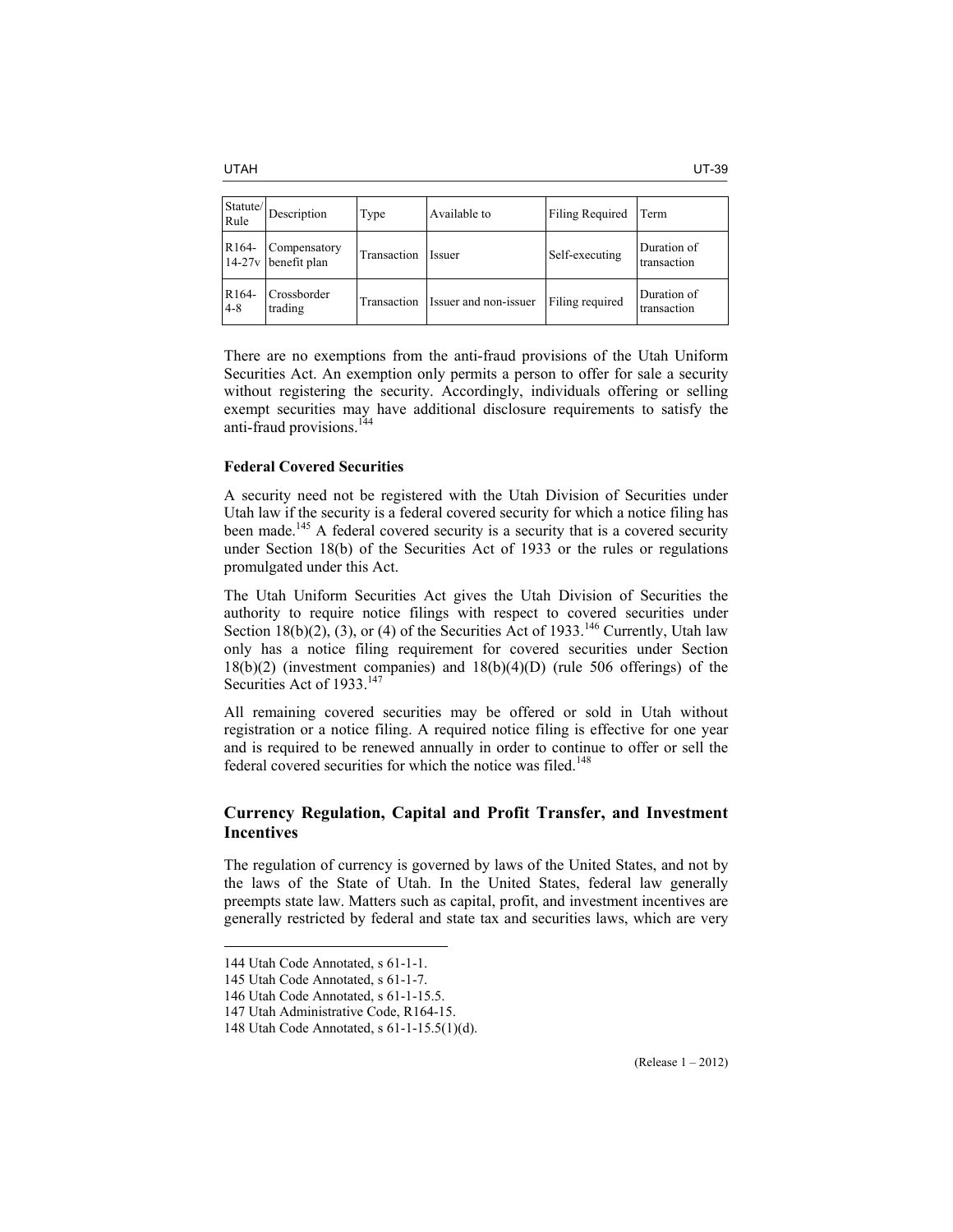fact-specific in their application. (Utah state taxation and securities issues have been discussed in the sections 'Taxation' and 'Securities', respectively.)

# **Competition Law**

# **Legislative Framework**

Competition law is legislation that promotes or maintains market competition by regulating anti-competitive conduct by companies. Such legislation is referred to as antitrust law. The antitrust laws of the United States are primarily reflected in five federal statutes: the Sherman Act, the Clayton Act, the Robinson–Patman Act, the Federal Trade Commission Act, and the Hart–Scott–Rodino Act. Utah's Constitution and the Utah Antitrust Act, like the federal antitrust laws, prohibit conspiracies to restrain trade and attempts to monopolize trade or commerce.

Utah also has enacted several other laws which assist in regulating trade within the state, including specialized price discrimination laws, the Utah Unfair Practices Act, the Unfair Competition Act, and the Utah Consumer Sales Protection Act

#### **Utah Antitrust Act**

The Utah legislature's purpose in enacting the Utah Antitrust Act was to encourage free and open competition in the interest of the general welfare and economy of the State of Utah by prohibiting monopolistic and unfair trade practices, combinations, and conspiracies in restraint of trade or commerce, and by providing adequate penalties for the enforcement of its provisions.<sup>149</sup>

The Utah Antitrust Act essentially mirrors the federal Sherman Act in both language and purpose, prohibiting any contract, combination, or conspiracy that restrains trade or commerce.<sup>150</sup> Utah law also prohibits any person from monopolizing, or attempting to monopolize, or combining or conspiring with any other person or persons to monopolize, any part of trade or commerce.<sup>151</sup>

Notwithstanding the purpose of the Utah Antitrust Act, Utah law provides several exceptions under which certain activities are not prohibited. Specifically, activities not prohibited are those related to qualifying public utilities, insurers, securities dealers, state or national banking institutions, state or federal savings and loans associations, municipalities, and emergency medical service providers.<sup>152</sup>

Under the Utah Antitrust Act, the Utah Attorney General may investigate suspected violations of the Act's provisions and also may institute appropriate

<sup>149</sup> Utah Code Annotated, s 76-10-912(2).

<sup>150</sup> Utah Code Annotated, s 76-10-914(1).

<sup>151</sup> Utah Code Annotated, s 76-10-914(2).

<sup>152</sup> Utah Code Annotated, s 76-10-915(1).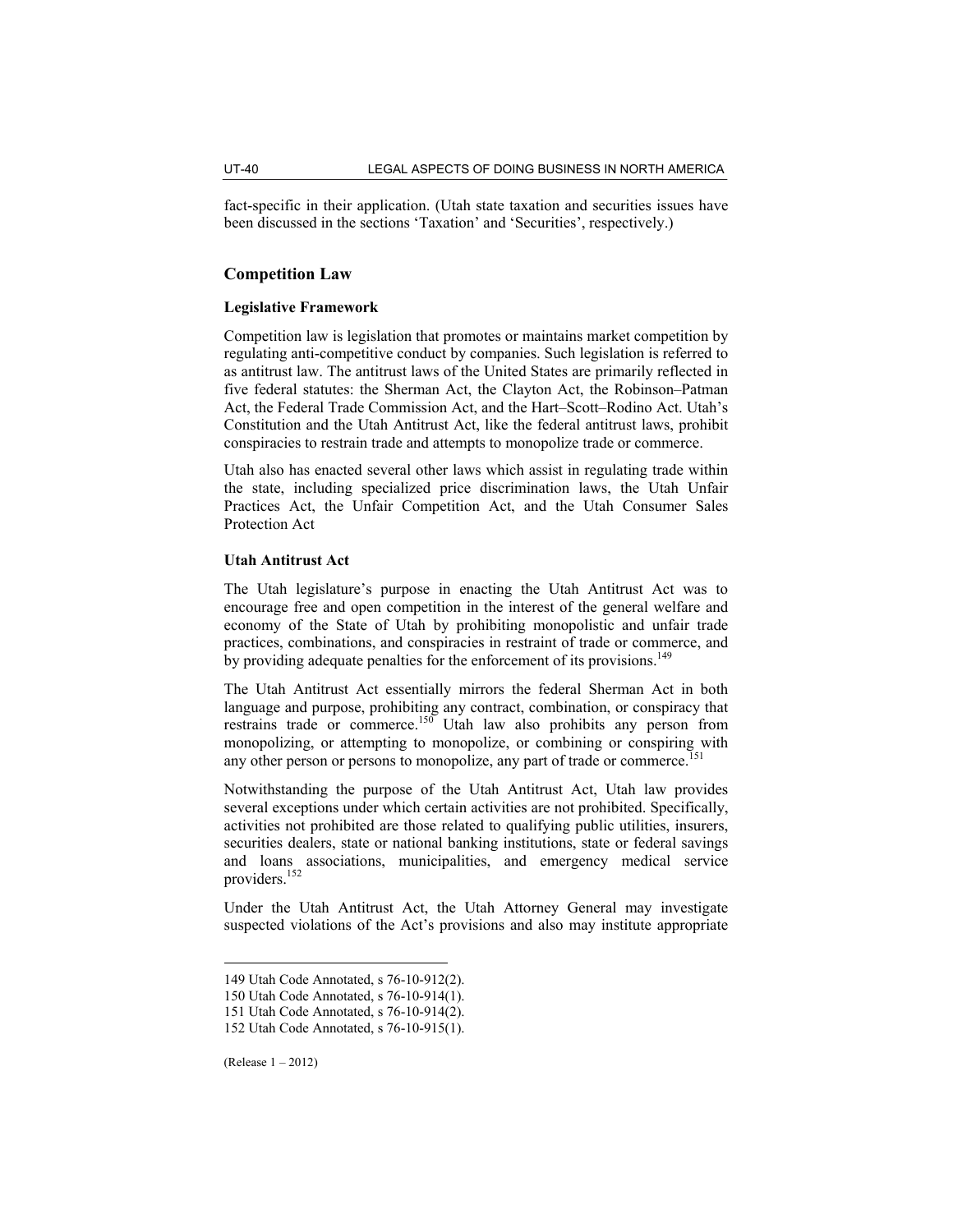actions, including those for injunctive relief and damages, regarding any suspected violations.<sup>153</sup> Utah law also permits private action to be brought for injunctive relief and damages by any person injured or threatened with injury in such person's business or property.<sup>154</sup> Any person succeeding in a private action is entitled to an award of three times the amount of damages sustained, plus the cost of suit and reasonable attorneys' fees. However, if a court determines that a judgment in the amount of three times the damages plus attorneys' fees and costs will directly cause the insolvency of the defendant, the court is required to reduce the amount of judgment to the highest sum that would not cause the defendant's insolvency.<sup>155</sup>

#### **Specialized Price Discrimination Laws**

Utah law prohibits any person from willfully making or publishing any false statement, spreading any false rumor, or employing any other false or fraudulent means or device with the intent of affecting the market price of any kind of property.156 Any person committing any of these prohibited actions is required to be fined not less than US \$500 and no more than US \$4,000 for each offense.157

# **Utah Unfair Practices Act**

Utah's Unfair Practices Act broadly prohibits all unfair methods of competition in commerce or trade.<sup>158</sup> The Division of Consumer Protection may take any action to prevent any person (except banks and common carriers and other public utilities) from using unfair methods of competition in commerce or trade.159 Specifically, the Unfair Practices Act prohibits the advertisement of goods that one is not prepared to supply;<sup>160</sup> discrimination between purchasers;<sup>161</sup> the receipt or payment of a commission, brokerage, or similar payment exceeding the actual cost of services rendered in connection with the sale or purchase of goods, wares, or merchandise;<sup>162</sup> and below-cost sales.<sup>163</sup>

Notwithstanding the specified prohibited acts, the provisions of Utah's Unfair Practices Act do not apply to any sale made when the goods are damaged or deteriorated in quality when prior notice of this is given to the public. The provisions of the Act also do not apply to any sale that is made in good faith in

<sup>153</sup> Utah Code Annotated, ss 76-10-915(1) and 76-10-918.

<sup>154</sup> Utah Code Annotated, s 76-10-919(1)(a).

<sup>155</sup> Utah Code Annotated, s 76-10-919(1) and (2).

<sup>156</sup> Utah Code Annotated, s 76-10-902.

<sup>157</sup> Utah Code Annotated, s 76-10-905.

<sup>158</sup> Utah Code Annotated, s 13-5-2.5(1).

<sup>159</sup> Utah Code Annotated, s 13-5-2.5(2).

<sup>160</sup> Utah Code Annotated, s 13-5-8.

<sup>161</sup> Utah Code Annotated, s 13-5-3(5).

<sup>162</sup> Utah Code Annotated, s 13-5-3(2).

<sup>163</sup> Utah Code Annotated, s 13-5-3.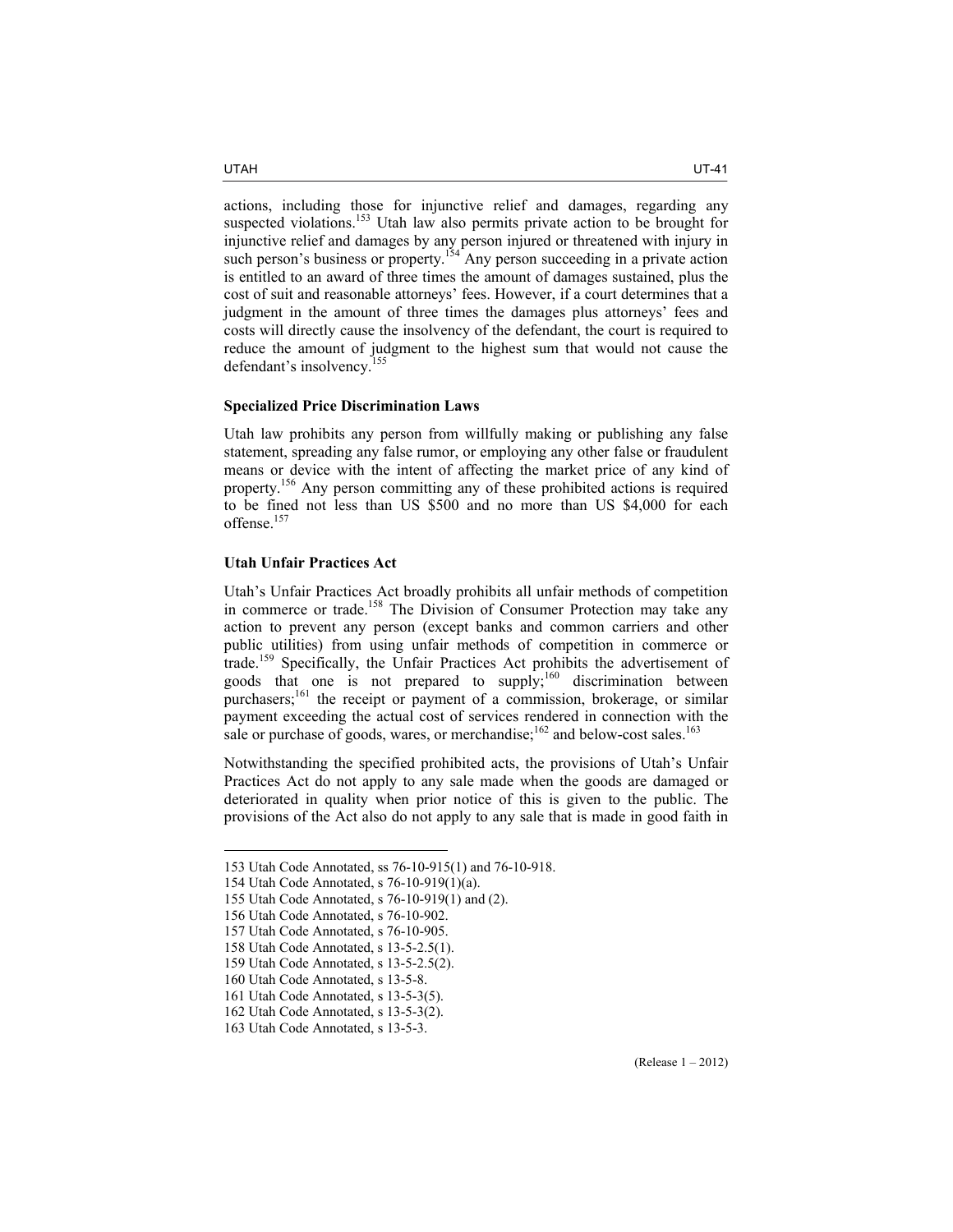an endeavor to meet the legal prices of a competitor selling the same article, product, or commodity in the same locality or trade area.<sup>164</sup> Utah law permits any act in violation of the Unfair Practices Act to be enjoined.<sup>165</sup> Additionally, any person injured by an act in violation of the Unfair Practices Act may recover damages.<sup>166</sup>

# **Utah Unfair Competition Act**

Utah law permits any person injured by unfair competition to bring a private cause of action against a person who engages in unfair competition.<sup>167</sup> Any person injured by unfair competition may recover actual damages, costs, and attorneys' fees, and, if a court determines that the circumstances are appropriate, punitive damages.<sup>168</sup> However, a person may not bring an unfair competition action against a depository institution or an entity that controls a depository institution, is controlled by an entity that controls a depository institution, or is controlled by a depository institution.<sup>169</sup>

# **Utah Consumer Sales Practices Act**

Utah has enacted several laws aimed at protecting the rights of consumers. Foremost is the Utah Consumer Sales Practices Act, which prohibits deceptive acts or practices by a supplier in connection with a consumer transaction.<sup>170</sup>

The Utah Consumer Sales Practices Act defines a 'consumer transaction' as a sale, lease, assignment, award by chance, or other written or oral transfer or disposition of goods, services, or other property, both tangible and intangible (except securities and insurance) to, or apparently to, a person for primarily personal, family, or household purposes or purposes that relate to a business opportunity. In terms of a transfer of disposition, a 'consumer transaction' includes an offer, a solicitation, an agreement, or performance of an agreement. A charitable solicitation also is regarded as a consumer transaction.

The Utah Consumer Sales Practices Act, however, does not apply to an act or practice required or specifically permitted by or under federal law, or by or under Utah law. The provisions also do not apply to a publisher, broadcaster, printer, or other person engaged in the dissemination of information or the

(Release 1 – 2012)

<sup>164</sup> Utah Code Annotated, s 13-5-12.

<sup>165</sup> Utah Code Annotated, s 13-5-14.

<sup>166</sup> Utah Code Annotated, s 13-5-14.

<sup>167</sup> Utah Code Annotated, s 13-5a-103(1)(a). Utah's Unfair Competition Act defines 'unfair competition' as an intentional business act or practice that is unlawful, unfair, or fraudulent and that leads to a material diminution in value of intellectual property and is one of the following: malicious cyber activity; infringement of a patent, trade mark, or trade name; a software license violation; or predatory hiring practices (Utah Code Annotated, s 13-5a-102(4)).

<sup>168</sup> Utah Code Annotated, s 13-5a-103(1)(b).

<sup>169</sup> Utah Code Annotated, s 13-5a-103(2).

<sup>170</sup> Utah Code Annotated, s 13-11-4.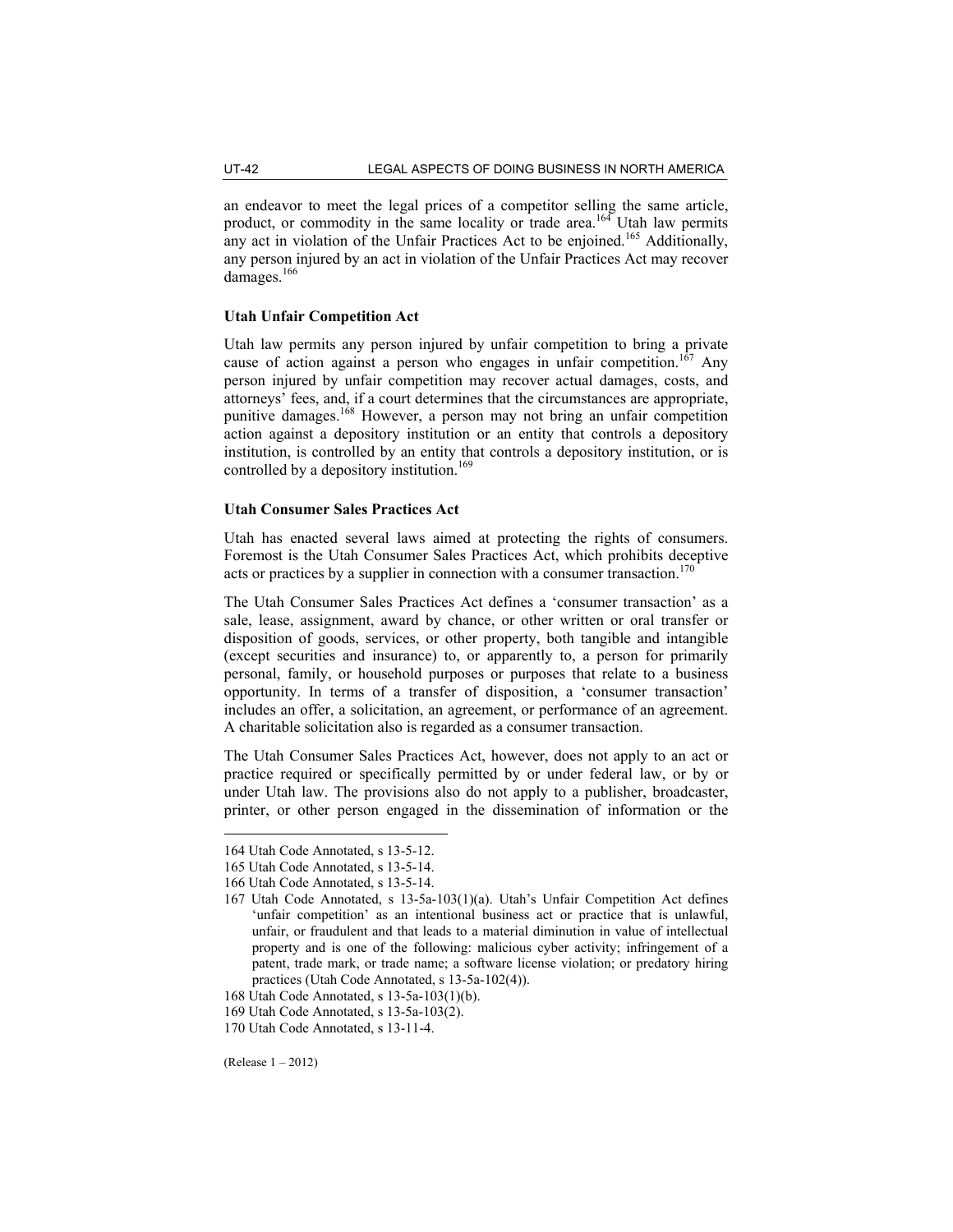reproduction of printed or pictorial matter, so far as the information or matter has been disseminated or reproduced on behalf of others without actual knowledge that it violated the Utah Consumer Sales Practices Act.<sup>171</sup> Civil actions and even class actions may be maintained by a consumer to remedy any violations of the Utah Consumer Sales Practices Act by a solicitor.<sup>172</sup> Under Utah law, consumers also have the right to cancel a direct solicitation sale within three business days.

# **Intellectual Property Protection**

#### **Applicable Legislation**

Intellectual property generally consists of copyrights, patents, and trade marks, and is governed by both federal and state law. Copyright law is exclusively governed by federal law and basically provides the author of a copyrightable work with certain specific exclusive rights to use, distribute, modify, perform, and display the work.

Patent law is entirely governed by federal law and generally provides the inventor of a new machine, device, or process with the absolute right, for a specified time, to make, use, import, offer to sell, or sell the invention in the United States. Trade mark law, however, is governed by both federal and state law.

# **Trade Marks and Service Marks**

Under Utah law, a trade mark can be any word, term, name, symbol, design, or device or any combination of words, terms, names, symbols, designs, or devices used to identify and distinguish the goods sold by a person from those manufactured or sold by others. Likewise, a service mark under Utah law is any word, term, name, symbol, design, or device, or combination of words, terms, names, symbols, designs, or devices, that identify and distinguish the services of one person from the services of another.<sup>173</sup>

A trade mark or service mark distinguishing one's goods or services from another's goods or services may be registered in Utah by filing an application for registration.<sup>174</sup> The application must be filed with, and on forms provided by, the Utah Division of Corporations and Commercial Code. There are several exceptions that will not permit the registration of a trade mark or service mark

<sup>171</sup> Utah Code Annotated, s 13-11-22(1).

<sup>172</sup> Utah Code Annotated, s 13-11-19.

<sup>173</sup> Utah Code Annotated, s 70-3a-103(1). The Utah Division of Corporations and Commercial Code maintains, and is required to maintain under Utah law, a database that enables a user to file an application to electronically register a mark, manage existing marks owned by the user, and search for registered marks; Utah Code Annotated, s 70-3a-501.

<sup>174</sup> Utah Code Annotated, ss 70-3a-301 and 302.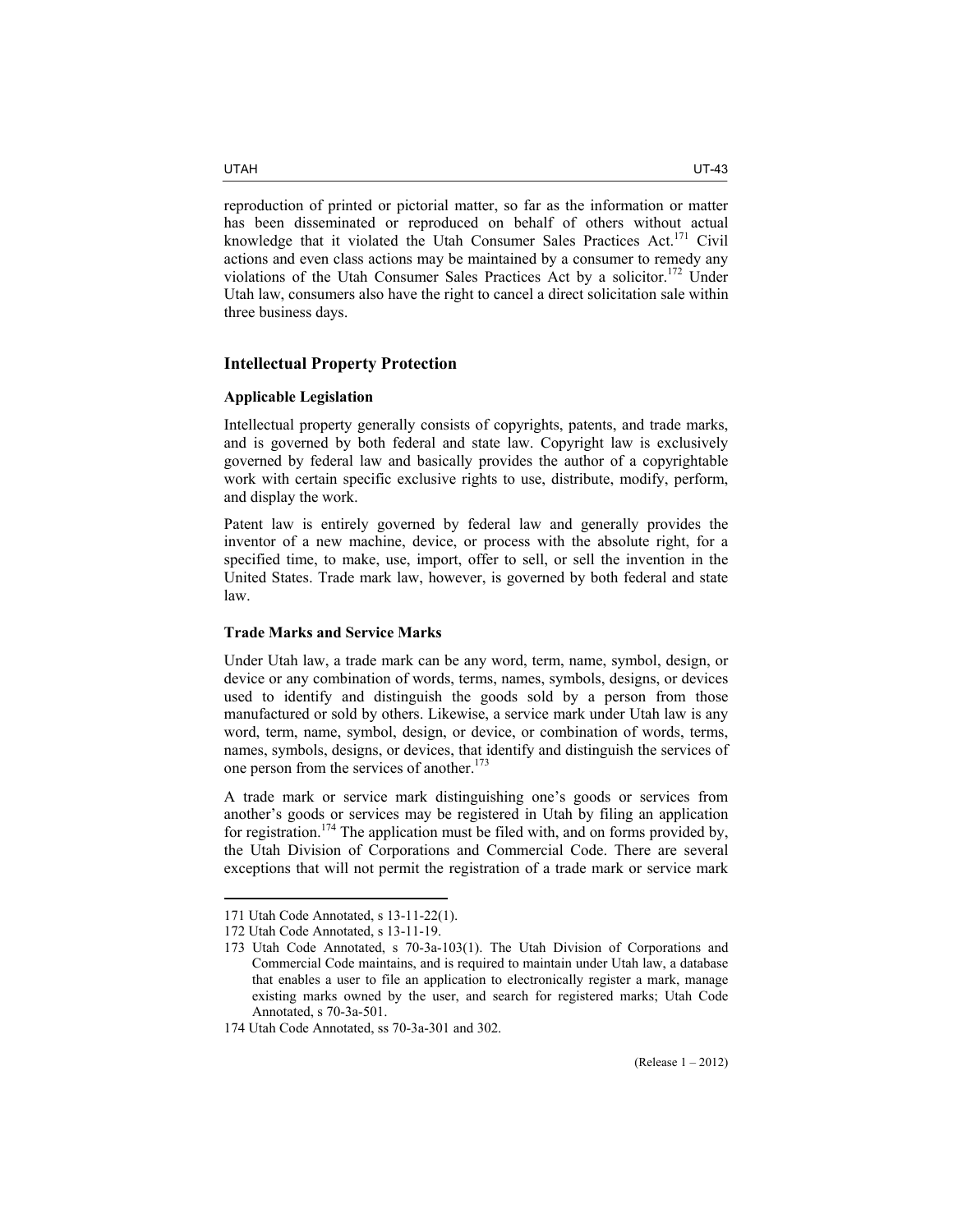even when such trade marks and service marks are distinguishable from the trade marks and services marks of others. For example, a mark may not be registered if it:

- Consists of or comprises immoral, deceptive, or scandalous matter;
- Consists of or comprises matter that may disparage or falsely suggest a connection with a person, institution, belief, or national symbol;
- Consists of or comprises the flag or coat of arms or other insignia of the United States, any state, any municipality, or any foreign nation;
- Consists of or comprises the name, signature, or portrait identifying a particular living individual, except by the individual's written consent; or
- Resembles another trade mark or service mark previously used in the state and is likely to cause confusion with that trade mark or service mark. <sup>175</sup>

The application must include the name and business address of the person applying for registration. The application also must specify the goods or services on which or in connection with which the trade mark or service mark is used, the mode or manner in which the trade mark or service mark is used on or in connection with those goods or services, and the class<sup>176</sup> into which those goods or services fall.

Furthermore, the application must state the date when the trade mark or service mark was first used anywhere, the date when it was first used in Utah by the applicant, and that the applicant is the owner of the service mark or trade mark and that the mark is in use.

Utah law also requires the applicant to certify that, to the applicant's knowledge, no other person has registered the mark, either federally or in Utah, or has the right to use the mark, in the mark's identical form or in such near resemblance to the mark as to be likely to cause confusion, mistake, or deception.

Finally, the application must be accompanied by two specimens showing the mark as actually used and a drawing of the mark, along with the appropriate filing fee. $177$ 

Registration of a trade mark or service mark entitles its owner to exclusive use of the mark within Utah, subject to any prior rights of pre-existing users. A registration is valid for five years from the date of registration.<sup>178</sup> A registration may be renewed for additional five-year periods by filing an application with the division at least six months before the expiration of the registration and by submitting the appropriate filing fee.<sup>179</sup>

<sup>175</sup> Utah Code Annotated, s 70-3a-301(1).

<sup>176</sup> As described in Utah Code Annotated, s 70-3a-308.

<sup>177</sup> Utah Code Annotated, s 70-3a-302.

<sup>178</sup> Utah Code Annotated, s 70-3a-305(1).

<sup>179</sup> Utah Code Annotated, s 70-3a-305(2).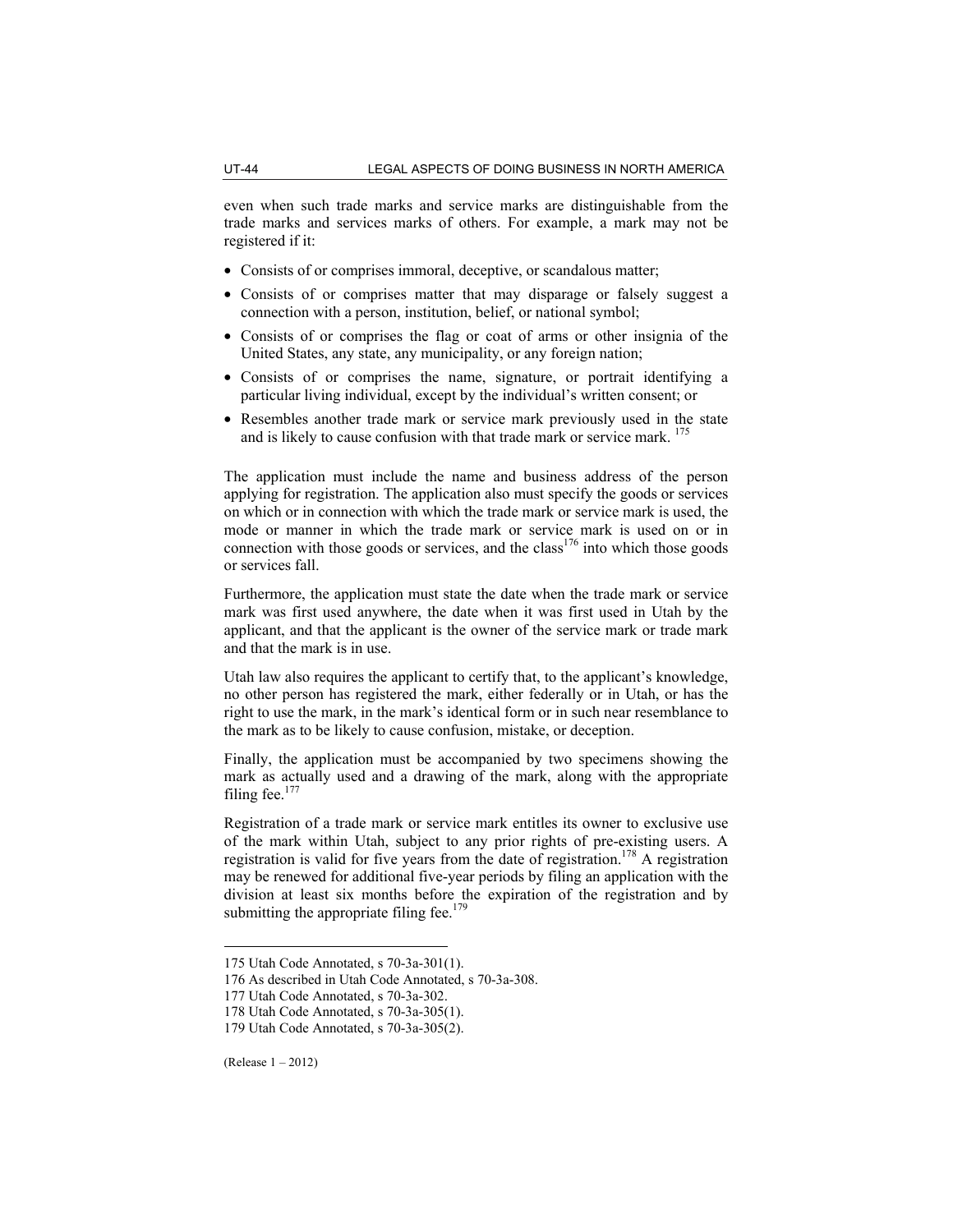Utah law prohibits use of a reproduction, counterfeit, copy, or colorable imitations of a registered trade mark or service mark without the consent of the owner of the mark or in connection with the sale, distribution, offering for sale, or advertising of any goods or services on which, or in connection with which, that use is likely to cause confusion, mistake, or deception as to the source of origin, nature, or quality of those goods or services.<sup>180</sup>

Under Utah law, an owner of a trade mark or service mark is permitted to seek injunctive relief and compensatory damages suffered or profits derived from the wrongful manufacture, use, display, or sale of its trade mark or service mark.<sup>181</sup>

# **Trade Secrets**

The protection of trade secrets is distinctly a state-controlled area of law. Utah adopted the Uniform Trade Secrets Act in 1989, which protects information that derives economic value from not being known to the public and is the subject of reasonable efforts to maintain its secrecy. A 'trade secret' may be information, including a formula, pattern, compilation, program, device, method, technique, or process.182

The Uniform Trade Secrets Act also prohibits actual or threatened misappropriation of trade secrets.<sup>183</sup> A 'misappropriation' means the acquisition of a trade secret of another by a person who knows or has reason to know that the trade secret was acquired by improper means, or disclosure or use of a trade secret of another without express or implied consent.<sup>184</sup>

The Utah Uniform Trade Secrets Act provides for injunctive relief if a trade secret is misappropriated or there is a threat that a trade secret will be misappropriated.<sup>185</sup>

A trade secret is not protected against discovery by fair and honest means, such as independent invention, accidental disclosure, or reverse engineering.<sup>186</sup> Utah law also provides for award of monetary damages — covering both actual loss and unjust enrichment — caused by the misappropriation.<sup>187</sup>

If the misappropriation is 'willful and malicious', a court may award twice the exemplary damages.<sup>188</sup> Attorneys' fees also may be awarded if willful and malicious misappropriation exists.<sup>189</sup>

<sup>180</sup> Utah Code Annotated, s 70-3a-402(1)(a).

<sup>181</sup> Utah Code Annotated, s 70-3a-404.

<sup>182</sup> Utah Code Annotated, s 13-24-2(4).

<sup>183</sup> Utah Code Annotated, s 13-24-3(1).

<sup>184</sup> Utah Code Annotated, s 13-24-2(2).

<sup>185</sup> Utah Code Annotated, s 13-24-3.

<sup>186</sup> Utah Code Annotated, s 13-24-2.

<sup>187</sup> Utah Code Annotated, s 13-24-3(4).

<sup>188</sup> Utah Code Annotated, s 13-24-4(2).

<sup>189</sup> Utah Code Annotated, s 13-24-5.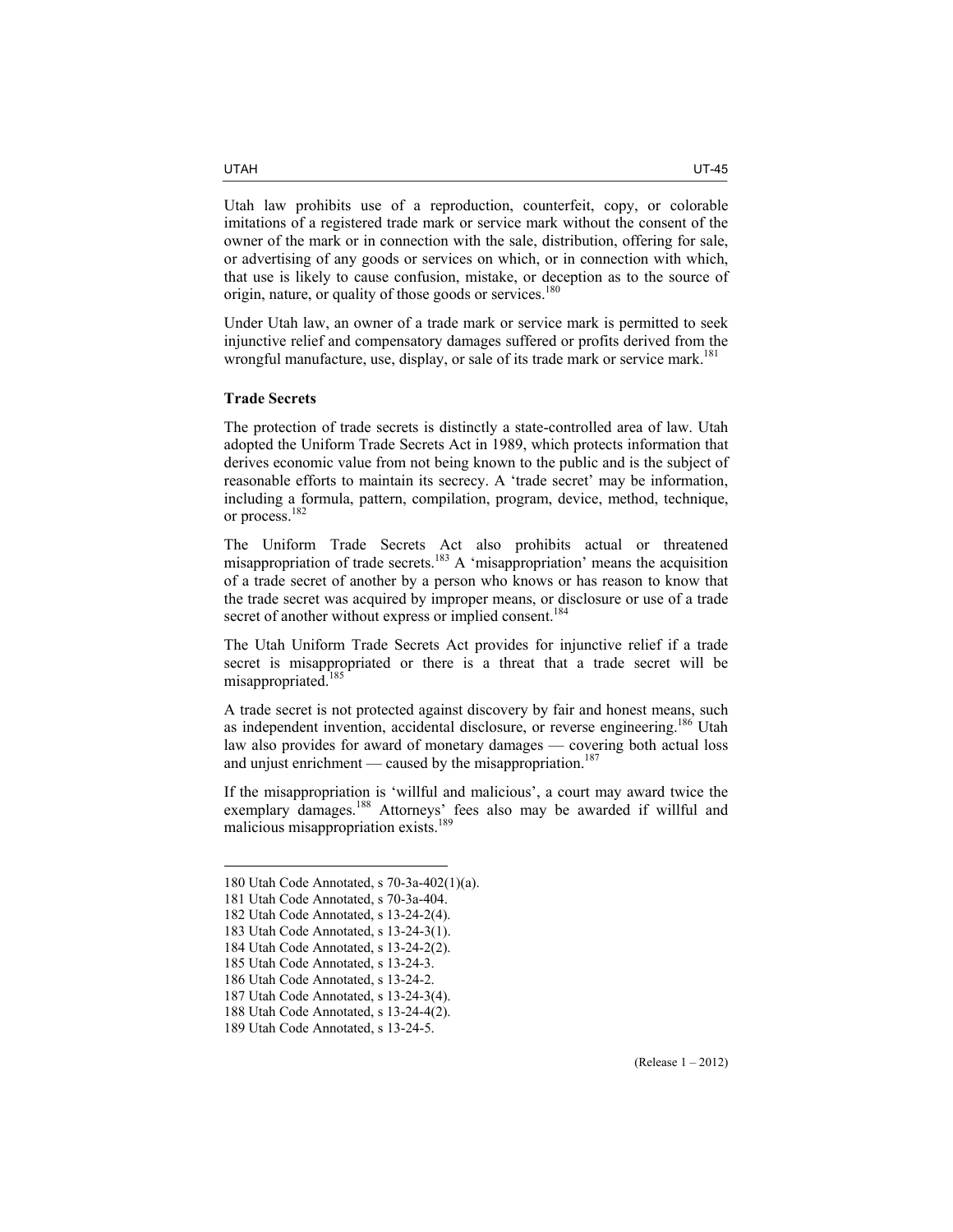Under Utah law, misappropriation is not limited to the initial act of inappropriately acquiring trade secrets, but also includes the use (and continuing use) of the trade secret. An individual need not even gain an advantage from acquisition or disclosure of the trade secret for misappropriation to occur.<sup>190</sup>

A person may not claim misappropriation of a trade secret if that person has made no effort to treat the information as secret.<sup>191</sup> Thus, it is important for an organization to take significant steps to keep its information secret. Such measures may generally include requiring employees to sign confidentiality and non-disclosure agreements, using the words 'Secret' or 'Confidential' to mark sensitive information or communications, and reminding employees to keep confidential applicable communications. An action for misappropriation must be brought within three years after the misappropriation is discovered or, by the exercise of reasonable diligence, should have been discovered.<sup>192</sup>

# **Employment Inventions**

Utah has adopted the Employment Inventions Act, which permits an employer to require an employee to sign an employment agreement that assigns or licenses to the employer any or all of the employee's rights and intellectual property in an employment invention. Utah law defines an 'employment invention' as an invention that is:

- Conceived, developed, reduced to practice, or created by an employee on his employer's time or with the aid, assistance, or use of any of his employer's property, equipment, facilities, supplies, resources, or intellectual property;
- The result of any work, services, or duties performed by an employee for his employer;
- Related to the industry or trade of the employer; or
- Related to the current or demonstrably anticipated business, research, or development of the employer.<sup>193</sup>

However, employers are not permitted to require an employee to sign an employment agreement assigning or licensing to the employer the employee's rights and intellectual property in an invention that is created by the employee entirely on his own time and is not an employment invention.<sup>194</sup>

However, an employer may require an employee to sign a separate agreement other than an employment agreement that requires the employee to assign or license, or to offer to assign or license, to such employee's employer any or all

(Release 1 – 2012)

<sup>190</sup> Utah Code Annotated, s 13-24-2(2)(a) and (b).

<sup>191</sup> Utah Code Annotated, s 13-24-2(4).

<sup>192</sup> Utah Code Annotated, s 13-24-7.

<sup>193</sup> Utah Code Annotated, ss 34-39-2 and 34-29-3.

<sup>194</sup> Utah Code Annotated, s 34-39-3.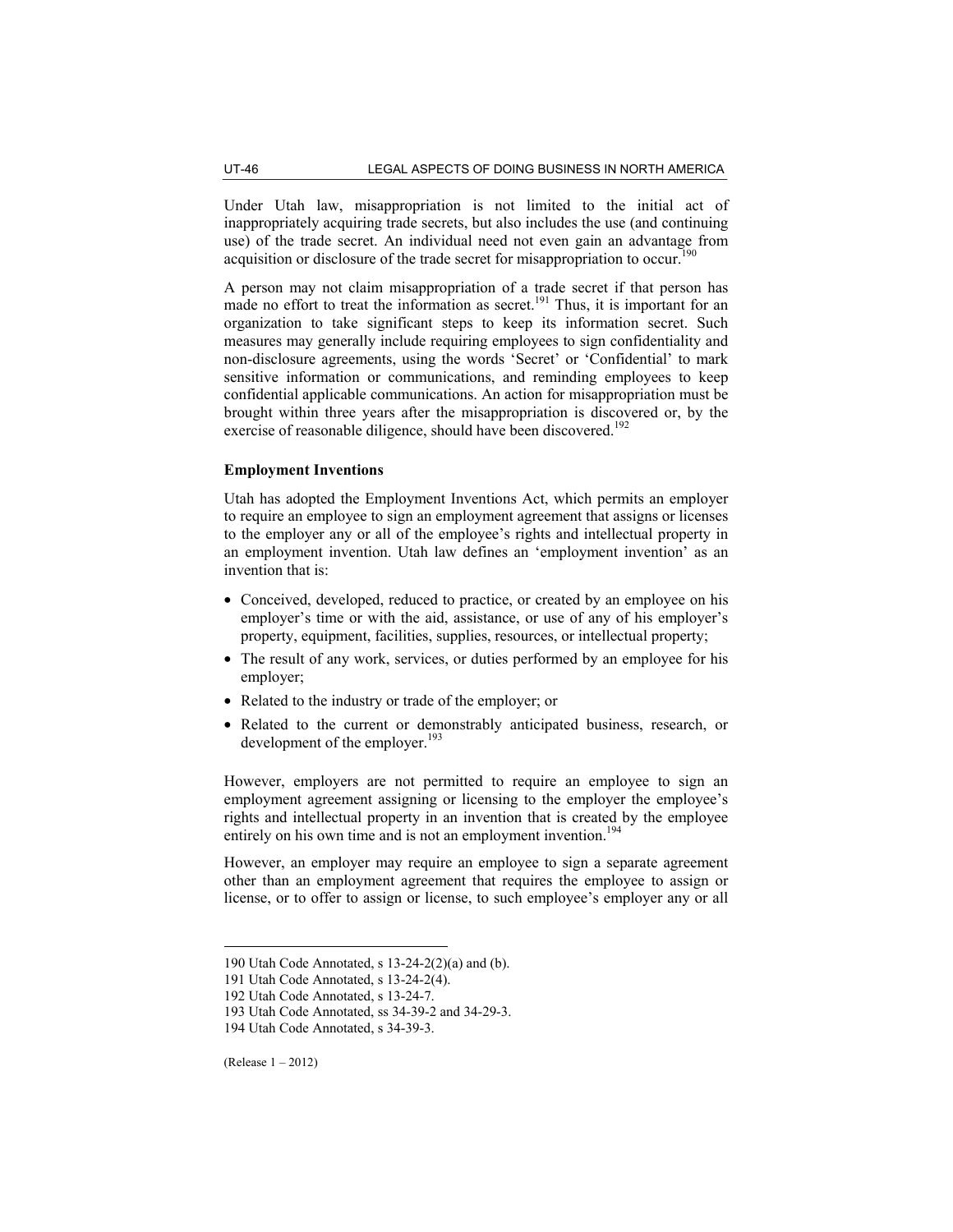of the employee's rights and intellectual property in or to an employment invention.<sup>195</sup>

# **Employment Law**

# **Applicable Legislation**

There are specific state and federal laws that apply to employers in regards to the employment of individuals. Employers and employees not covered by federal standards are covered by state standards. If they are covered by both a federal and a state standard on the same question, the stricter standard applies. This section, however, only considers Utah state law.

#### **Utah Antidiscrimination Act**

The Utah Antidiscrimination Act applies to any employer with 15 or more employees. It prohibits an employer from refusing to hire, promote, discharge, demote, or terminate any person, or from retaliating against, harassing, or discriminating in matter of compensation or in terms of privileges and conditions of employment against any person otherwise qualified because of race, color, sex, pregnancy (and childbirth or pregnancy-related conditions), age (if the individual is 40 years of age or older), religion, national original, or disability.<sup>196</sup>

# **New Hire Reporting**

 $\overline{a}$ 

Utah state law requires all employers to report new employees to the state New Hire Registry. This information is used to locate individuals who are delinquent in their child support payments. It also is used to detect and prevent the unlawful receipt of public assistance and unemployment insurance payments.

Employers are required to report the following information within 20 days of hiring a new employee: the employee's name, address, and social security number; the employer's name and address; and the federal employer identification number.

Employers in Utah may report new hires by mailing or faxing one of the following: a copy of an employee's withholding allowance certificate (Form W-4); computer printouts or other printed information that provides all the mandatory data elements; or the Utah New Hire Registry Reporting Form (Form 6). Alternatively, employers may report new hires by submitting the required information on diskette, magnetic tape cartridge, or electronically through the

<sup>195</sup> Utah Code Annotated, s 34-39-3(2). Under the Utah Code Annotated, s 34-39-3(5), the employee's employment or the continuation of the employee's employment is sufficient consideration to support the enforceability of such an agreement.

<sup>196</sup> Utah Code Annotated, s 34A-5-106(1)(a)(i).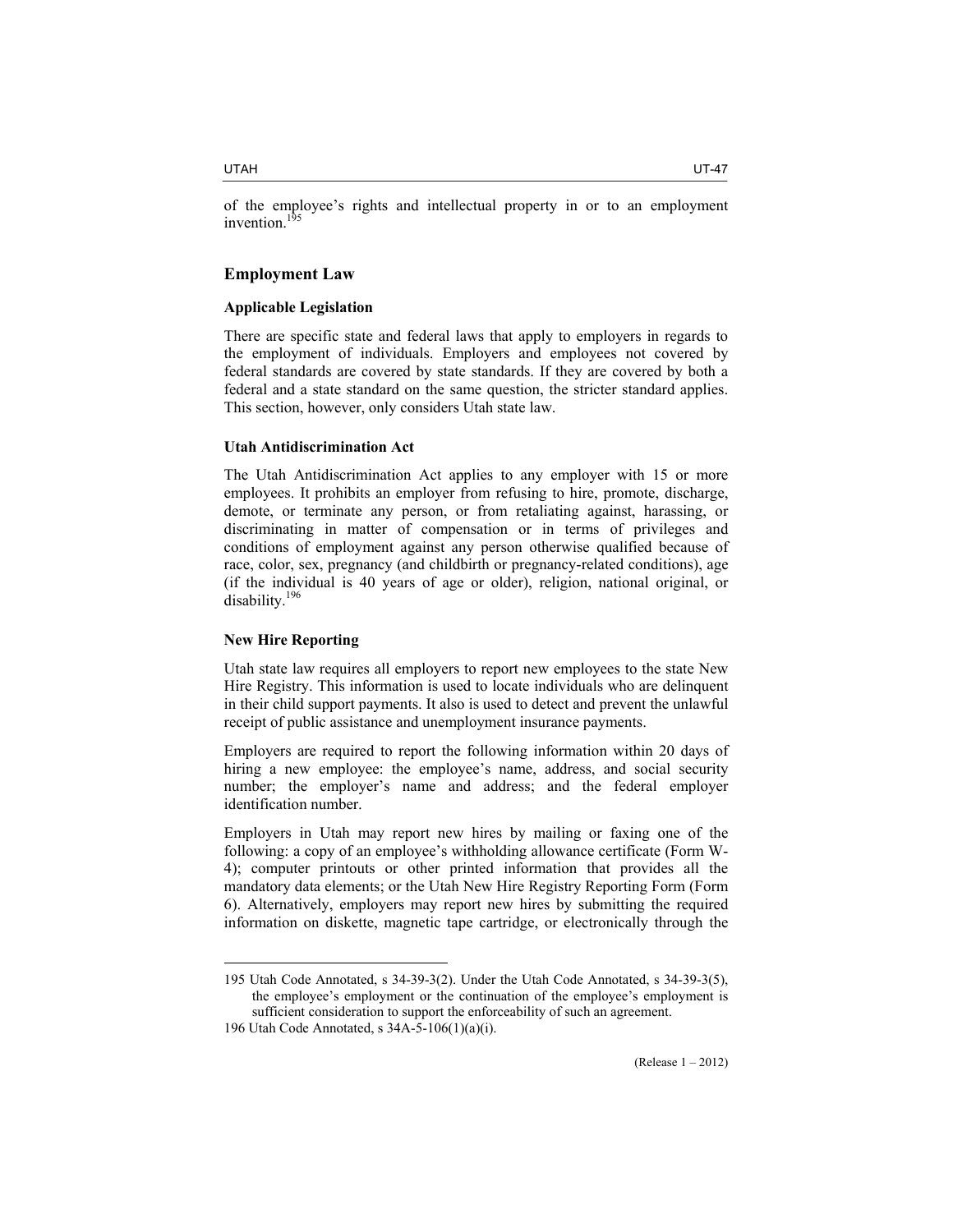New Hire Registry website.<sup>197</sup> Employers who employ workers in more than one state have the option of reporting all new hires to a single state.

#### **Wages**

# *In General*

The payment by an employer of wages in Utah is governed by several statutes. Addressed below are the Utah Minimum Wage Act and provisions of Utah law dealing with the payment of wages.

# *Utah Minimum Wage Act*

The Utah Minimum Wage Act of 1990<sup>198</sup> establishes a state minimum wage for employees who are not covered by a federal minimum wage. When not covered by a federal minimum wage, the minimum wages that apply in Utah are US \$7.25 per hour for adults and for minors; and US \$2.13 per hour and tip credit for tipped adults and minors, plus additional amounts from the employer, if necessary, to reach US \$7.25 per hour

Employers must keep payroll records of employees covered by the Utah Minimum Wage Act, showing names, addresses, and dates of birth. Such records also must show hours worked and wages paid to all covered employees. Employers must maintain these required records for three years.<sup>199</sup> However, Utah law provides several circumstances under which employers need not follow the requirements of the Utah Minimum Wage Act. $200$ 

# *Payment of Wages*

Employers must meet certain established requirements for the payment of wages to employees, both during employment and upon the termination of employment.<sup>201</sup> An employer must pay the wages earned by an employee at regular intervals, but in periods no longer than semi-monthly.<sup>202</sup>

Generally, employers must pay for services rendered during a pay period within 10 days after the close of that pay period.<sup>203</sup> Wages must be paid in full to an employee in lawful money of the United States, by a check or draft on a depository institution that is convertible into cash on demand at full face value or by electronic transfer to the depository institution designated by the employee.<sup>204</sup>

(Release 1 – 2012)

<sup>197</sup> At https//jobs.utah.gov/newhire.

<sup>198</sup> Utah Code Annotated, ss 34-40-101 *et seq.*

<sup>199</sup> Utah Code Annotated, s 34-40-201.

<sup>200</sup> Utah Code Annotated, s 34-40-104.

<sup>201</sup> Utah Code Annotated, ss 34-28-1 *et seq.*

<sup>202</sup> Utah Code Annotated, s 34-28-3(1)(a).

<sup>203</sup> Utah Code Annotated, s 34-28-3(1)(b).

<sup>204</sup> Utah Code Annotated, s 34-28-3(1)(e).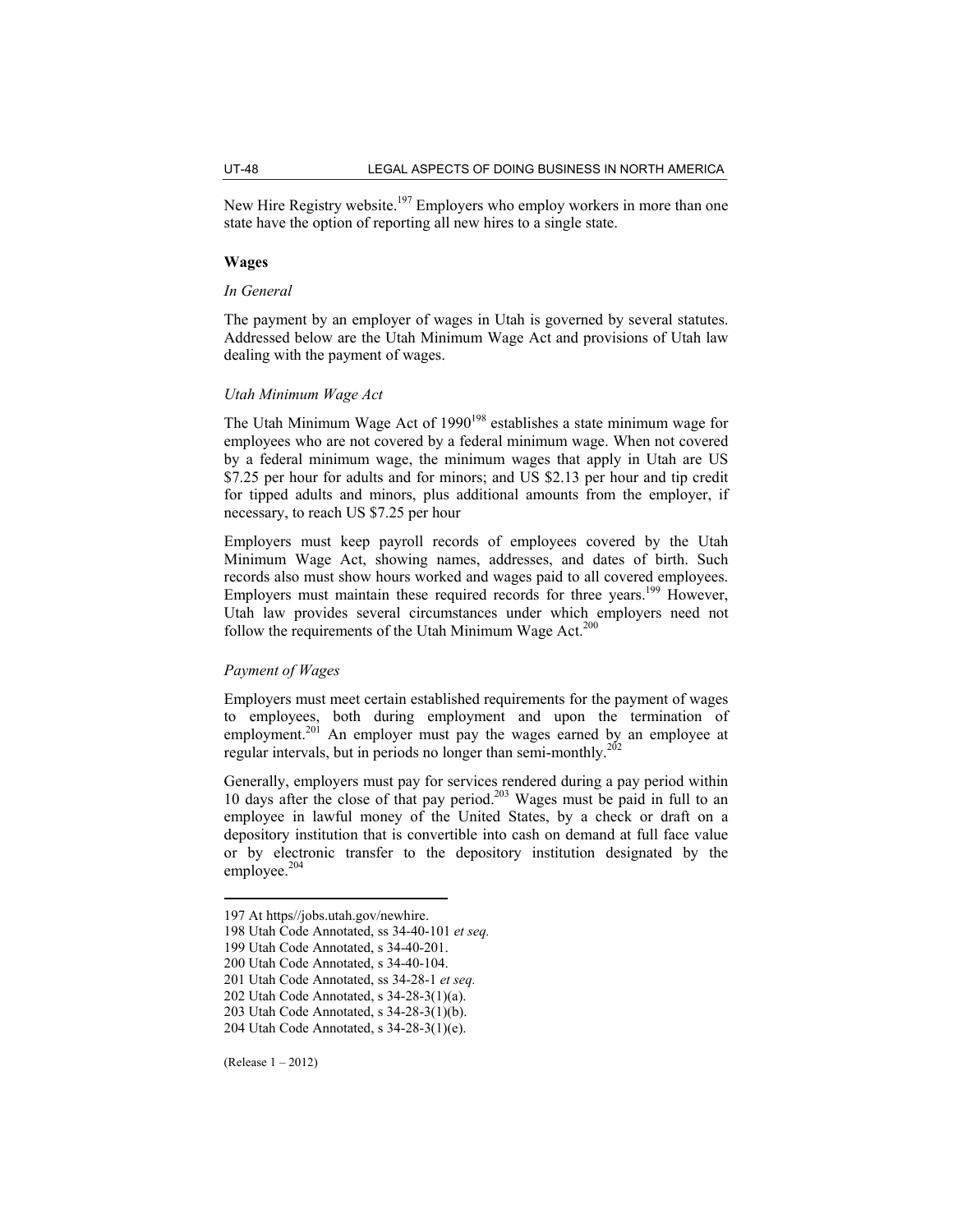Additionally, among other things, Utah law establishes an employer's responsibilities regarding electronic payroll deposits, lawful deductions from paychecks, payroll records, and final paychecks.<sup>205</sup> Utah law also provides specific provisions governing wage disputes $^{206}$  and private rights of action by employees to recover unpaid or improperly withheld or deducted wages. $207$ 

# **Child Labor Laws**

Under Utah law, youths under 16 years of age are not permitted to work in excess of four hours in one school day, or before 5:00 a.m. or after 9:30 p.m., unless the next day is not a school day. Youths under 16 years of age also are prohibited from working in excess of eight hours in any 24-hour period.

Youths that are 14 and 15 years of age can work in non-hazardous occupations such as at retail stores, restaurants, fast food outlets, and service stations and in lawn care, janitorial, and other occupations not determined harmful by the Utah Labor Commission. Furthermore, under Utah law, minors under 18 years of age generally may not be employed or permitted to work in any hazardous occupation.

#### **Utah Occupational Safety and Health Act**

Utah law requires that all employers with one or more workers comply with the Utah Occupational Safety and Health Act.<sup>208</sup> The Utah Occupational Safety and Health Act generally requires that every employer furnish its employees with employment and a place of employment which are free from recognized hazards that are likely to cause death or serious physical harm to their employees.<sup>209</sup>

Utah also requires that employers comply with occupational safety and health standards promulgated under the Utah Occupational Safety and Health Act. Employees also are required to comply with standards, rules, regulations, and orders issued under the Utah Occupational Safety and Health Act applicable to employees' actions and conduct.<sup>210</sup>

Employers are required to report to the Utah Occupational Safety and Health Division within eight hours of occurrence of any work fatality, serious or significant injury, or illness at their workplace. Employers also are required to investigate all work-related injuries or occupational diseases. If the injury or occupational disease results in medical treatment, loss of consciousness, loss of work, restriction of work, or transfer to another job, an Employer's First Report of Injury or Occupational Disease must be submitted to the Utah Labor

<sup>205</sup> Utah Code Annotated, ss 34-28-1 *et seq.*

<sup>206</sup> Utah Code Annotated, s 34-28-6.

<sup>207</sup> Utah Code Annotated, s 34-28-5(1).

<sup>208</sup> Utah Code Annotated, ss 34A-6-101 *et seq*.

<sup>209</sup> Utah Code Annotated, s 34A-6-201(1)*.* 

<sup>210</sup> Utah Code Annotated, s 34A-6-201.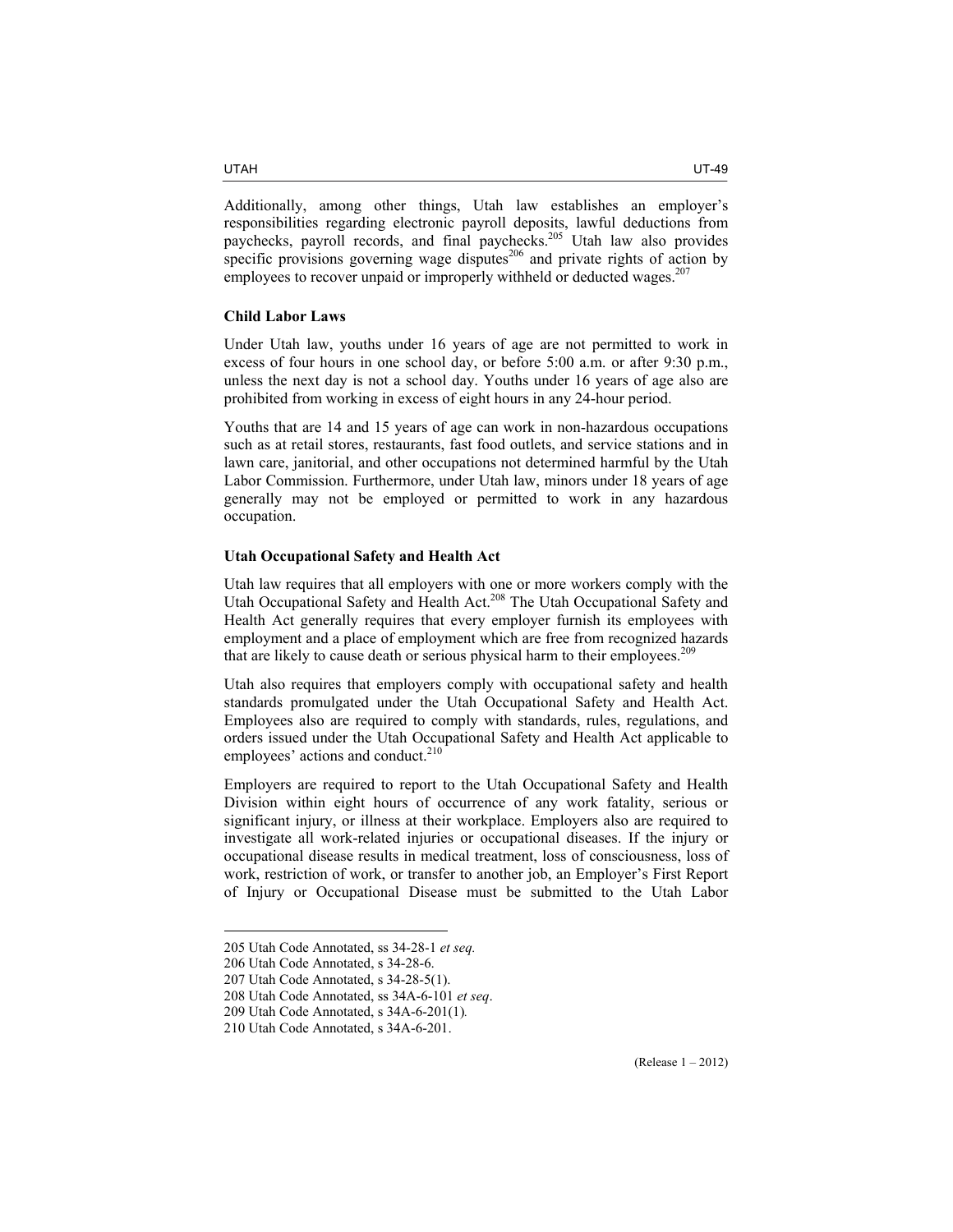Commission within seven days. First aid cases need not be submitted unless a physician is required to file a report.<sup>211</sup>

# **Utah's Worker's Compensation Act**

Utah law generally requires that an employer who employs one or more workers or operatives regularly in the same business must obtain workers' compensation insurance covering every employee.<sup>212</sup> By covering employees under the Utah's Worker's Compensation Act, the employer generally is ensured immunity from lawsuits due to any job-related injury or illness.

# **Utah Employment Security Act**

Any individual or business entity that pays wages becomes subject to the Utah Employment Security Act for the quarter in which the wages are paid.<sup>213</sup> Such an individual or business entity must file quarterly contribution reports and make quarterly payments to the Utah Department of Workforce Services. An employer must report all wages, regardless of the amount.<sup>214</sup>

Any amounts collected by the Utah Department of Workforce Services are paid to workers who are unemployed through no fault of their own. To become eligible for benefits, unemployed workers must make a claim for benefits, register for work at an employment office, be able and available to work, be actively seeking work, and meet the wage amount requirements.<sup>215</sup>

An employer is required to keep true and accurate work records for each pay period for each worker. The records must contain the employee's name and social security number, place of employment, the date hired, the date and reason for separation from work, the ending date of each pay period, and the total amount of wages paid for each pay period, showing separate and daily time cards or time records kept in the regular course of business.<sup>216</sup> Each employer must, for a period of at least three calendar years, preserve and make available for inspection all records with respect to employment performed in its service. $217$ 

# **Investment Financing**

While most new businesses are initially financed by personal investments from the owner of a business, it is often necessary to obtain outside financing from

<sup>211</sup> Utah Code Annotated, s 34A-6-301.

<sup>212</sup> Utah Code Annotated, ss 34A-2-103 and 34A-2-201.

<sup>213</sup> For purposes of the Utah Employment Security Act, wages include payments made in cash or any other medium, such as merchandise, gratuities, or exchange of services (Utah Code Annotated, s 35A-4-208).

<sup>214</sup> Utah Administrative Code, R994-302-101 *et seq.*

<sup>215</sup> Utah Code Annotated, s 35A-4-403(1).

<sup>216</sup> Utah Code Annotated, s 35A-4-312(1); Utah Administrative Code, R994-312-101(2).

<sup>217</sup> Utah Administrative Code, R994-312-101(1).